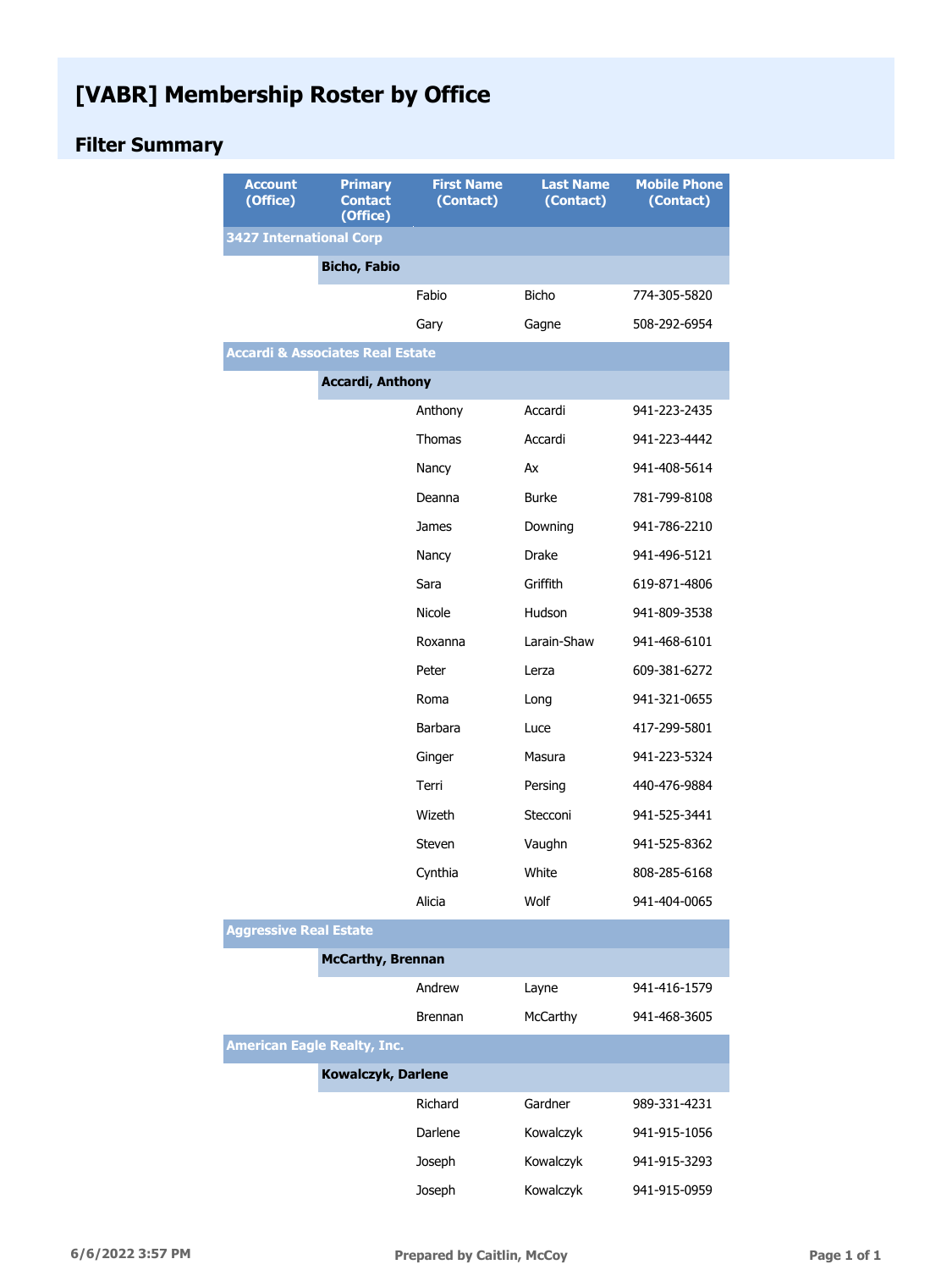|                                                       | <b>American Realty of Venice, Inc</b> |                  |              |  |  |
|-------------------------------------------------------|---------------------------------------|------------------|--------------|--|--|
|                                                       | <b>Waggoner, Michelle</b>             |                  |              |  |  |
|                                                       | Russell                               | Hadfield         | 508-326-5124 |  |  |
|                                                       | Gerald                                | Raasch           | 941-468-9339 |  |  |
|                                                       | Barry                                 | Rambo            | 610-463-5691 |  |  |
|                                                       | Carol                                 | Ringenberg       | 941-780-3928 |  |  |
|                                                       | Stanley                               | Rolle            | 941-685-1624 |  |  |
|                                                       | Teresa                                | Schab            | 616-890-4005 |  |  |
|                                                       | James                                 | Schab            | 616-862-9308 |  |  |
|                                                       | Meridith                              | Stalnaker        | 727-386-2684 |  |  |
|                                                       | Susan                                 | Tamberino        | 941-302-3648 |  |  |
|                                                       | Michelle                              | Waggoner         | 941-441-6591 |  |  |
| <b>Amerivest Realty</b>                               |                                       |                  |              |  |  |
|                                                       | <b>Ballarino, Joseph</b>              |                  |              |  |  |
|                                                       | Joseph                                | <b>Ballarino</b> | 239-280-5400 |  |  |
| <b>Anchor Realty of the Gulf Coast</b>                |                                       |                  |              |  |  |
|                                                       | <b>Montgomery, Karen</b>              |                  |              |  |  |
|                                                       | <b>Jeramie</b>                        | Deberard         | 941-525-8516 |  |  |
|                                                       | Karen                                 | Montgomery       | 239-404-7713 |  |  |
|                                                       | Donatina                              | <b>Nieves</b>    | 239-595-2611 |  |  |
| <b>B Local Real Estate</b>                            |                                       |                  |              |  |  |
|                                                       | <b>McDonald, Ryan</b>                 |                  |              |  |  |
|                                                       | Ryan                                  | McDonald         | 941-416-2368 |  |  |
|                                                       | Leona                                 | Newell           | 978-273-4648 |  |  |
| <b>Beach Bay Real Estate</b>                          |                                       |                  |              |  |  |
|                                                       | Vaccai, Robin                         |                  |              |  |  |
|                                                       | Dawn                                  | Durell           | 941-202-8922 |  |  |
|                                                       | Robin                                 | Vaccai           | 941-716-9867 |  |  |
| <b>Beach Town Group LLC</b>                           |                                       |                  |              |  |  |
|                                                       | Cocchiaro, Karen                      |                  |              |  |  |
|                                                       | Karen                                 | Cocchiaro        | 702-604-7657 |  |  |
| <b>Berkshire Hathaway FL Realty</b>                   |                                       |                  |              |  |  |
|                                                       | Kolenda, Steven                       |                  |              |  |  |
|                                                       | Steven                                | Kolenda          | 239-887-0014 |  |  |
| <b>Berkshire Hathaway HomeServices Florida Realty</b> |                                       |                  |              |  |  |
|                                                       | <b>Vold, Andrew</b>                   | Callinan         | 850-326-6698 |  |  |
|                                                       | Kayleigh<br>Veronica                  | Campbell         | 941-223-8170 |  |  |
|                                                       | Kathleen                              |                  | 719-213-7661 |  |  |
|                                                       |                                       | Cipolla          |              |  |  |
|                                                       | Pamela                                | Copeland         | 941-716-2644 |  |  |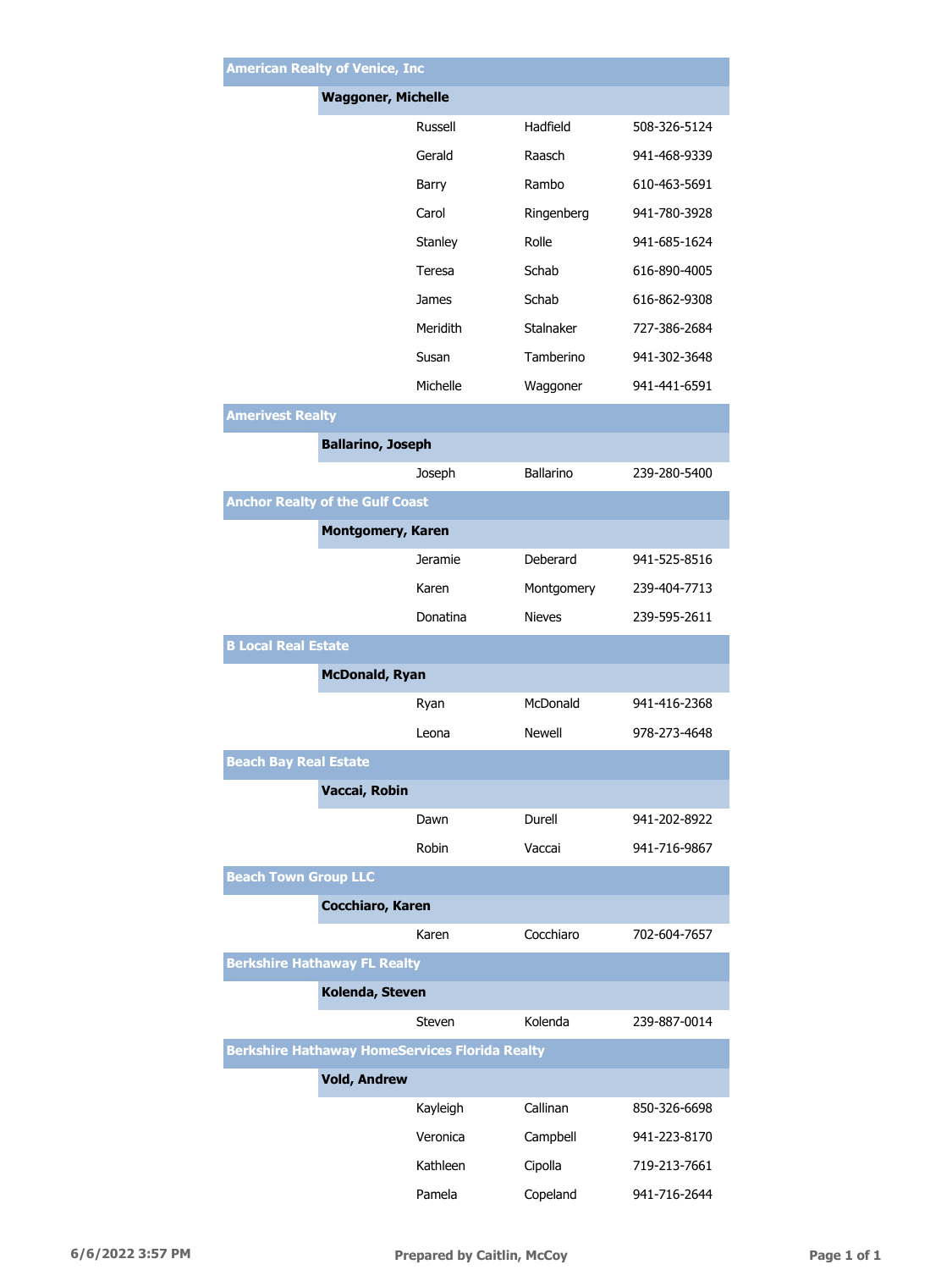|                                      |                                    | James           | David           | 941-525-8141 |
|--------------------------------------|------------------------------------|-----------------|-----------------|--------------|
|                                      |                                    | Gretchen        | DeBoer          | 651-503-4476 |
|                                      |                                    | Joseph          | Dixon           | 941-207-5070 |
|                                      |                                    | Gary            | Frey            | 203-561-7508 |
|                                      |                                    | Kathleen        | Gallagher       | 941-413-0542 |
|                                      |                                    | Robert          | Goodman         | 404-606-5598 |
|                                      |                                    | Barbara         | Hanley          | 941-468-9091 |
|                                      |                                    | Barbara         | Korte           | 941-650-8440 |
|                                      |                                    | Janet           | Linaburg        | 941-225-5289 |
|                                      |                                    | Heather         | Loeber          | 941-275-2876 |
|                                      |                                    | Mark            | Modrow          | 818-823-6079 |
|                                      |                                    | Derek           | Pinkerton       | 610-223-7354 |
|                                      |                                    | Barbara         | Saputo          | 941-223-8990 |
|                                      |                                    | Joanne          | Sweeney         | 941-408-5874 |
|                                      |                                    | William         | Sweeney         | 941-323-5496 |
|                                      |                                    | Michael         | Urban           | 908-612-0418 |
|                                      |                                    | Andrew          | Vold            | 941-716-3088 |
|                                      |                                    | Charryl         | Youman          | 941-468-5215 |
|                                      | <b>Bishop West Real Estate LLC</b> |                 |                 |              |
|                                      | <b>West, Peter</b>                 |                 |                 |              |
|                                      |                                    | Sharon          | Beisser         | 941-716-3671 |
|                                      |                                    | Melinda         | <b>Buckley</b>  | 941-468-1118 |
|                                      |                                    | Francis         | <b>Buckley</b>  | 941-284-7779 |
|                                      |                                    | Lana            | De Vettori      | 941-456-2878 |
|                                      |                                    | Kimberly        | Haber           | 720-480-7565 |
|                                      |                                    | Kari            | Myroniuk        | 941-350-6101 |
|                                      |                                    | Peter           | West            | 413-822-2571 |
| <b>Brand Realty &amp; Associates</b> |                                    |                 |                 |              |
|                                      | <b>Brand, Ken</b>                  |                 |                 |              |
|                                      |                                    | Ken             | <b>Brand</b>    | 941-374-0926 |
|                                      |                                    | Olga            | <b>Brock</b>    | 941-726-5797 |
|                                      |                                    | Eduard          | Kovalchuk       | 289-221-0666 |
| <b>Bright Realty</b>                 |                                    |                 |                 |              |
|                                      | <b>Bright, Barry</b>               |                 |                 |              |
|                                      |                                    | Neil            | Aymond          | 850-656-9994 |
|                                      |                                    | James           | <b>Booker</b>   | 941-362-0900 |
|                                      |                                    | Barry           | <b>Bright</b>   | 941-320-3934 |
|                                      |                                    | Paul            | Castonguay      | 941-586-8362 |
|                                      |                                    | <b>Jennifer</b> | <b>DiPiazza</b> | 941-313-0866 |
|                                      |                                    | June            | Douglas         | 941-224-7426 |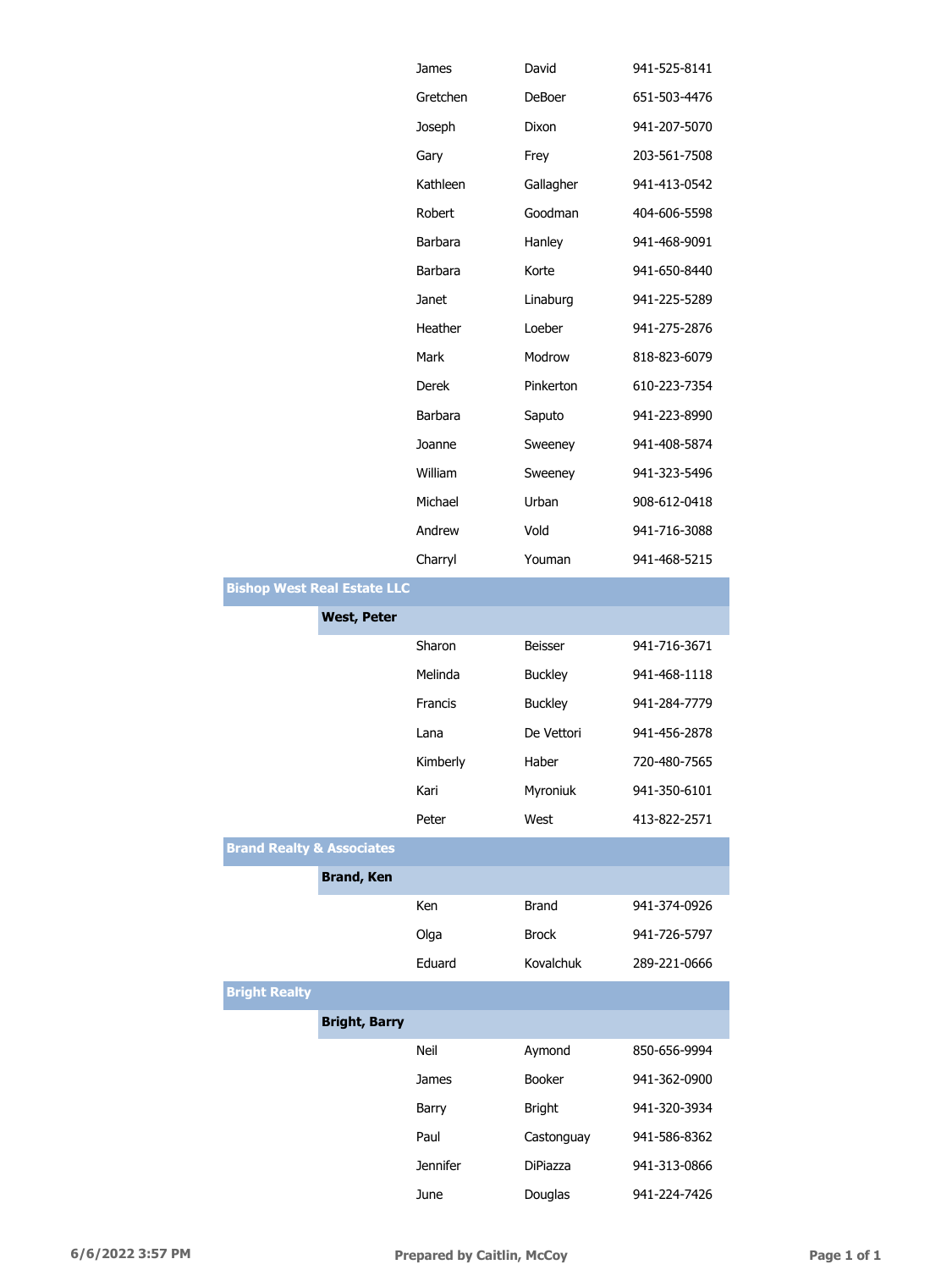|                                       | Paul                     | Dufault       | 585-200-6504 |
|---------------------------------------|--------------------------|---------------|--------------|
|                                       | Svatava                  | Jurinova      | 941-202-8084 |
|                                       | Ernest                   | Kuffer        | 941-544-6829 |
|                                       | Paul                     | McCullough    | 203-321-9722 |
|                                       | Susan                    | Nelson        | 941-408-5905 |
|                                       | <b>Jennifer</b>          | Rose          | 941-380-7673 |
|                                       | Bonye                    | Smart         | 941-445-1501 |
|                                       | Jeffery K.               | Twigg         | 941-412-6505 |
| <b>Burwan Appraisal Services</b>      |                          |               |              |
| <b>Burwan, Anton</b>                  |                          |               |              |
|                                       | Anton                    | <b>Burwan</b> | 973-809-9588 |
| <b>Century 21 Schmidt Real Estate</b> |                          |               |              |
|                                       | <b>Atkinson, Deeana</b>  |               |              |
|                                       | Christine                | Appice        | 908-692-5062 |
|                                       | Deeana                   | Atkinson      | 941-538-8075 |
|                                       | David                    | Dittler       | 941-650-3749 |
|                                       | Gloria                   | Dittler       | 941-650-3838 |
|                                       | George                   | Duquette      | 917-331-0412 |
|                                       | Linda                    | Duquette      | 917-637-0877 |
|                                       | Carole                   | Fanelli       | 941-441-5671 |
|                                       | Anna                     | Garrison      | 941-441-5568 |
|                                       | Kathleen                 | Hosein        | 978-835-2248 |
|                                       | Tammy                    | Jarvis        | 231-342-9937 |
|                                       | Zuzanna                  | Kacprzak      | 941-587-7695 |
|                                       | <b>Jeffrey</b>           | MacDonald     | 941-376-1451 |
|                                       | Shelley                  | McGuire       | 410-591-7845 |
|                                       | Heydy                    | Muench        | 920-205-8774 |
|                                       | Barry                    | <b>Neiss</b>  | 941-786-4084 |
|                                       | Myron                    | Pennington    | 775-455-5252 |
|                                       | Marzena                  | Rafalo        | 941-462-9090 |
|                                       | Victoria                 | Roa           | 480-628-1747 |
|                                       | Patricia                 | Russell       | 978-835-8421 |
|                                       | Louis                    | Sclafani      | 941-504-7475 |
|                                       | Lucas                    | Taylor        | 813-952-3332 |
| <b>Coldwell Banker Realty</b>         |                          |               |              |
|                                       | <b>Schwartz, Crystal</b> |               |              |
|                                       | Sally                    | Abdella LLC   | 941-587-0407 |
|                                       | Alan                     | Ash           | 201-452-9429 |
|                                       | Kristina                 | Avens         | 908-577-4757 |

James Bartlett 941-234-7514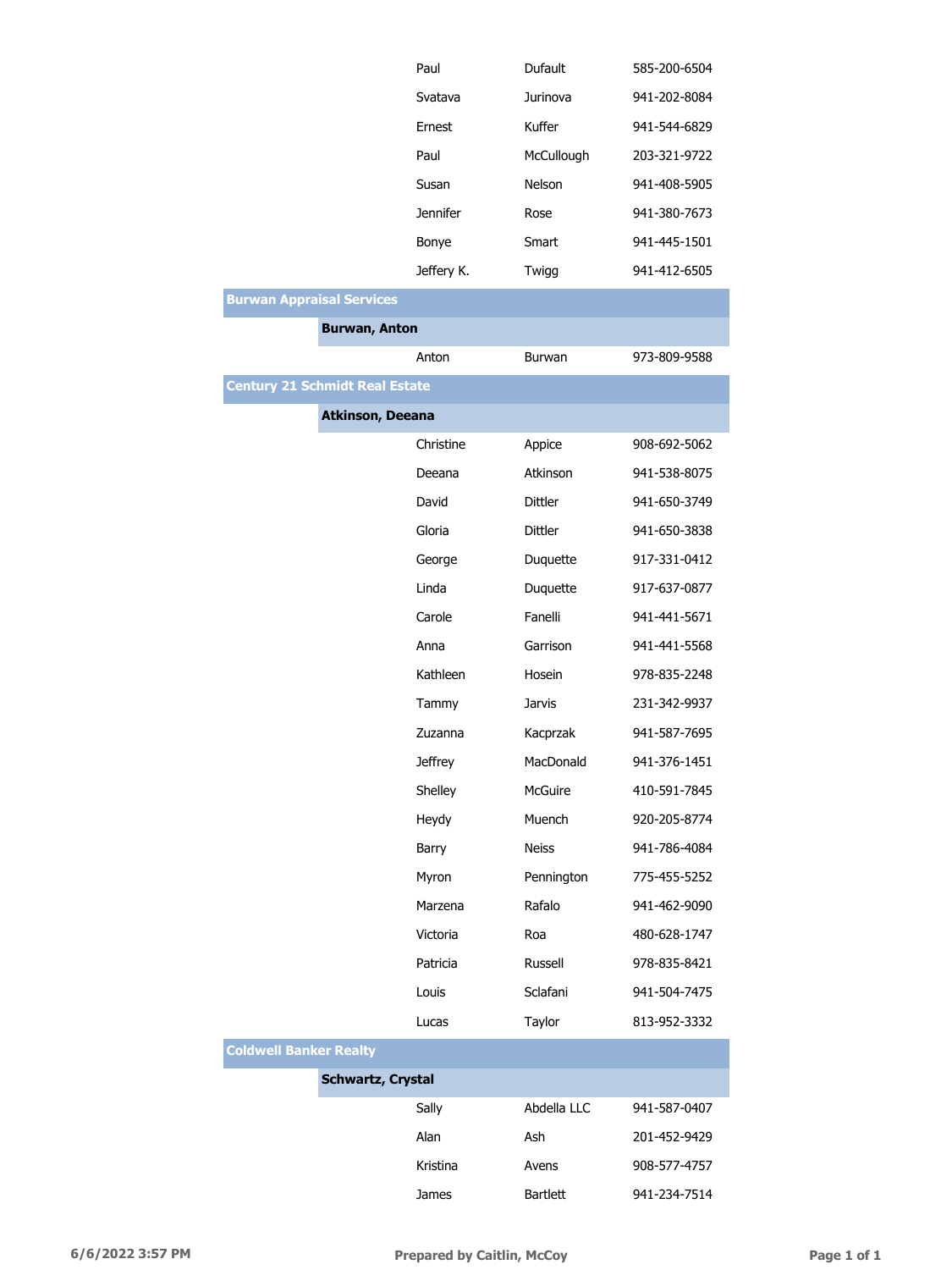| Ryan      | Blass                       | 317-671-1184 |
|-----------|-----------------------------|--------------|
| Adele     | Bourcier                    | 941-468-2571 |
| Richard   | <b>Bratton</b>              | 941-320-8800 |
| Chad      | <b>Bridenstine</b>          | 952-807-2500 |
| James     | <b>Briley</b>               | 941-800-7622 |
| Barbara   | <b>Burton</b><br>Richardson | 941-685-6039 |
| Arturo    | Caceres                     | 407-680-7467 |
| Wendy     | Cannizzaro                  | 941-468-1857 |
| Daniel    | Capone                      | 508-241-1794 |
| Julie     | Carr                        | 630-363-5955 |
| Sherry    | Carreau                     | 727-276-2131 |
| Elizabeth | Carvalho                    | 941-800-8188 |
| Angela    | Chelnokov                   | 941-544-0041 |
| Sean      | Clayton                     | 574-360-9488 |
| Julie     | Constantine                 | 941-468-5507 |
| Judith    | Cramer                      | 401-500-6629 |
| Christian | Criola                      | 858-353-0249 |
| Darlene   | Curiazza                    | 941-218-9362 |
| Briana    | Cyr                         | 941-303-9300 |
| Katherine | Dahl                        | 941-786-4996 |
| Rebecca   | DeGeorge                    | 704-904-2125 |
| Jackie    | Della Villa                 | 941-525-6282 |
| Robert    | DeSteno                     | 201-417-8824 |
| Danielle  | Dietrich                    | 603-767-9166 |
| Elaine    | Dillon-Angelakis            | 608-751-8469 |
| Sabina    | Donato                      | 941-726-7260 |
| Erica     | Downs                       | 941-544-4754 |
| Kimberly  | Drwal                       | 630-669-4853 |
| Anne      | Eckerman                    | 941-497-5417 |
| Raena     | Everett                     | 941-202-8352 |
| Gabrielle | Fischer                     | 239-898-4266 |
| Mark      | Floryjanski                 | 941-468-0830 |
| Karla     | Furry                       | 941-320-8397 |
| Angela    | Gendron                     | 941-348-0542 |
| Kevin     | Gendron                     | 401-527-9716 |
| Joanne    | Green                       | 516-458-8505 |
| Andrea    | Green                       | 802-272-2160 |
| Henry     | Hamels                      | 941-321-9634 |
| Ann       | Hamels                      | 941-387-6564 |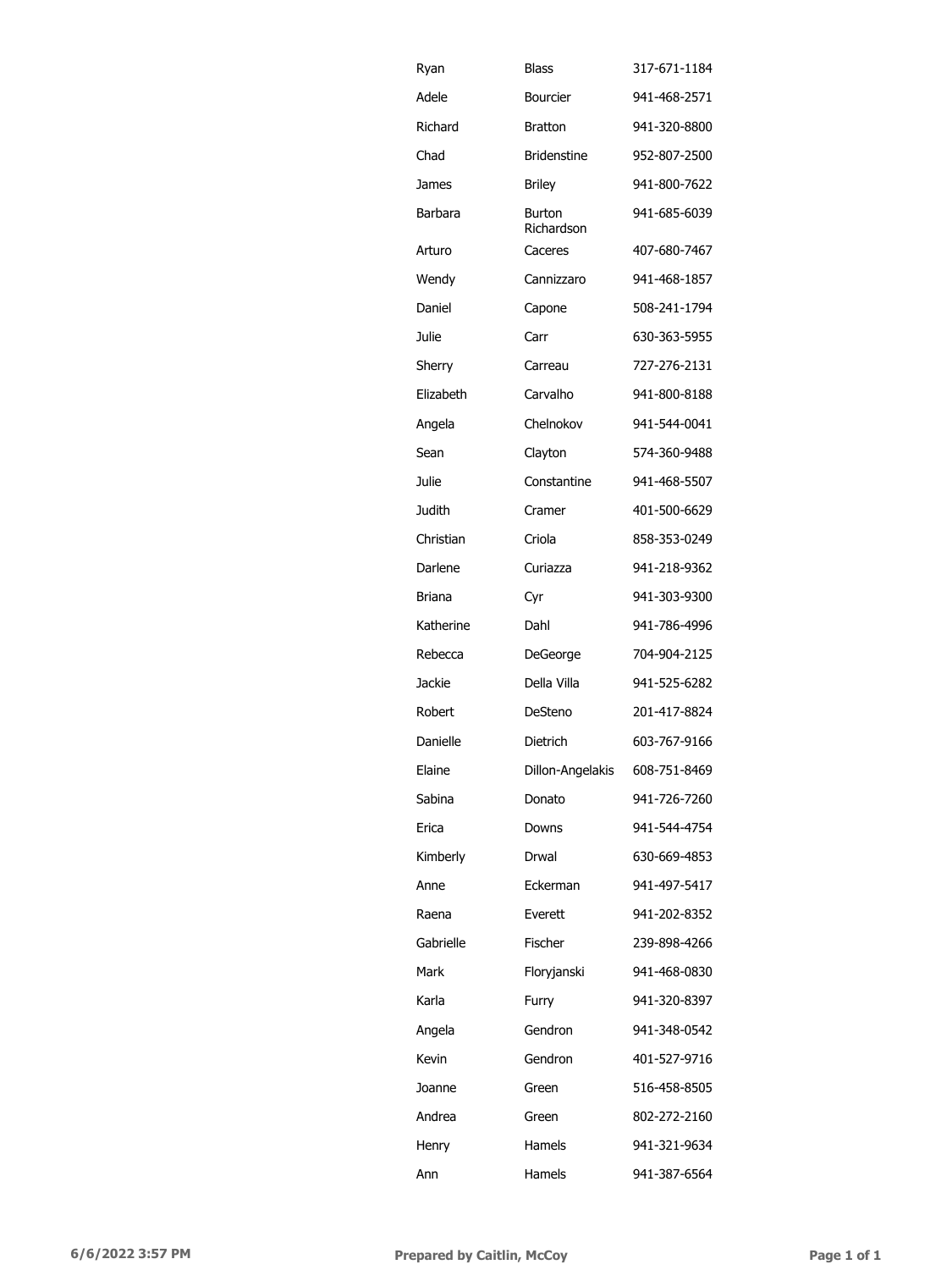| Joan            | Harder Baron | 727-410-3472 |
|-----------------|--------------|--------------|
| Anne            | Hardin       | 941-800-7972 |
| Karl            | Hinsch       | 609-203-5946 |
| Norman          | Holloway     | 941-416-1400 |
| Janice          | Holloway     | 941-483-6699 |
| Ashley          | James        | 904-334-6215 |
| David           | Jandoli      | 941-223-4029 |
| Amy             | Jones        | 813-503-3950 |
| Daniel          | Jones        | 813-335-3226 |
| Meghan          | Jordan       | 941-468-5767 |
| Nancy           | Jordan       | 941-468-5146 |
| Arnold          | Kaufman      | 941-232-5441 |
| Tim             | Kelm         | 941-260-7168 |
| Theresa         | Kimbrell     | 941-882-2060 |
| Lisa            | Kinnev       | 941-587-9753 |
| Franklin        | Koehn        | 863-991-4430 |
| Jarrod          | Kozee        | 614-312-3526 |
| Francis         | Koziel       | 941-725-0312 |
| Anthony         | LaPorta      | 941-615-8474 |
| Alycia          | Laubert      | 610-247-5834 |
| <b>Jennifer</b> | Lewis        | 612-382-2285 |
| Elizabeth       | MacDonell    | 941-586-7431 |
|                 |              |              |
| <b>Jennifer</b> | Magoon       | 941-928-8211 |
| Thomas          | Mahedy       | 508-221-7911 |
| Honesty         | Mantkowski   | 813-335-2808 |
| Mary            | Marciante    | 941-221-9173 |
| Kristien        | Marra        | 412-680-4500 |
| <b>Jessica</b>  | Marsh        | 941-525-0373 |
| Janice          | Martin       | 941-225-9843 |
| Fred            | McFarlin     | 404-518-6710 |
| John            | Meyers       | 574-274-4639 |
| Angela          | Meyers       | 574-274-4570 |
| Virginia        | Mirenda      | 941-961-4073 |
| Michele         | Monteiro     | 508-942-8356 |
| Francis         | Morin        | 917-295-3282 |
| Jamie           | Mullis       | 941-716-1375 |
| Faith           | <b>Myers</b> |              |
| Douglas         | Neal         |              |
| Nicole          | Nowaczyk     | 716-901-1173 |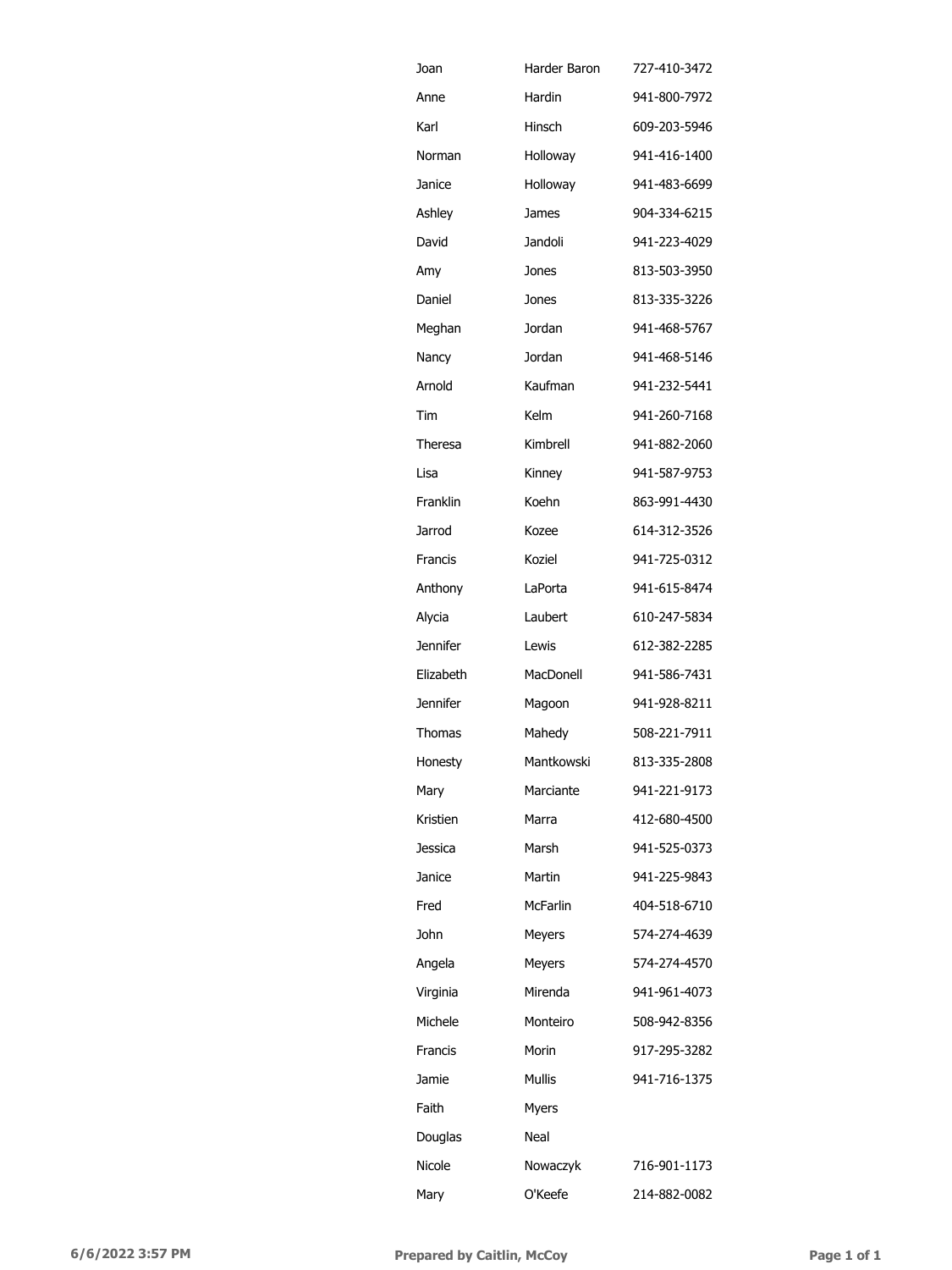| Enya       | Overholser      | 941-306-9311 |
|------------|-----------------|--------------|
| Deborah    | Polizzi         | 585-451-4224 |
| Janice     | Post            | 847-903-4514 |
| Robert     | Price           |              |
| Brianna    | Prystash        | 330-619-0231 |
| Sharon     | Rehm            | 941-223-2628 |
| Shawn      | Reilly          | 401-742-5836 |
| Jens       | Reuter-Runyon   | 941-232-5410 |
| Timothy    | Richardson      | 508-361-2716 |
| Rene       | Richardson      | 978-660-1653 |
| Maurice    | Richardson      | 860-202-3113 |
| Holly      | Riebel          | 908-229-5327 |
| Terrence   | Riley           | 941-492-7831 |
| Jacqueline | Robertson       | 941-441-7223 |
| Sheli      | Rodriguez       | 941-223-9200 |
| Cynthia    | Rogers          | 941-302-6375 |
| Tanvi      | Rogers          | 317-874-7257 |
| Angela     | Rowe            | 408-712-8197 |
| Elizabeth  | Rucci           | 508-277-5486 |
| Lourdes    | Sabates         | 954-552-6885 |
| Kimberly   | Schumacher      | 630-465-4107 |
| Crystal    | Schwartz        | 941-306-7784 |
| Walter     | Shepherd        | 941-445-2455 |
| Susan      | Smith           | 540-533-1807 |
| Arlene     | Smith           | 941-303-9902 |
| Paula      | Spitler         | 941-323-9363 |
| Tina       | Springer        | 941-303-0722 |
| Pamela     | Starr           | 941-822-1093 |
| Joan       | <b>Stevens</b>  | 727-600-1354 |
| Mary       | Strimple        | 330-671-3179 |
| Nicolai    | Todosiciuc      | 941-681-1373 |
| Heather    | Trimarco        | 941-412-7518 |
| Dean       | Tubekis         | 847-809-8070 |
| Katherine  | Turpin          | 941-468-6973 |
| Gabrielle  | Turpin          | 941-451-1307 |
| Nancy      | Vigna           | 917-215-6100 |
| Melissa    | Vigneron        | 941-786-2689 |
| Nancy      | Waite-Howington | 717-324-2180 |
| Satanta    | Walsh           | 941-626-6314 |
| Janice     | Ward            | 860-916-7531 |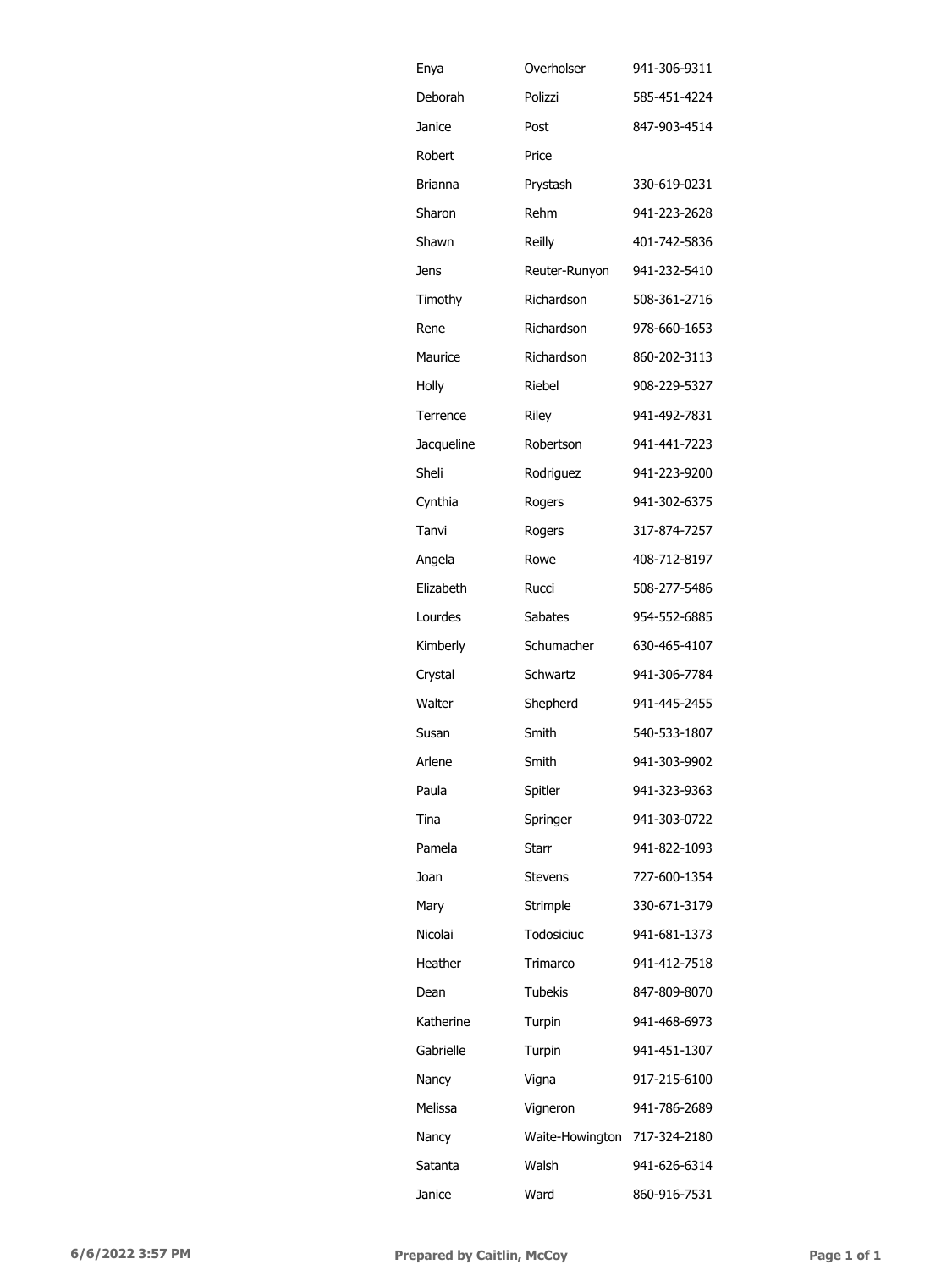|                                       |                         | Margaret        | Waring       | 941-321-0640 |
|---------------------------------------|-------------------------|-----------------|--------------|--------------|
|                                       |                         | Jenny           | Welch        | 941-676-0333 |
|                                       |                         | Mary            | Westbrook    | 941-275-4800 |
|                                       |                         | Ray             | Westbrook    | 941-451-9993 |
|                                       |                         | <b>Barbara</b>  | White        | 847-682-8957 |
|                                       |                         | Anna            | Wilk         | 941-999-0756 |
|                                       |                         | Julie           | Willett      | 941-223-7088 |
|                                       |                         | Kallam          | Wilson       | 941-525-7678 |
|                                       |                         | Elizabeth       | Yochum       | 941-599-0630 |
|                                       |                         | Allyson         | Zweifel      | 321-274-2342 |
| <b>Coldwell Banker Realty</b>         |                         |                 |              |              |
|                                       | <b>Vinopal, Dale</b>    |                 |              |              |
|                                       |                         | Dale            | Vinopal      | 941-518-4496 |
| <b>Coldwell Banker Realty</b>         |                         |                 |              |              |
|                                       | O'Day, Ellen            |                 |              |              |
|                                       |                         | Ellen           | O'Day        | 941-894-7767 |
|                                       |                         | Lori            | Turkovics    | 941-441-7169 |
| <b>Coldwell Banker Sarasota Cent.</b> |                         |                 |              |              |
|                                       | <b>Putnam, Jennifer</b> |                 |              |              |
|                                       |                         | Peggy           | Lewis        | 941-544-8400 |
|                                       |                         | Kent            | Lewis        | 941-468-8401 |
|                                       |                         | H. Lauden       | Pitts        | 941-374-7349 |
|                                       |                         | Gregory         | Pitts        | 310-962-4855 |
|                                       |                         | Hansel          | Pitts        | 941-800-6076 |
|                                       |                         | <b>Jennifer</b> | Putnam       | 941-539-6768 |
|                                       |                         | Sarah           | Schowalter   | 941-499-4100 |
| <b>Coldwell Banker Sunstar Realty</b> |                         |                 |              |              |
|                                       | Atkinson, Deeana        |                 |              |              |
|                                       |                         | Tanya           | Agostino     | 718-354-9815 |
|                                       |                         | Ken             | <b>Brown</b> | 732-239-2124 |
|                                       |                         | <b>Brent</b>    | Canevari     | 941-323-2298 |
|                                       |                         | Heidi           | Choiniere    | 941-876-3990 |
|                                       |                         | Linda           | Little       | 941-468-3084 |
|                                       |                         | Cynthia         | Parola       | 508-958-5376 |
| <b>Coldwell Banker Sunstar Realty</b> |                         |                 |              |              |
|                                       | <b>Atkinson, Deeana</b> |                 |              |              |
|                                       |                         | Joseph          | Galasso      | 201-491-4886 |
|                                       |                         | Antonio         | Melo         | 941-875-6694 |
|                                       |                         | James           | Middleton    | 941-232-6797 |
|                                       |                         | Susan           | Richardson   | 817-437-9981 |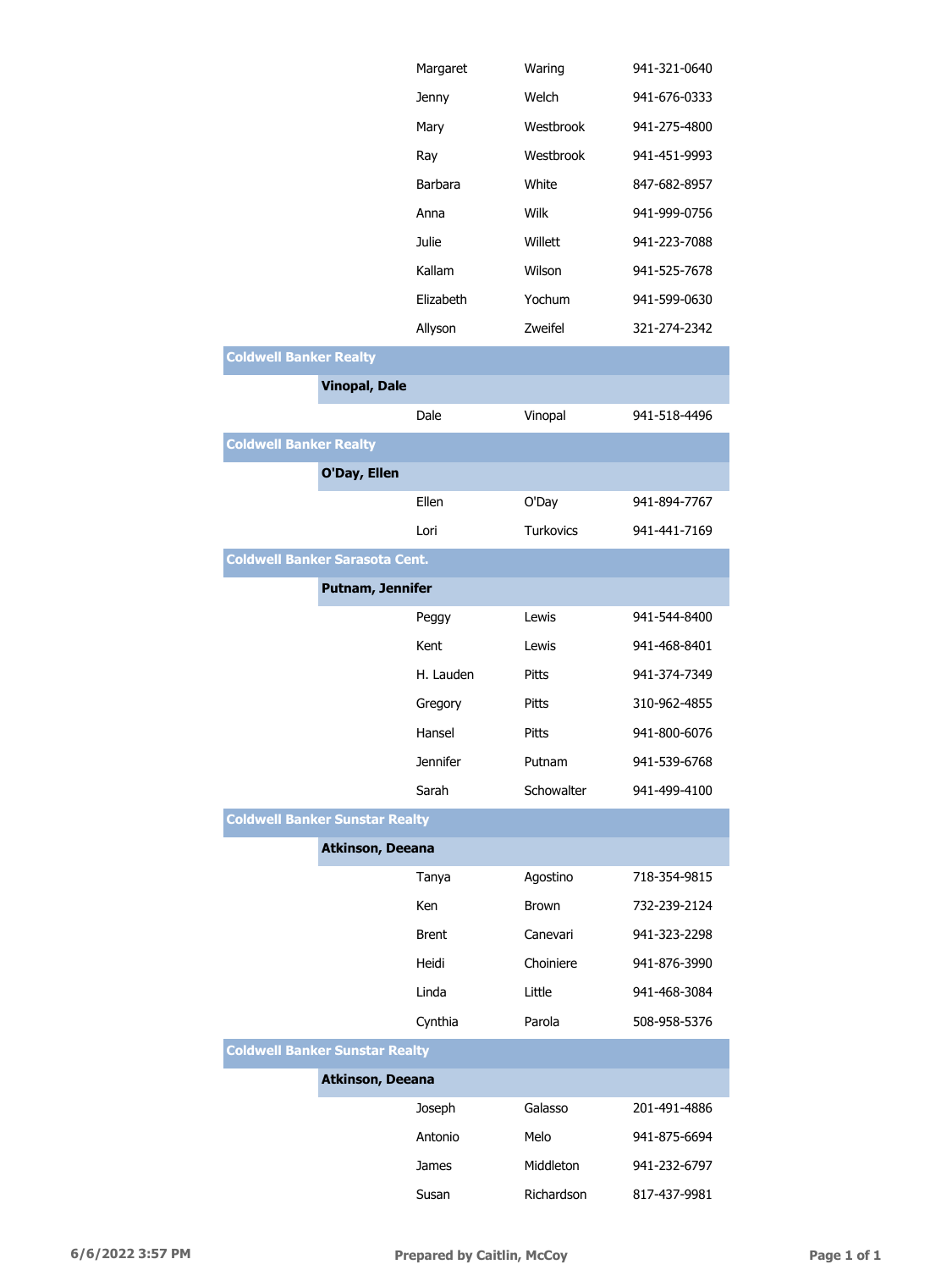| <b>Compass Property Management LLC</b>   |                          |                 |              |  |
|------------------------------------------|--------------------------|-----------------|--------------|--|
| <b>Myers, Jeremy</b>                     |                          |                 |              |  |
|                                          | Joshua                   | Gault           | 941-444-6185 |  |
|                                          | Patricia                 | Kniceley        | 941-408-3285 |  |
|                                          | Jeremy                   | Myers           | 941-444-6185 |  |
| <b>Coppola Realty Group</b>              |                          |                 |              |  |
|                                          | <b>Coppola, Thomas</b>   |                 |              |  |
|                                          | Iris                     | Beaugrand       | 941-468-0334 |  |
|                                          | Thomas                   | Coppola         | 941-504-7152 |  |
| <b>Cornerstone R.E of SW FI</b>          |                          |                 |              |  |
|                                          | <b>Cummings, Mark</b>    |                 |              |  |
|                                          | Dan                      | Christopherson  | 941-468-7209 |  |
|                                          | Mark                     | Cummings        | 941-408-5326 |  |
|                                          | Erik                     | Dunigan         | 941-441-5253 |  |
|                                          | Tara                     | <b>Fields</b>   | 941-221-2525 |  |
|                                          | Tiffany                  | Habedank        | 941-416-0268 |  |
|                                          | Page                     | LeRoy           | 941-441-5175 |  |
|                                          | <b>Steven</b>            | Roy             | 810-516-9526 |  |
|                                          | Martin                   | Tarala          | 941-416-0007 |  |
| <b>Country Club Estates Sales Inc</b>    |                          |                 |              |  |
|                                          | <b>Gorman, William</b>   |                 |              |  |
|                                          | William                  | Gorman          | 407-491-2230 |  |
|                                          | Sharon                   | <b>Silvers</b>  | 727-455-7263 |  |
|                                          | Margaret                 | Sutto           | 732-600-2663 |  |
| <b>Dalton Wade Inc</b>                   |                          |                 |              |  |
|                                          | <b>Wade, Phillip</b>     |                 |              |  |
|                                          | Ryan                     | <b>Burdziak</b> | 941-345-0791 |  |
|                                          | Kent                     | Jones           | 941-447-6911 |  |
|                                          | Kyle                     | Payne           | 941-468-7314 |  |
|                                          | Monika                   | Piwowarska      | 917-657-2702 |  |
|                                          | Phillip                  | Wade            | 727-888-4175 |  |
|                                          | <b>Jennifer</b>          | Zayszly         | 941-451-9803 |  |
| <b>DR Horton Realty SW FL LLC</b>        |                          |                 |              |  |
|                                          | <b>Thomas, Debra</b>     |                 |              |  |
|                                          | Debra                    | Thomas          | 239-790-3923 |  |
| <b>Edgerton Realty &amp; Development</b> |                          |                 |              |  |
|                                          | <b>Edgerton, Charles</b> |                 |              |  |
|                                          | Тy                       | Crews           | 941-830-6369 |  |
|                                          | Charles                  | Edgerton        | 201-953-1309 |  |
| <b>Emerald Realty of SW FL LLC</b>       |                          |                 |              |  |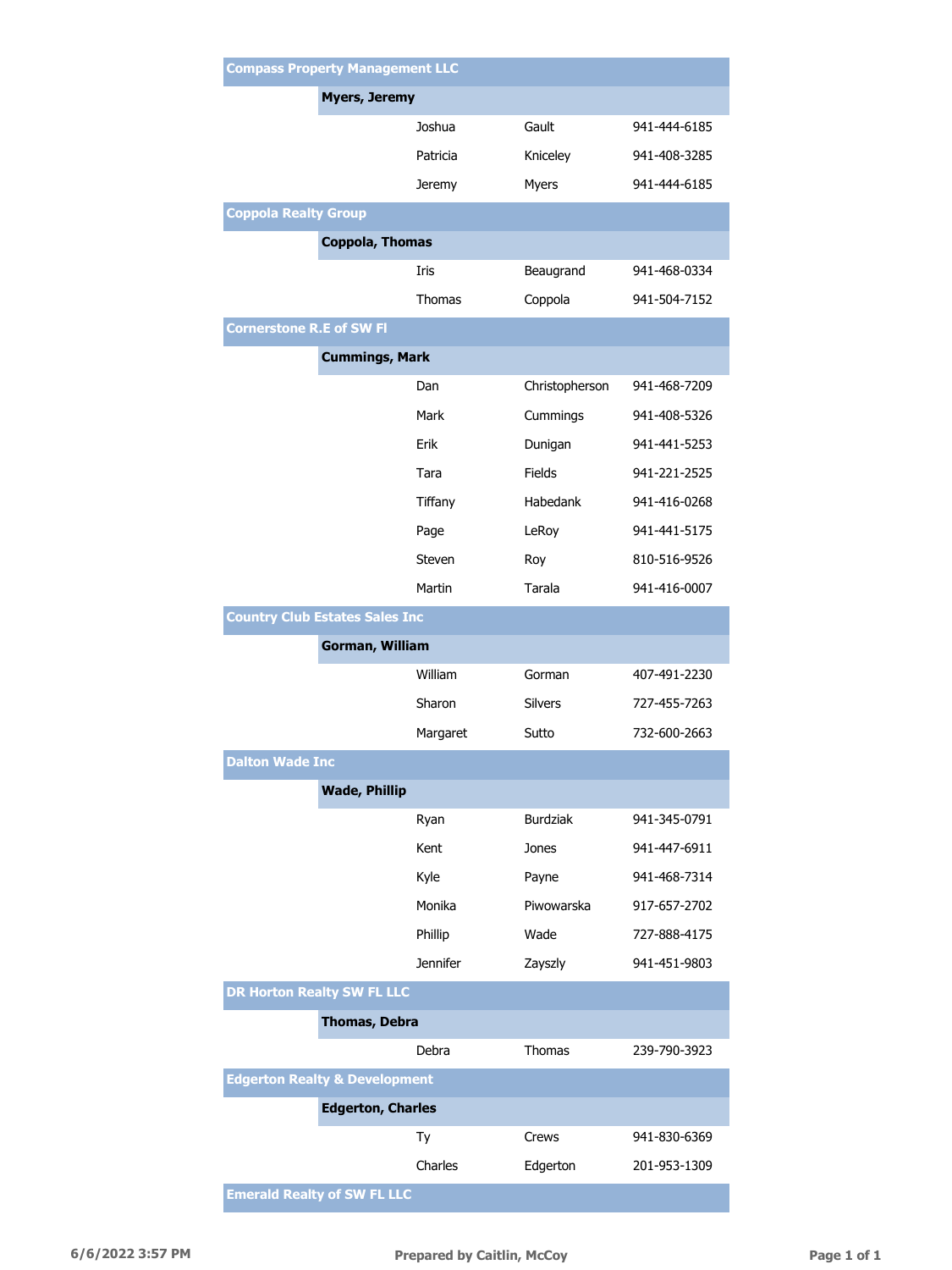|                          | <b>Thomas, Debra</b>                        |                 |                        |              |  |
|--------------------------|---------------------------------------------|-----------------|------------------------|--------------|--|
|                          |                                             | Debra           | Thomas                 | 239-790-3923 |  |
|                          | <b>Engel &amp; Voelkers Venice Downtown</b> |                 |                        |              |  |
|                          | Stultz, Victoria                            |                 |                        |              |  |
|                          |                                             | Christopher     | Ailes                  | 941-275-4119 |  |
|                          |                                             | Magda           | Cetta Whelton          | 941-408-4047 |  |
|                          |                                             | Ruth            | <b>Hipwell Purcell</b> | 941-315-8710 |  |
|                          |                                             | Joshua          | Marti                  | 941-224-2147 |  |
|                          |                                             | Renee           | Moore                  | 513-260-9443 |  |
|                          |                                             | Kelly           | Pankiw                 | 941-441-6207 |  |
|                          |                                             | Andrea          | Stultz                 | 941-929-6529 |  |
|                          |                                             | Victoria        | Stultz                 | 941-387-5676 |  |
|                          |                                             | <b>Nicholas</b> | Tarantino              | 941-275-7698 |  |
| <b>Excite Realty LLC</b> |                                             |                 |                        |              |  |
|                          | Helle, John                                 |                 |                        |              |  |
|                          |                                             | John            | Helle                  | 847-894-5801 |  |
| <b>Exit King Realty</b>  |                                             |                 |                        |              |  |
|                          | <b>Forbes, Steve</b>                        |                 |                        |              |  |
|                          |                                             | Mariola         | Alder                  | 941-441-6053 |  |
|                          |                                             | Sheila          | Allaire                | 941-928-5094 |  |
|                          |                                             | Ralph           | Allen                  | 941-373-5346 |  |
|                          |                                             | Samantha        | Allen                  | 941-961-9937 |  |
|                          |                                             | Rebecca         | Angelo                 | 941-270-6139 |  |
|                          |                                             | Kelley Ann      | Ayers                  | 941-544-7802 |  |
|                          |                                             | Lea             | <b>Beckley</b>         | 941-404-8140 |  |
|                          |                                             | Chere           | Belcher                | 941-223-4319 |  |
|                          |                                             | Joanna          | Belka                  | 941-408-6630 |  |
|                          |                                             | Christina       | <b>Burns</b>           | 941-451-9247 |  |
|                          |                                             | Angela          | <b>Busse</b>           | 580-574-5809 |  |
|                          |                                             | Wladyslawa      | <b>Byrdak</b>          | 941-320-2664 |  |
|                          |                                             | Stacy           | Carroll                | 941-539-6557 |  |
|                          |                                             | Steven          | Chapman                | 941-716-7591 |  |
|                          |                                             | Ashley          | Chiltonwhite           | 317-809-6887 |  |
|                          |                                             | Charlyn         | Clements               | 941-468-3220 |  |
|                          |                                             | Donald          | Costa                  | 941-800-7171 |  |
|                          |                                             | Johanna         | Denski                 | 305-298-7278 |  |
|                          |                                             | Pamela          | Elia                   | 941-920-1096 |  |
|                          |                                             | Lester          | Etem                   | 941-484-4015 |  |
|                          |                                             | Cheryl          | Farley                 | 802-999-4199 |  |
|                          |                                             | Craig           | Farrar                 | 941-441-6611 |  |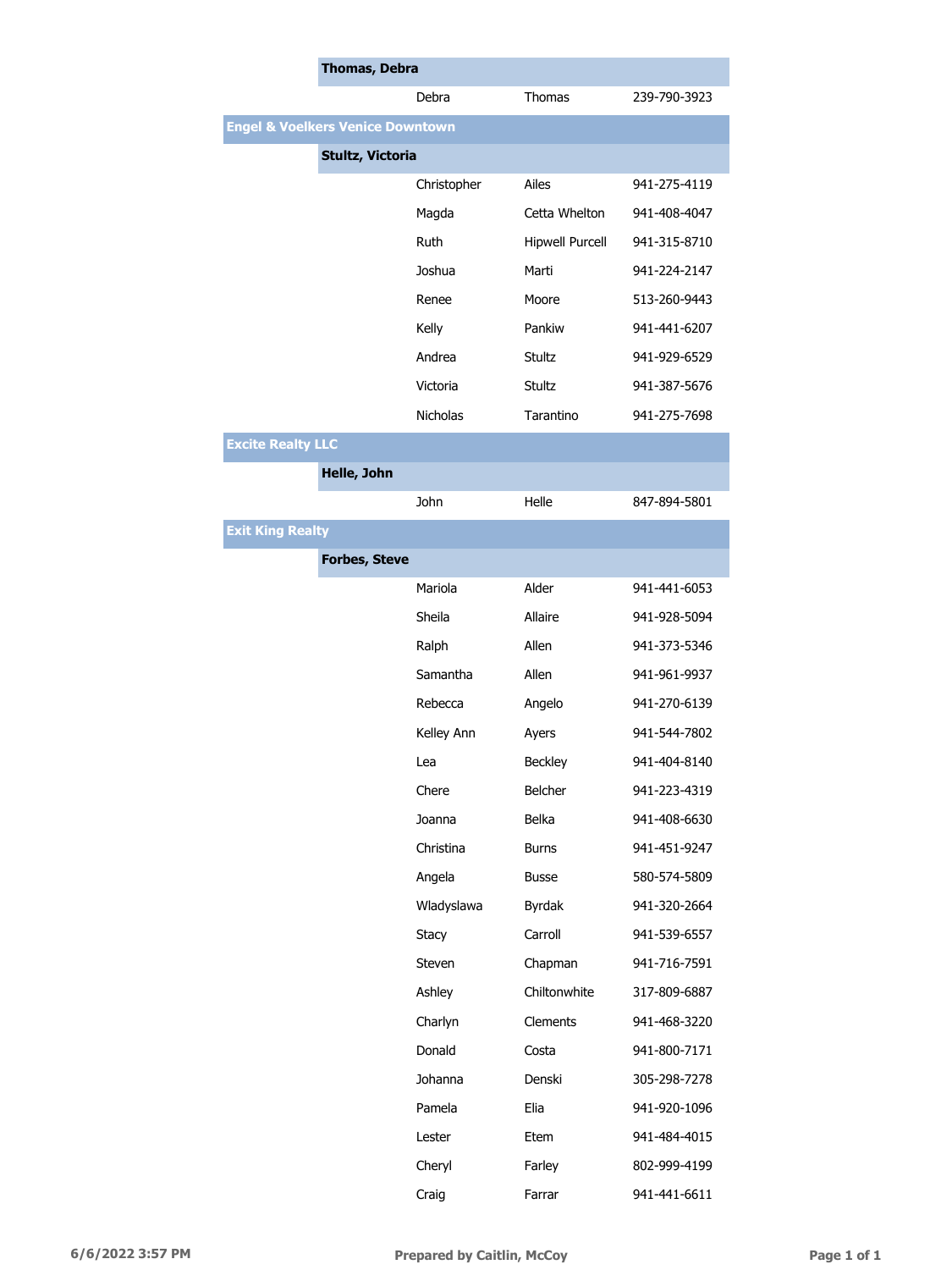| Sharma         | Ferrugia          | 941-408-6846 |
|----------------|-------------------|--------------|
| Francine       | Fields            | 561-704-8644 |
| Michael        | Fitzgerald        | 941-402-8494 |
| Winifred       | Fitzgerald        | 941-451-1699 |
| Dorene         | Fitzgerald        | 941-468-3142 |
| Steve          | Forbes            | 941-204-7402 |
| <b>Bradley</b> | Foster            | 941-586-3397 |
| Karen          | Fox               | 207-671-7679 |
| Diane          | Fuchs             | 941-266-8006 |
| Eugene         | Fulton            | 941-286-1130 |
| Lauren         | Fus               | 941-726-8208 |
| Diane          | Gagnon            | 413-883-5850 |
| Charles        | Gast              | 941-223-5162 |
| Kimberly       | Gossett           | 941-451-3317 |
| Ronald         | Gubiotti          | 941-769-1742 |
| Priscilla      | Hammen            | 941-220-9444 |
| Kristy         | Heitl             | 941-539-2458 |
| Melissa        | Helms             | 941-544-9652 |
| Anna           | Hill              | 941-416-4722 |
| Henry          | Hys               | 239-284-8574 |
| Virginia       | Imbriaco          | 941-586-7448 |
| Arnold         | Johnson           | 860-857-9222 |
| Douglas        | Jones             | 941-681-8442 |
| Elaine         | Jones             | 941-564-9797 |
| David          | Killmon           | 732-796-8865 |
| Stacy          | Knispel           | 941-408-5082 |
| Jeffrey        | Kutcher           | 914-649-8682 |
| Heather        | Lakeman           | 941-412-6083 |
| Robert         | Lawrence          | 941-468-6294 |
| Darrin         | Loftus            | 402-699-4047 |
| Lisa           | Margiotta         | 941-725-8626 |
| Richard        | McGrath           | 617-877-4925 |
| Angela         | <b>McWilliams</b> | 941-408-3385 |
| Jessica        | Mendez-Ibrahim    | 267-934-1463 |
| Leslie         | Mester            | 928-215-1075 |
| David          | Miniman           | 908-672-0202 |
| Kim            | Moreland          | 941-202-1974 |
| Dena           | Olson             | 941-822-7577 |
| Jovito         | Osias             | 941-350-8674 |
| Wendy          | Pelletier         | 207-576-6369 |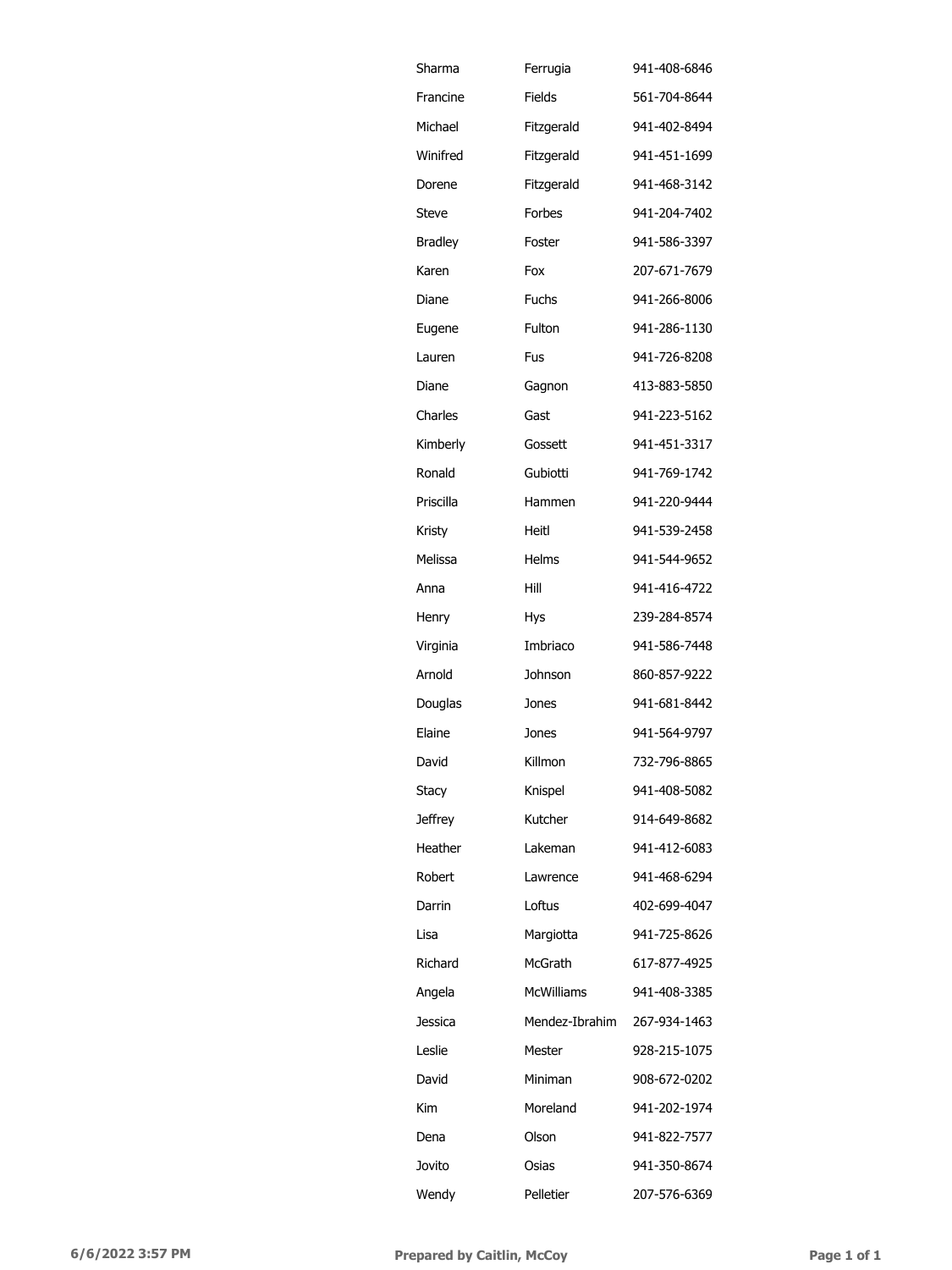|               | Maximiliano    | Pereira        | 978-424-6530 |
|---------------|----------------|----------------|--------------|
|               | Anne           | Peshka         | 941-979-7779 |
|               | Rebecca        | Pinckard       | 941-544-1546 |
|               | Kimberly       | Randall        | 941-525-0744 |
|               | Randy          | Reisinger      | 941-313-2164 |
|               | Laura          | Romeiro        | 941-914-7492 |
|               | Rosanna        | Russo          | 631-882-6698 |
|               | Valerie        | Sablowski      | 941-321-5266 |
|               | Debra          | Sacchetti      | 941-525-4604 |
|               | Stephanie      | Salter         | 863-640-0143 |
|               | Julian         | Saramago       | 386-290-4390 |
|               | Carlos         | Saramago       | 941-400-6552 |
|               | <b>John</b>    | Sas            | 941-724-0183 |
|               | Monica         | Sell           | 941-465-2196 |
|               | Robin          | Shulman        | 732-887-0820 |
|               | Tamari         | Shynkaruk      | 904-994-2752 |
|               | Kathleen       | Stansfield     | 941-786-6178 |
|               | <b>Jeffrey</b> | Stone          | 941-451-4776 |
|               | Georgeta       | Tampa-Zavoiu   | 941-220-9668 |
|               | Matthew        | Toro           | 941-220-8548 |
|               | Karen          | Udiskey        | 203-313-4349 |
|               | Donna          | Vaughan        | 602-478-7002 |
|               | Dragica        | Vlahovic       | 941-716-7878 |
|               | Lauren         | Ward           | 941-875-0023 |
|               | Linda          | Ware           | 941-525-0343 |
|               | Lucy           | Welch          | 941-330-5950 |
|               | Tim            | Weller         | 941-221-0155 |
|               | Margaret       | Wieland        | 248-310-0012 |
|               | Joyce          | Wiles          | 269-217-6972 |
|               | <b>Jeff</b>    | <b>Wilkes</b>  | 941-815-0005 |
|               | Timothy        | Williams       | 606-309-5941 |
|               | Sharyn         | Winick         | 941-726-3135 |
| с             |                |                |              |
| Shahin, Hanan |                |                |              |
|               | Daniel         | Aguayo         | 941-961-0001 |
|               | Peter          | Badalamenti II | 941-412-5408 |
|               | Mark           | Benyaminov     | 248-376-7769 |
|               | Cheryl         | Bishop         | 941-716-3911 |

**EXP Realty LLC**

John Chang 248-231-7538 Stuart Chapin 909-844-2331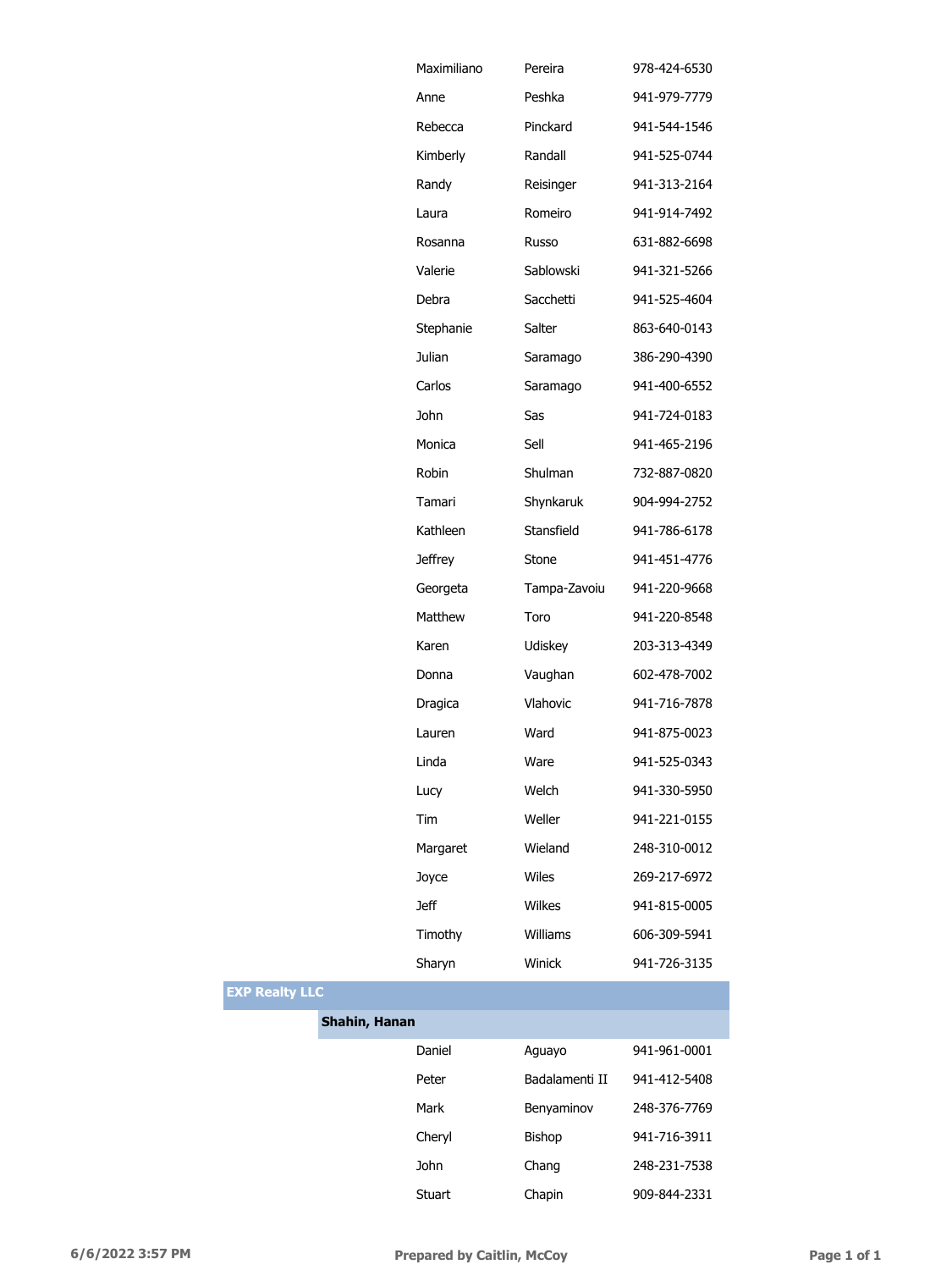|     |                      | Andrea          | Davis          | 941-275-6345 |
|-----|----------------------|-----------------|----------------|--------------|
|     |                      | Christopher     | Davis          | 941-499-0288 |
|     |                      | Petra           | Despos         | 941-586-4967 |
|     |                      | James           | Dunn           | 631-278-3561 |
|     |                      | Linda           | Lang-Bankowski | 203-619-4377 |
|     |                      | Jonathan        | Maio           | 631-335-4055 |
|     |                      | Shannon         | Mann           | 941-400-9997 |
|     |                      | Tommy           | McNeill        | 941-307-4642 |
|     |                      | James           | Miller         | 609-709-2947 |
|     |                      | Lorrie          | Miller         | 941-221-2601 |
|     |                      | Joseph          | Nightingale    | 941-374-5023 |
|     |                      | Mark            | Pritchard      | 410-215-7740 |
|     |                      | <b>Brittany</b> | Provencher     | 941-716-0430 |
|     |                      | Cory            | Riker          | 941-499-0162 |
|     |                      | <b>Brendan</b>  | Russell        | 978-270-9974 |
|     |                      | Deborah         | Scott          | 978-807-6873 |
|     |                      | Patricia        | Senese         | 305-481-0302 |
|     |                      | Hanan           | Shahin         | 904-238-3307 |
|     |                      | Joseph          | Shock          | 941-650-3624 |
|     |                      | Justin          | Smith          | 941-221-1009 |
|     |                      | Orlando         | Solarte        | 239-248-2375 |
|     |                      | Terry           | Spenard-Church | 207-877-5934 |
|     |                      | Shannon         | Thinnes        | 941-232-6182 |
|     |                      | Joseph          | Toth           | 941-286-6156 |
| LLC |                      |                 |                |              |
|     | Shahin, Hanan        |                 |                |              |
|     |                      | <b>Brittany</b> | Coleman        | 941-312-1705 |
|     |                      | Colleen         | <b>Martens</b> | 571-276-1222 |
|     | alty of SW Florida   |                 |                |              |
|     | <b>Thomas, Debra</b> |                 |                |              |
|     |                      | Dohro           | Thomac         | כרחכ חחד חכר |

|                                     |                          | <b>Brittany</b> | Coleman       | 941-312-1705 |
|-------------------------------------|--------------------------|-----------------|---------------|--------------|
|                                     |                          | Colleen         | Martens       | 571-276-1222 |
| <b>Express Realty of SW Florida</b> |                          |                 |               |              |
|                                     | Thomas, Debra            |                 |               |              |
|                                     |                          | Debra           | Thomas        | 239-790-3923 |
| <b>Fidacity Realty Florida</b>      |                          |                 |               |              |
|                                     | <b>Carruthers, Jayne</b> |                 |               |              |
|                                     |                          | Austin          | Peterman      | 740-808-6190 |
| <b>Fine Properties</b>              |                          |                 |               |              |
|                                     | Peens, Shaun             |                 |               |              |
|                                     |                          | Steven          | Canavan       | 941-993-0476 |
|                                     |                          | Frank           | <b>DeFede</b> | 740-517-5224 |
|                                     |                          | Katherine       | Fetterolf     | 941-302-7710 |
|                                     |                          | Jenny           | Hall          | 970-250-7491 |

**EXP Realty**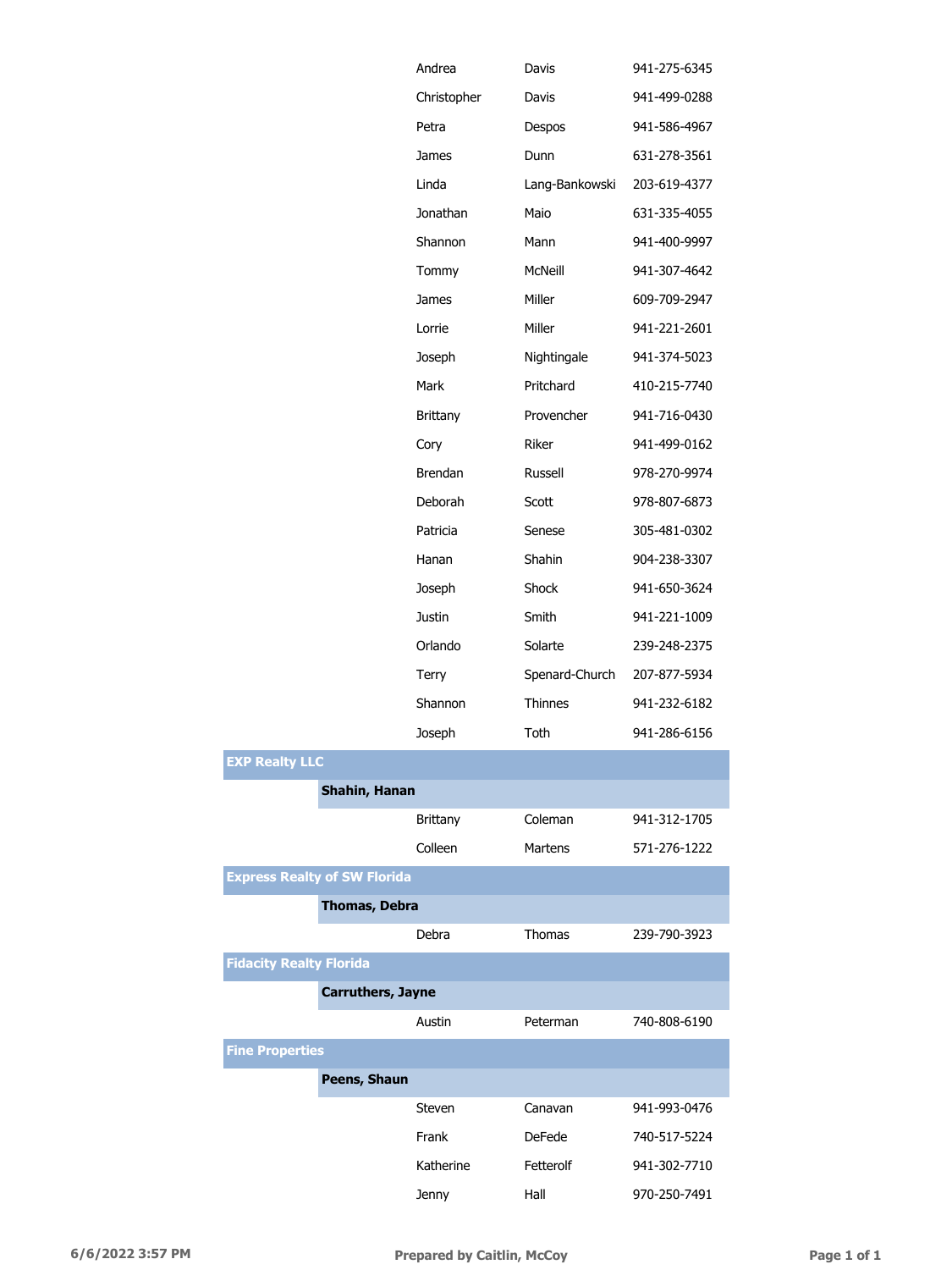|                                       |                           | Shelley       | <b>Jennings</b>  | 941-451-9286 |
|---------------------------------------|---------------------------|---------------|------------------|--------------|
|                                       |                           | Lorraine      | Kuhl             | 217-343-9646 |
|                                       |                           | Gregory       | Kuhl             | 217-343-9647 |
|                                       |                           | <b>Stacy</b>  | Kushman          | 941-716-0416 |
|                                       |                           | Shaun         | Peens            | 941-993-0649 |
|                                       |                           | Donna         | Segatto          | 518-281-3883 |
|                                       |                           | Kelly         | Thormahlen       | 941-483-0733 |
| <b>FL Gulf Realty</b>                 |                           |               |                  |              |
|                                       | <b>Wallace, Johanne</b>   |               |                  |              |
|                                       |                           | Johanne       | Wallace          | 941-485-4240 |
| <b>Florida Capital Realty</b>         |                           |               |                  |              |
|                                       | <b>Williams, Richard</b>  |               |                  |              |
|                                       |                           | Alexandre     | Claessens        | 941-468-0607 |
| <b>Florida Grown Homes Realty Inc</b> |                           |               |                  |              |
|                                       | <b>Bauereiss, Justin</b>  |               |                  |              |
|                                       |                           | Christopher   | Alicea           | 860-978-5741 |
|                                       |                           | <b>Justin</b> | <b>Bauereiss</b> | 941-929-4720 |
| <b>Florida Life Realty Group, LLC</b> |                           |               |                  |              |
|                                       | Cameron, Pamela           |               |                  |              |
|                                       |                           | Pamela        | Cameron          | 941-716-3838 |
| <b>Florida Sun &amp; Sand Realty</b>  |                           |               |                  |              |
|                                       | Judy, Shawn               |               |                  |              |
|                                       |                           | Shawn         | Judy             | 941-484-6764 |
| <b>Frank Appraisals</b>               |                           |               |                  |              |
|                                       | Raymond, Jean             |               |                  |              |
|                                       |                           | Jean          | Raymond          | 239-292-2917 |
| <b>Freda Livesay</b>                  |                           |               |                  |              |
|                                       | Livesay, Freda            |               |                  |              |
|                                       |                           | Freda         | Livesay          | 941-468-0850 |
| <b>Furbeck Appraisal Services</b>     |                           |               |                  |              |
|                                       | <b>Furbeck, Frederick</b> |               |                  |              |
|                                       |                           | Frederick     | Furbeck          | 941-223-4631 |
| <b>G1 Realty LLC</b>                  |                           |               |                  |              |
|                                       | <b>Gulick, Alexander</b>  |               |                  |              |
|                                       |                           | Cynthia       | Eliopoulos       | 330-805-5809 |
|                                       |                           | Demetra       | Eliopoulos       | 941-586-9648 |
|                                       |                           | Alexander     | Gulick           | 561-558-3478 |
| <b>Gangway Realty</b>                 |                           |               |                  |              |
|                                       | <b>Gang, Jack</b>         |               |                  |              |
|                                       |                           | Ivan          | Dovgalyuk        | 425-299-5539 |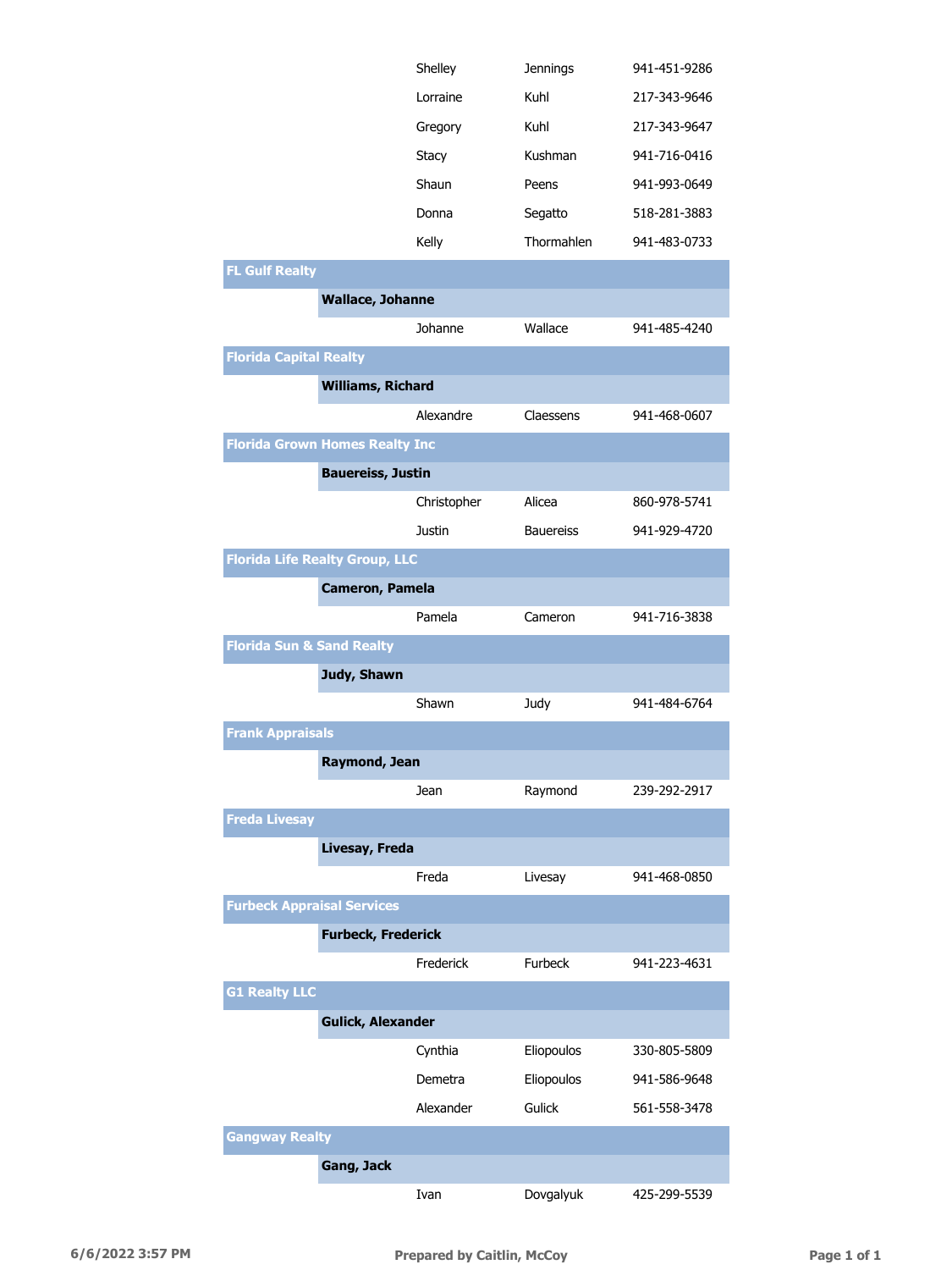|                               |                         | <b>Jack</b>                                     | Gang            | 941-504-1578 |
|-------------------------------|-------------------------|-------------------------------------------------|-----------------|--------------|
|                               |                         | Nealey                                          | Gertiser        | 941-468-2564 |
|                               |                         | Matthew                                         | Moffitt         | 219-951-7025 |
|                               |                         | <b>Gens Real Estate and Property Management</b> |                 |              |
|                               | Hilgenberg, Eka         |                                                 |                 |              |
|                               |                         | Eka                                             | Hilgenberg      | 720-840-6482 |
| <b>Gulf Breeze Appraisals</b> |                         |                                                 |                 |              |
|                               | <b>McGovern, David</b>  |                                                 |                 |              |
|                               |                         | David                                           | McGovern        | 941-756-0507 |
| <b>Gulf Edge Realty</b>       |                         |                                                 |                 |              |
|                               | <b>Waggoner, Harold</b> |                                                 |                 |              |
|                               |                         | Harold                                          | Waggoner        | 941-685-9118 |
| <b>Gulf Shores Realty</b>     |                         |                                                 |                 |              |
|                               | <b>Welsh, Wayne</b>     |                                                 |                 |              |
|                               |                         | Jan                                             | Alexander       | 941-223-4707 |
|                               |                         | Marietta                                        | Ashcraft        | 941-321-7780 |
|                               |                         | Holly                                           | <b>Barabas</b>  | 941-270-2409 |
|                               |                         | James                                           | <b>Bath</b>     | 941-716-0051 |
|                               |                         | Thomas                                          | <b>Battisto</b> | 941-408-3454 |
|                               |                         | Mary                                            | Charland        | 941-408-5642 |
|                               |                         | Barry                                           | Constant        | 941-499-4131 |
|                               |                         | Leah                                            | Dalverny        | 317-370-9889 |
|                               |                         | Harvey                                          | Davis           | 941-223-0424 |
|                               |                         | James                                           | Decker          | 941-258-8007 |
|                               |                         | Melinda                                         | D'Orazio        | 941-882-2555 |
|                               |                         | Yekaterina                                      | Dukan           | 413-535-6474 |
|                               |                         | Margo                                           | Gerhart         | 941-441-7659 |
|                               |                         | Susan                                           | Guerra          | 603-969-3674 |
|                               |                         | Teresa                                          | Haberman        | 941-232-5104 |
|                               |                         | Samuel                                          | Hague           | 941-223-9593 |
|                               |                         | Emilia                                          | Hankiewicz      | 941-323-3734 |
|                               |                         | Sara                                            | Hayes           | 410-920-0760 |
|                               |                         | John                                            | Heschmeyer      | 941-544-1222 |
|                               |                         | Tyler                                           | Hite            | 630-877-3100 |
|                               |                         | Joel                                            | Hite            | 630-715-8305 |
|                               |                         | Jane                                            | Hurman          | 240-472-8148 |
|                               |                         | Robert                                          | <b>Jeffers</b>  | 941-525-2997 |
|                               |                         | Marlene                                         | Law             | 248-766-8545 |
|                               |                         | Carla                                           | Leintz          | 386-314-7831 |
|                               |                         | Norma                                           | Molkenthin      | 941-303-7904 |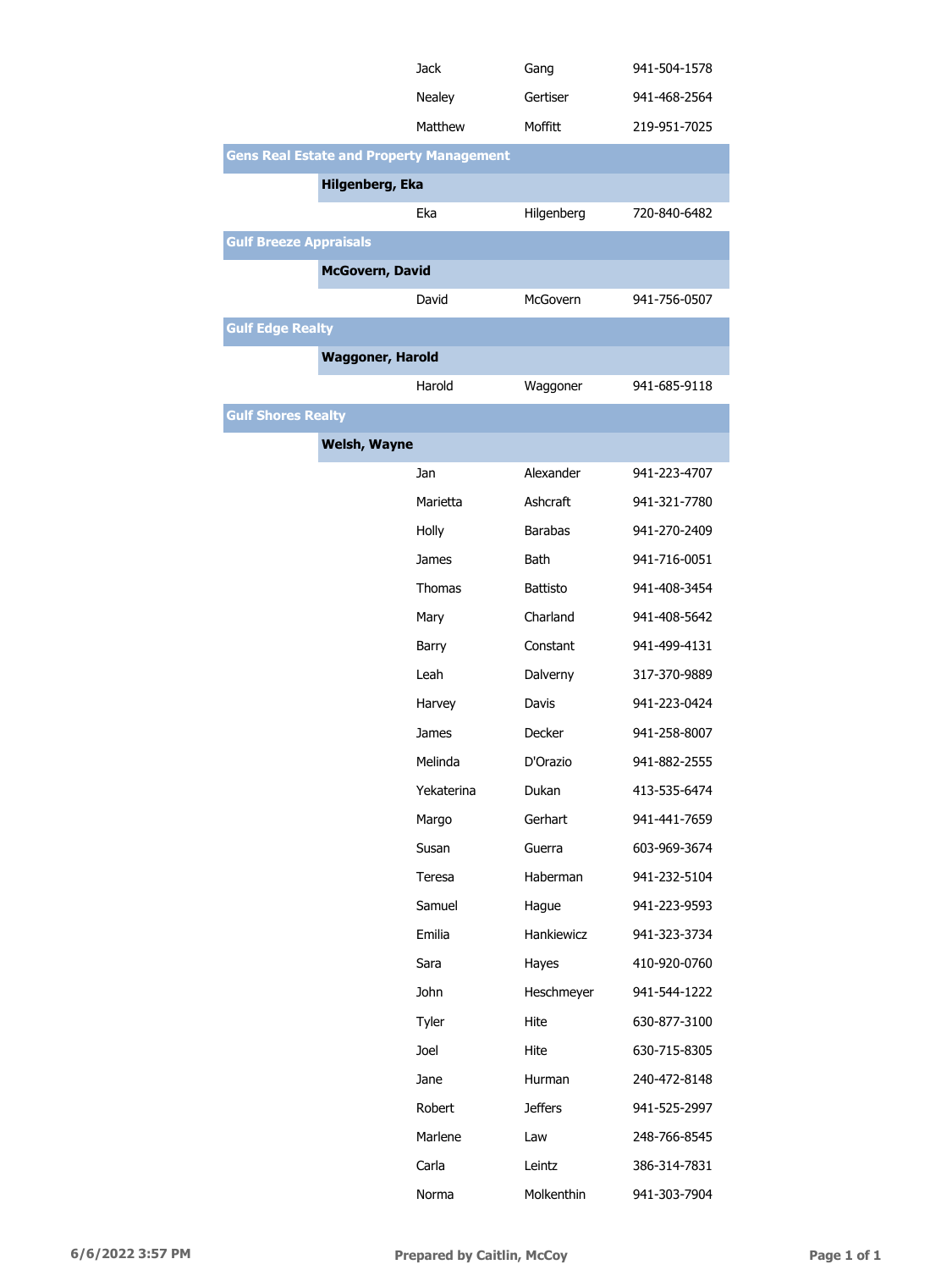|                                     |                                   | Keith        | Molkenthin    | 941-303-7322 |
|-------------------------------------|-----------------------------------|--------------|---------------|--------------|
|                                     |                                   | Michelle     | Morgan        | 941-284-1880 |
|                                     |                                   | Michelle     | Morin         | 941-307-5489 |
|                                     |                                   | Sonya        | Myers         | 941-468-6535 |
|                                     |                                   | Cindy        | Nye           | 561-512-8959 |
|                                     |                                   | Pamela       | Phildius      | 312-952-7907 |
|                                     |                                   | David        | Pinkham       | 941-223-9352 |
|                                     |                                   | Manuela      | Povsic        | 941-769-1925 |
|                                     |                                   | Phil         | Ramsey        | 941-626-5225 |
|                                     |                                   | Maryann      | Regal         | 203-330-1233 |
|                                     |                                   | <b>Becky</b> | Rose          | 941-223-7316 |
|                                     |                                   | Andrew       | Smajdor       | 941-716-0783 |
|                                     |                                   | Caitlyn      | Thorne        | 941-763-9919 |
|                                     |                                   | Thomas       | Treloar       | 603-860-3990 |
|                                     |                                   | Ashley       | Troutman      | 319-457-1896 |
|                                     |                                   | Natalie      | Valonis       | 860-670-6378 |
|                                     |                                   | Matthew      | Vander Wyden  | 941-483-0977 |
|                                     |                                   | Debra        | Villari       | 609-458-4627 |
|                                     |                                   | Leila        | Wagner        | 410-271-5902 |
|                                     |                                   | Sandi        | Ward          | 941-321-5326 |
|                                     |                                   | Wayne        | Welsh         | 941-234-6070 |
|                                     |                                   | Linda        | Williams      | 941-202-2312 |
|                                     |                                   | Lueanne      | Wood          | 941-483-1663 |
|                                     | <b>Hackworth Realty Group LLC</b> |              |               |              |
|                                     | <b>Fucsik, Mark</b>               |              |               |              |
|                                     |                                   | Karel        | Cabart        | 941-483-6195 |
|                                     |                                   | Carmela      | Crifo-Wright  | 941-716-2250 |
|                                     |                                   | Candice      | Engle         | 574-298-2938 |
|                                     |                                   | Mark         | Fucsik        | 941-416-3009 |
|                                     |                                   | Cynthia      | <b>Fucsik</b> | 941-416-5103 |
|                                     |                                   | Jaroslav     | Hornacek      | 941-544-3912 |
|                                     |                                   | Catherine    | <b>Jewell</b> | 941-223-7561 |
|                                     |                                   | Christina    | Lavoie        | 941-234-8980 |
| <b>Hodges &amp; Associates, LLC</b> |                                   |              |               |              |
|                                     | <b>Hodges, Charles</b>            |              |               |              |
|                                     |                                   | Michael      | Chapman       | 404-921-4450 |
|                                     |                                   | Charles      | Hodges        | 941-321-6843 |
| <b>Home Keys Realty Group</b>       |                                   |              |               |              |
|                                     | <b>Benge, Scott</b>               |              |               |              |
|                                     |                                   | Scott        | Benge         | 574-993-0333 |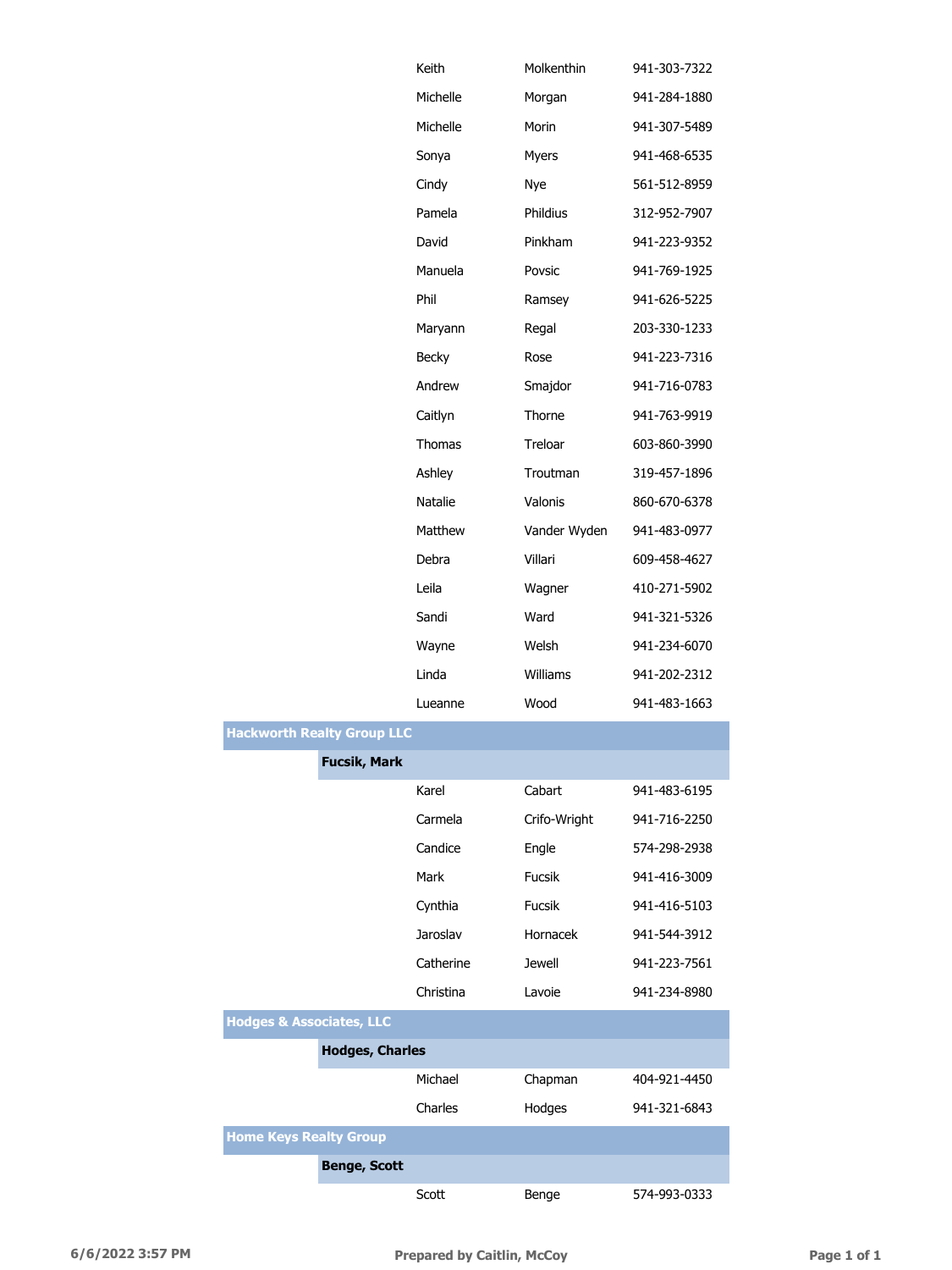| <b>Rodriguez, Freddy</b> |             |                |              |
|--------------------------|-------------|----------------|--------------|
|                          | Leslie      | <b>Bennett</b> | 941-468-4874 |
|                          | Madison     | Carlberg       | 941-800-8886 |
|                          | Sandy       | Carlberg       | 941-220-9551 |
|                          | Victoria    | Coulter        | 201-686-5447 |
|                          | Gary        | Garner         | 941-468-0673 |
|                          | Sally       | Green          | 317-372-1479 |
|                          | Jeremy      | Gulley         | 941-237-9793 |
|                          | Paul        | Harrington     | 508-662-4300 |
|                          | Mary        | Kehoe          | 504-813-4434 |
|                          | Lisa        | King           | 941-468-1765 |
|                          | Shirah      | Knight         | 941-276-1974 |
|                          | Michael     | Kramer         | 612-940-5529 |
|                          | Kimberly    | Lingley        | 941-525-4141 |
|                          | Joan        | Lino           | 941-416-0140 |
|                          | Thomas      | Long           | 610-570-3212 |
|                          | Judith      | Mazrin         | 941-922-7030 |
|                          | Madisyn     | McAfee         |              |
|                          | Kathleen    | <b>McNulty</b> | 404-281-1052 |
|                          | Marian      | Metz           | 941-726-2799 |
|                          | Michael     | Mowery         | 941-441-6836 |
|                          | Christian   | Panin          | 813-777-6030 |
|                          | Maxwell     | Panin          | 941-218-3897 |
|                          | Kathleen    | Pate           | 770-689-9650 |
|                          | Christopher | Price          | 941-284-8008 |
|                          | Bonnie      | Price          | 941-350-3362 |
|                          | Sabina      | Rozak          | 708-642-2036 |
|                          | Crystal     | Saly           | 253-495-1730 |
|                          | Christopher | Shiparski      | 941-375-1148 |
|                          | Elizabeth   | Shiparski      | 941-445-1542 |
|                          | Morgan      | Stepien        | 973-220-2843 |
|                          | Colleen     | Stone          | 610-703-1369 |
|                          | Craig       | Stringer       | 678-521-9665 |
|                          | Joseph      | Swonger        | 941-600-3534 |
|                          | Melanie     | Twigg          | 941-809-3453 |
|                          | Jason       | Weaver         | 941-716-9039 |
|                          | Elaine      | Wetterstein    | 941-236-6774 |
|                          | Paula       | Williams       | 770-355-6180 |
|                          | Pamela      | Wysocki        | 678-665-2850 |

**HomeSmart**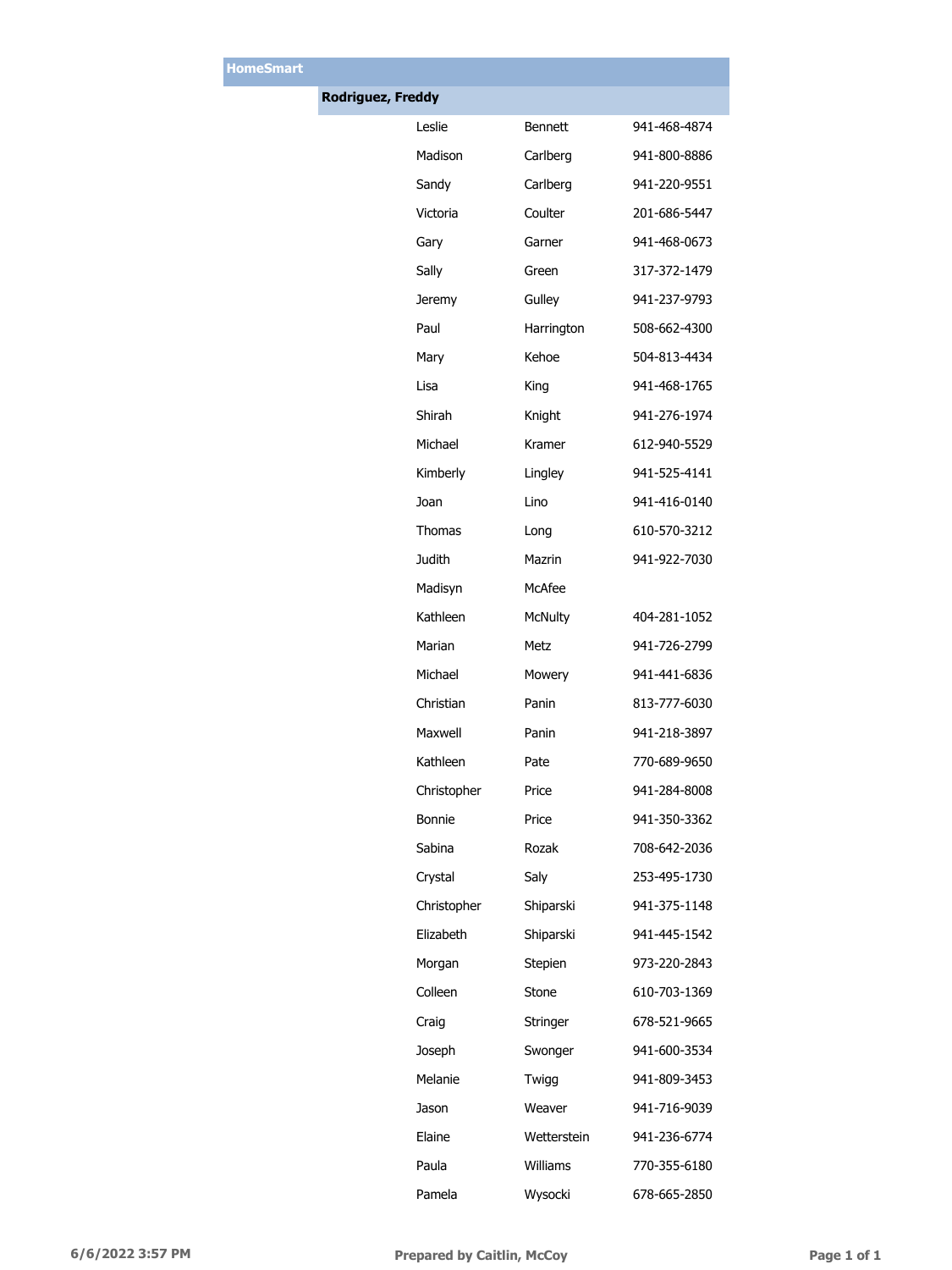| <b>HomeSmart</b>                         |                             |                |                                |              |
|------------------------------------------|-----------------------------|----------------|--------------------------------|--------------|
|                                          | <b>Rodriguez, Freddy</b>    |                |                                |              |
|                                          |                             | Freddy         | Rodriguez                      | 954-326-5850 |
| <b>Horizon Realty International</b>      |                             |                |                                |              |
|                                          | <b>Augustyniak, Matthew</b> |                |                                |              |
|                                          |                             | Matthew        | Augustyniak                    | 941-232-0967 |
|                                          |                             | Ricardo        | Irias                          | 941-323-8252 |
|                                          |                             | Robin          | Sims                           | 517-304-5989 |
|                                          |                             | Jean           | Stevenson                      | 941-416-5286 |
| <b>Horizon Realty International</b>      |                             |                |                                |              |
|                                          | <b>Augustyniak, Matthew</b> |                |                                |              |
|                                          |                             | Lisa           | Holliday                       | 941-323-9889 |
| <b>Investment Realty of West Florida</b> |                             |                |                                |              |
|                                          | Mc Dermott, Barbara         |                |                                |              |
|                                          |                             | <b>Barbara</b> | Mc Dermott                     | 941-492-5050 |
|                                          |                             | Julie          | McMahon                        | 941-223-1760 |
| Joseph M. Schulten, Broker               |                             |                |                                |              |
|                                          | <b>Schulten, Joseph</b>     |                |                                |              |
|                                          |                             | Joseph         | Schulten                       | 502-895-9118 |
| <b>K Parks Realty LLC</b>                |                             |                |                                |              |
|                                          | Parks, Kevin                |                |                                |              |
|                                          |                             | Kevin          | Parks                          | 716-725-4013 |
| <b>KAZ Real Estate Company</b>           |                             |                |                                |              |
|                                          | Kasmirski, James            |                |                                |              |
|                                          |                             | Cherylann      | Kasmirski                      | 941-441-6038 |
|                                          |                             | James          | Kasmirski                      | 941-441-7661 |
| <b>Keller Williams Island Life Re</b>    |                             |                |                                |              |
|                                          | <b>Coffey, Brandy</b>       |                |                                |              |
|                                          |                             | Ruell          | Bean                           | 941-416-3171 |
|                                          |                             | Edward         | Bergin                         | 941-441-5494 |
|                                          |                             | Adina          | <b>Betancourt</b><br>Rodriguez | 941-467-5603 |
|                                          |                             | Duston         | <b>Bloom</b>                   | 941-402-1092 |
|                                          |                             | Allison        | <b>Bollero</b>                 | 941-451-7411 |
|                                          |                             | Dana           | <b>Bolton</b>                  | 941-451-9599 |
|                                          |                             | Heike          | Brown                          | 678-687-2462 |
|                                          |                             | Michael        | <b>Brown</b>                   | 404-409-2462 |
|                                          |                             | Robbie         | <b>Bruce</b>                   | 941-276-1137 |
|                                          |                             | Todd           | <b>Burst</b>                   | 941-416-0432 |
|                                          |                             | John           | Cloutman                       | 910-742-1890 |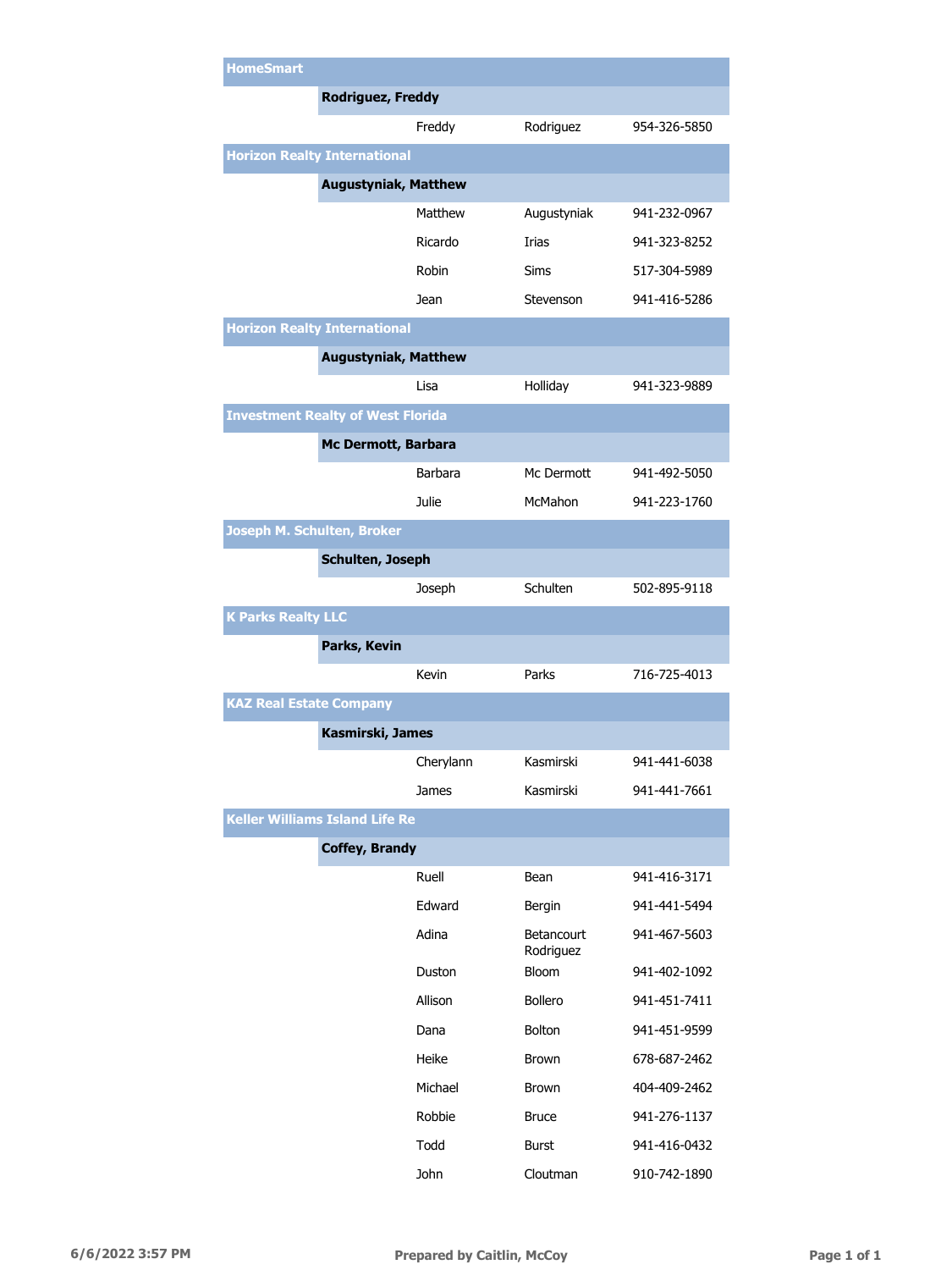| <b>Brandy</b>   | Coffey         | 941-404-4737 |
|-----------------|----------------|--------------|
| Lindsey         | Csejka         | 941-421-6461 |
| Michelle        | Deturk         | 941-408-3384 |
| Sandra          | Eland          | 941-321-8765 |
| <b>Jennifer</b> | England        | 941-400-5994 |
| Stacy           | <b>Fellows</b> | 402-525-3693 |
| <b>Brice</b>    | Ferguson       | 941-735-9304 |
| Delaney         | Foley          | 941-444-9780 |
| David           | Freeman        | 941-539-1989 |
| Jason           | Gallourakis    | 941-882-0872 |
| Melanie         | Glover         | 941-321-3979 |
| Victoria        | Goi            | 941-600-8845 |
| Steven          | Goodwin        | 617-212-0438 |
| TinaRae         | Gregoire       | 941-628-3323 |
| Mariia          | Guseva         | 941-786-4927 |
| Stephanie       | Ham            | 941-661-1462 |
| Bobbi           | Hamlin         | 941-303-2627 |
| Joseph          | Hamlin         | 941-468-4787 |
| Kevin           | Hanley         | 941-223-4759 |
| Nicole          | Hargreaves     | 941-220-8075 |
| Eric            | Hargreaves     | 941-451-1748 |
| Donnette        | Herring        | 941-275-5469 |
| Michelle        | Hupp           | 941-773-5464 |
| Ewa             | Hynes          | 646-258-6649 |
| Svetlana        | Tonashku       | 941-268-0858 |
| Benjamin        | Jones          | 317-440-0004 |
| Viktoriya       | Khaperskova    | 360-241-0135 |
| Janice          | Kleckner       | 941-223-4893 |
| Elizabeth       | Kooymans       | 941-499-4803 |
| Eugene          | Kovalov        | 941-888-4758 |
| <b>Jeffrey</b>  | Lease          | 941-468-6430 |
| Kristy          | LeBlanc        | 727-678-5609 |
| Vincent         | Lehmann        | 330-212-1038 |
| Tracy           | Lenyk          | 941-220-8033 |
| Michelle        | Lippert        | 941-412-6420 |
| Scott           | Malott         | 443-454-9229 |
| Adriana         | McEwen         | 941-402-1319 |
| John            | Mooney         | 941-441-5948 |
| Ryan            | Murphy         | 941-303-3021 |
| Cole            | Murray         | 941-256-6500 |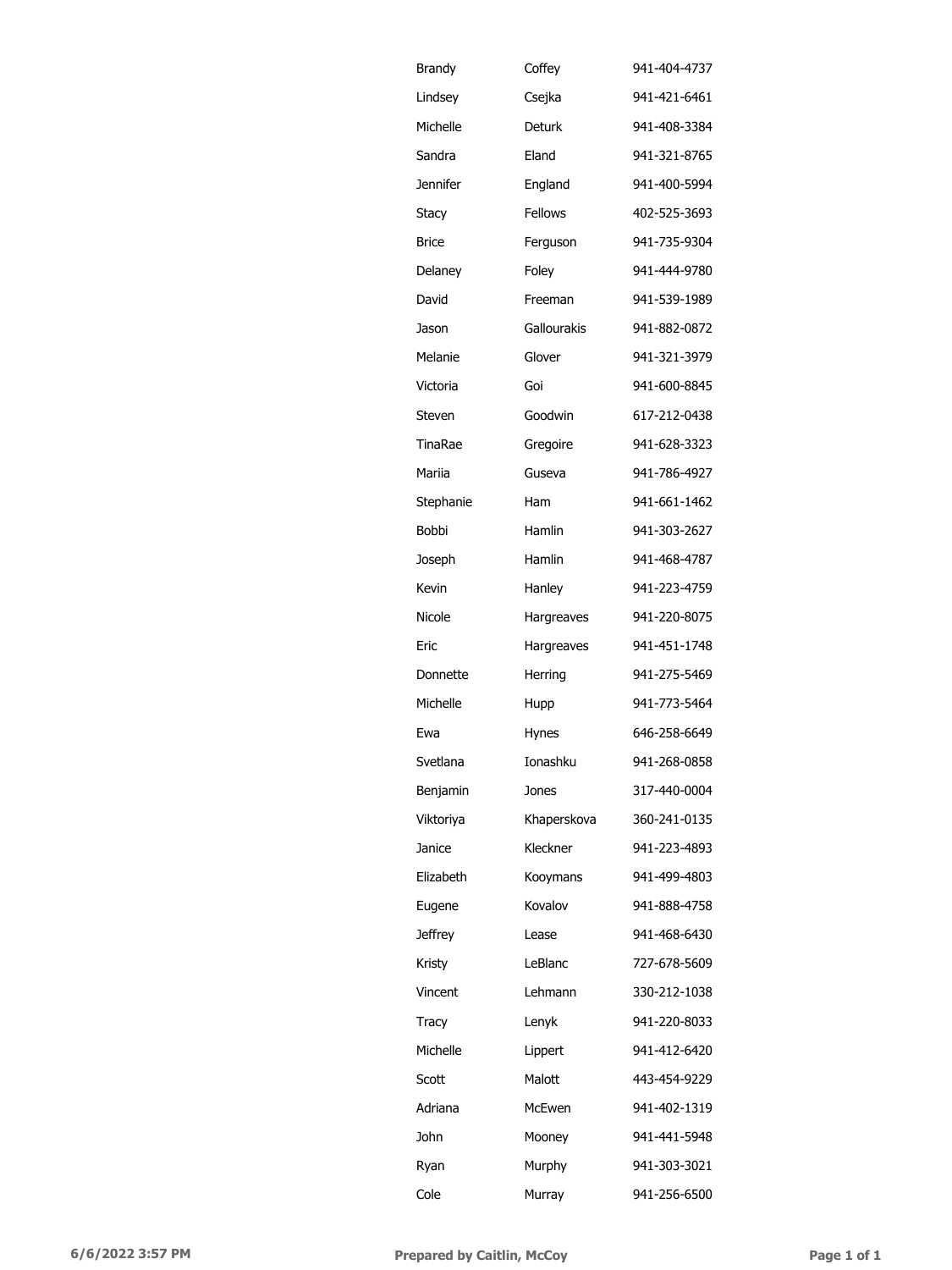|                                     | William     | Raguse                | 317-716-4143 |
|-------------------------------------|-------------|-----------------------|--------------|
|                                     | Scott       | Remick                | 802-751-9356 |
|                                     | Joan        | Schumacher-<br>Martin | 941-525-3080 |
|                                     | Michelle    | Segatto               | 518-860-8717 |
|                                     | Carmen      | Seward                | 941-321-2687 |
|                                     | Laurie      | Shaffer               | 330-565-5651 |
|                                     | Vera        | Shal                  | 916-878-7042 |
|                                     | Ronald      | Smith                 | 941-281-8899 |
|                                     | Machelle    | Smith                 | 540-379-0984 |
|                                     | Alexander   | Solovyev              | 941-786-2360 |
|                                     | David       | Spitz                 | 860-515-8698 |
|                                     | Stacy       | Sweeney               | 443-366-2120 |
|                                     | Barbara     | Teyssier              | 304-671-6691 |
|                                     | Kristopher  | Thatcher              | 941-525-8700 |
|                                     | Ryan        | Thopsey               | 941-275-2755 |
|                                     | Frank       | Tobey                 | 847-363-8837 |
|                                     | Tatiana     | Vanderhyde            | 941-380-7448 |
|                                     | Kimberly    | Wathen                | 941-445-1651 |
|                                     | Kathleen    | Watson                | 248-921-8584 |
|                                     | Hunter      | Weisbrodt             | 941-321-1753 |
|                                     | Spencer     | Weisbrodt             | 941-315-3283 |
|                                     | <b>John</b> | Wilson                | 941-716-2892 |
| <b>Keller Williams On The Water</b> |             |                       |              |
| <b>Owens, Greg</b>                  |             |                       |              |
|                                     | Patrick     | <b>Brogley</b>        | 941-361-9031 |
|                                     | Justin      | Hamilton              | 941-323-7307 |
|                                     | Kaylin      | Hamilton              | 941-800-7163 |
|                                     | Joanne      | Owens                 | 941-779-5149 |
|                                     | Andrew      | Pepper                | 941-400-8227 |
|                                     | Garrett     | Sedlacek              | 913-461-6882 |
| <b>Keller Williams Realty Gold</b>  |             |                       |              |
| <b>Coleman, Murray</b>              |             |                       |              |
|                                     | Susan       | Breckinridge          | 303-358-9993 |
|                                     | Lori        | <b>Brouillette</b>    | 508-971-6999 |
|                                     | David       | Christensen           | 941-404-0408 |
|                                     |             |                       |              |
|                                     | Murray      | Coleman               | 352-400-1511 |
|                                     | William     | Einhorn               | 808-286-1988 |
|                                     | Ronald      | Fichtenberg           | 941-587-1257 |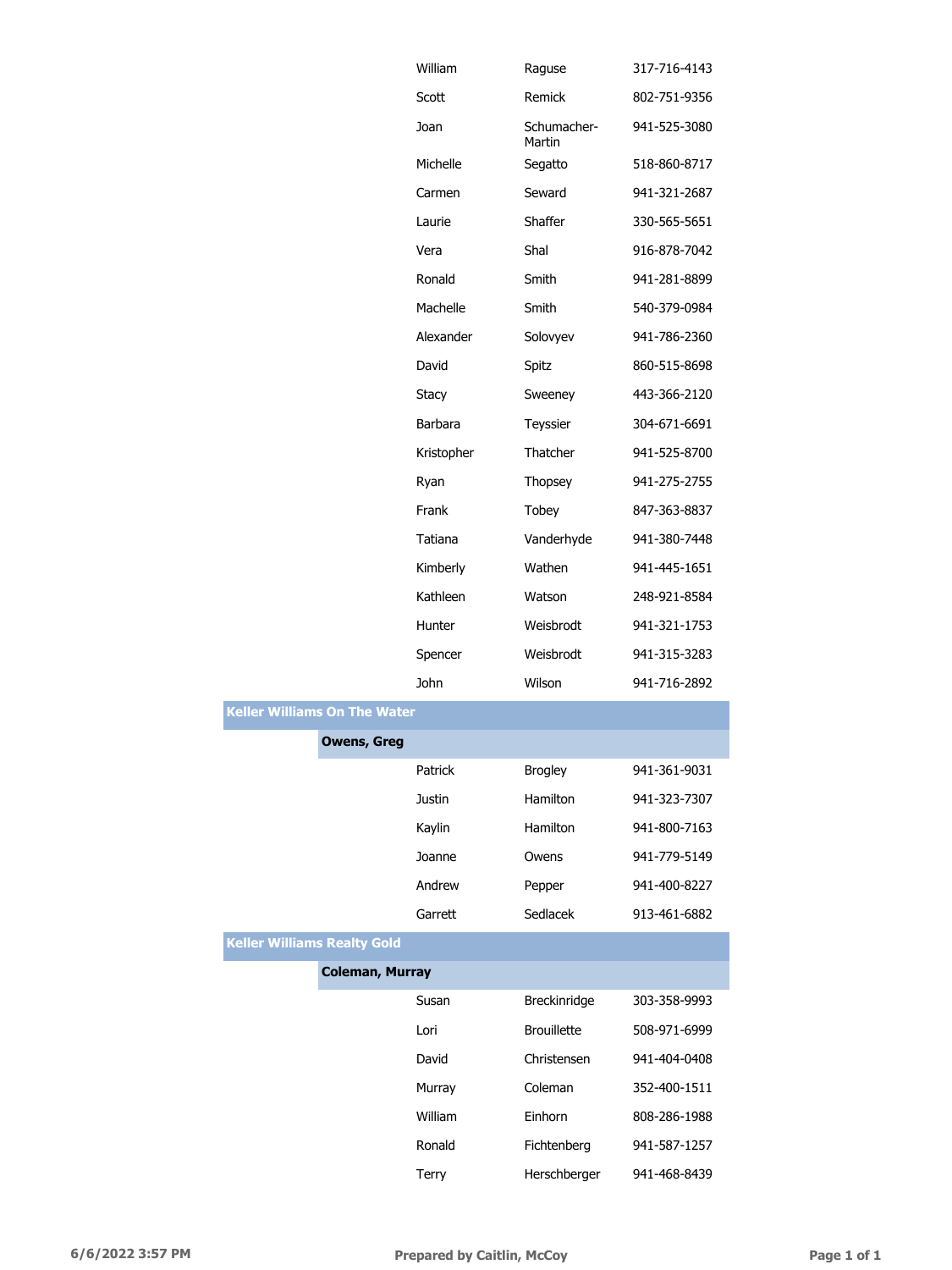|                                 |                                      | Teresa          | Perez          | 941-661-1139 |
|---------------------------------|--------------------------------------|-----------------|----------------|--------------|
| <b>Ken Brand Lic R E Broker</b> |                                      |                 |                |              |
|                                 | <b>Brand, Ken</b>                    |                 |                |              |
|                                 |                                      | Alex            | Solovyev       | 941-408-4400 |
| <b>Keys-Caldwell Inc</b>        |                                      |                 |                |              |
|                                 | <b>Kraut, James</b>                  |                 |                |              |
|                                 |                                      |                 | Kraut          |              |
|                                 |                                      | James           |                | 941-485-5030 |
|                                 | <b>Kimberly Brandon, Sole Prop.</b>  |                 |                |              |
|                                 | <b>Brandon, Kimberly</b>             |                 |                |              |
|                                 |                                      | Kimberly        | <b>Brandon</b> | 850-819-0995 |
| <b>Kings Gate Realty</b>        |                                      |                 |                |              |
|                                 | <b>Huff, Dennis</b>                  |                 |                |              |
|                                 |                                      | Dennis          | Huff           | 941-468-1476 |
|                                 |                                      | Lisa            | Wilson         | 941-402-1883 |
| <b>Kings Way Realty</b>         |                                      |                 |                |              |
|                                 | LeBlanc, Eugene                      |                 |                |              |
|                                 |                                      | Eugene          | LeBlanc        | 734-216-1371 |
|                                 |                                      | Rose            | Moore          | 941-236-6111 |
|                                 |                                      | Jacquie         | Murray         | 317-506-6371 |
|                                 |                                      | Kim             | Rathbun        | 508-505-0475 |
|                                 |                                      |                 |                |              |
|                                 | <b>KSJ Real Estate Services, LLC</b> |                 |                |              |
|                                 | <b>Colome, Kelly</b>                 |                 |                |              |
|                                 |                                      | Kelly           | Colome         | 941-888-4248 |
| <b>KW Suncoast</b>              |                                      |                 |                |              |
|                                 | <b>Coffey, Brandy</b>                |                 |                |              |
|                                 |                                      | <b>Brandy</b>   | Coffey         | 941-404-4737 |
|                                 |                                      | Julie           | Thomas         | 941-441-8816 |
| <b>Kwee Huset Realty</b>        |                                      |                 |                |              |
|                                 | <b>Huset, Nyek</b>                   |                 |                |              |
|                                 |                                      | <b>Nyek</b>     | Huset          | 941-716-3090 |
| Listed.com, Inc                 |                                      |                 |                |              |
|                                 | Draper, Jennifer                     |                 |                |              |
|                                 |                                      | <b>Jennifer</b> | Draper         | 321-439-7204 |
| <b>LoKation</b>                 |                                      |                 |                |              |
|                                 | Klutznick, Nathan                    |                 |                |              |
|                                 |                                      | Michael         | Dew            | 941-822-9800 |
|                                 |                                      |                 | Eberhart       | 702-596-7642 |
|                                 |                                      | Judy            |                |              |
|                                 |                                      | William         | Heburn         | 941-228-6609 |
|                                 |                                      | Nathan          | Klutznick      | 954-545-5583 |
|                                 |                                      | <b>Jerry</b>    | Knight         | 941-223-6026 |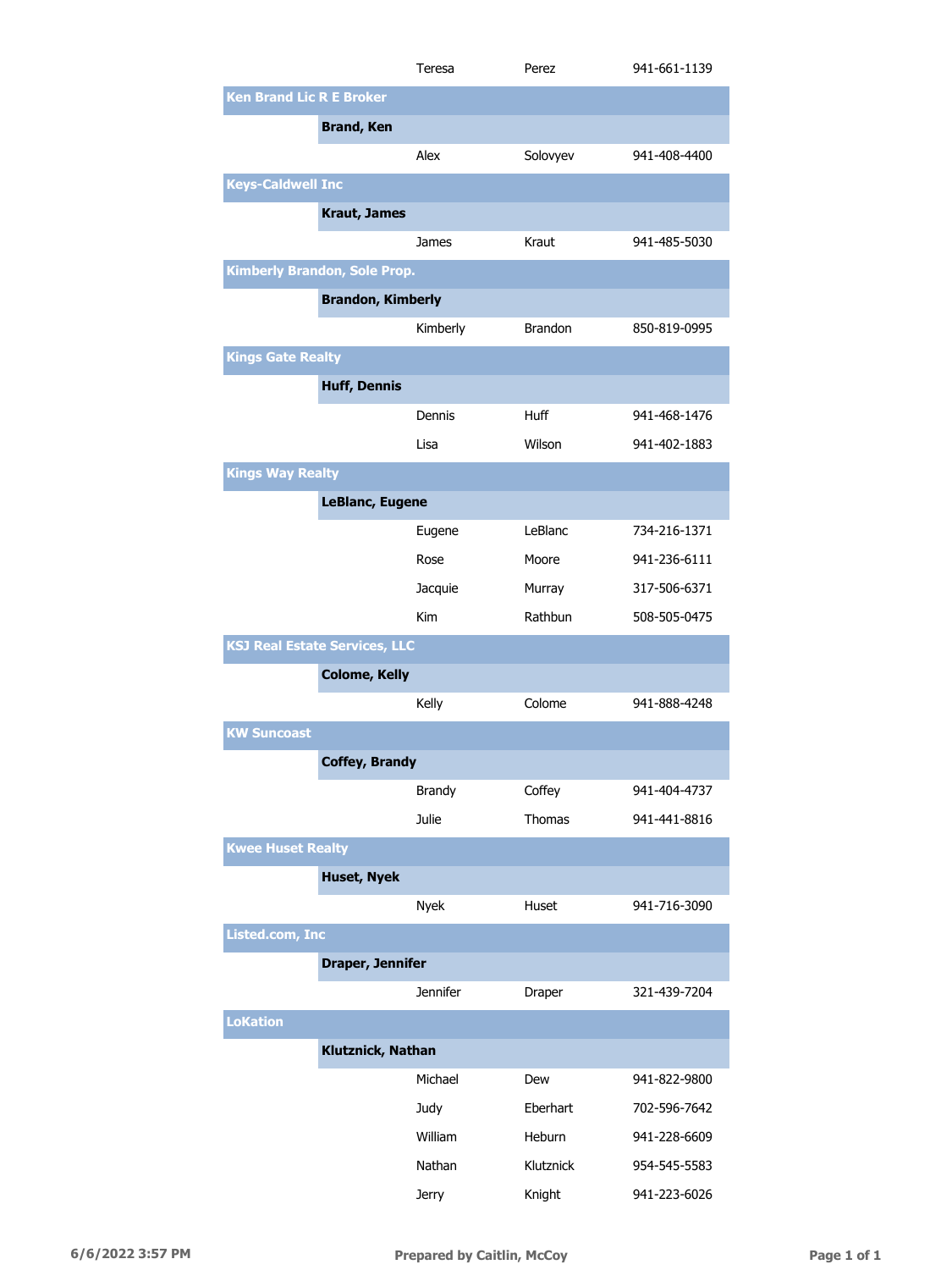|                       | <b>LPT Realty LLC</b>                |                 |             |              |  |
|-----------------------|--------------------------------------|-----------------|-------------|--------------|--|
|                       | Draper, Jennifer                     |                 |             |              |  |
|                       |                                      | <b>Jennifer</b> | Draper      | 321-439-7204 |  |
| <b>Luxe Realty</b>    |                                      |                 |             |              |  |
|                       | Capotosto, Anthony                   |                 |             |              |  |
|                       |                                      | Anthony         | Capotosto   | 941-586-2819 |  |
|                       |                                      | Audrey          | Hanlon      | 631-245-5539 |  |
|                       | <b>Marshall Real Estate Services</b> |                 |             |              |  |
|                       | <b>Marshall, Nancy</b>               |                 |             |              |  |
|                       |                                      | Nancy           | Marshall    | 941-726-1655 |  |
| <b>Mary D. Gomber</b> |                                      |                 |             |              |  |
|                       | <b>Gomber, Mary</b>                  |                 |             |              |  |
|                       |                                      | Mary            | Gomber      | 941-497-9483 |  |
| <b>Medway Realty</b>  |                                      |                 |             |              |  |
|                       | <b>Clark, Andrew</b>                 |                 |             |              |  |
|                       |                                      | Cole            | Campbell    | 571-882-0992 |  |
|                       |                                      | Darrin          | Campbell    | 941-218-0619 |  |
|                       |                                      | Karli           | Campbell    | 941-404-9285 |  |
|                       |                                      | Georgia         | Cappelluti  | 847-693-8878 |  |
|                       |                                      | Jesse           | Chard       | 941-544-7394 |  |
|                       |                                      | Charlotte       | Clark       | 941-928-6054 |  |
|                       |                                      | Andrew          | Clark       | 941-929-4223 |  |
|                       |                                      | Magdalena       | Couturier   | 941-685-8675 |  |
|                       |                                      | Kathryn         | Dilmore     | 941-270-0627 |  |
|                       |                                      | Crystal         | Fowler      | 941-769-7966 |  |
|                       |                                      | Colleen         | Gibson      | 941-961-9088 |  |
|                       |                                      | Nathasha        | Guaqueta    | 941-615-7827 |  |
|                       |                                      | <b>Jeffrey</b>  | Harkey      | 941-468-5548 |  |
|                       |                                      | Keith           | Hayes       | 941-468-1101 |  |
|                       |                                      | Robert          | Jones       | 941-400-4560 |  |
|                       |                                      | Timothy         | Kopcinski   | 941-815-9793 |  |
|                       |                                      | Terrance        | Langham     | 941-270-7771 |  |
|                       |                                      | Magdalena       | Lewicki     | 941-204-0996 |  |
|                       |                                      | Sally           | Martell     | 407-947-3618 |  |
|                       |                                      | Eric            | Martell P.A | 407-947-3617 |  |
|                       |                                      | Alan            | Myhre       | 941-800-6137 |  |
|                       |                                      | Janis           | Pierce      | 941-468-5061 |  |
|                       |                                      | Amy             | Pontz       | 717-989-7090 |  |
|                       |                                      | Edmond          | Prendi      | 941-786-4325 |  |
|                       |                                      | Kristian        | Rondeau     | 508-688-7858 |  |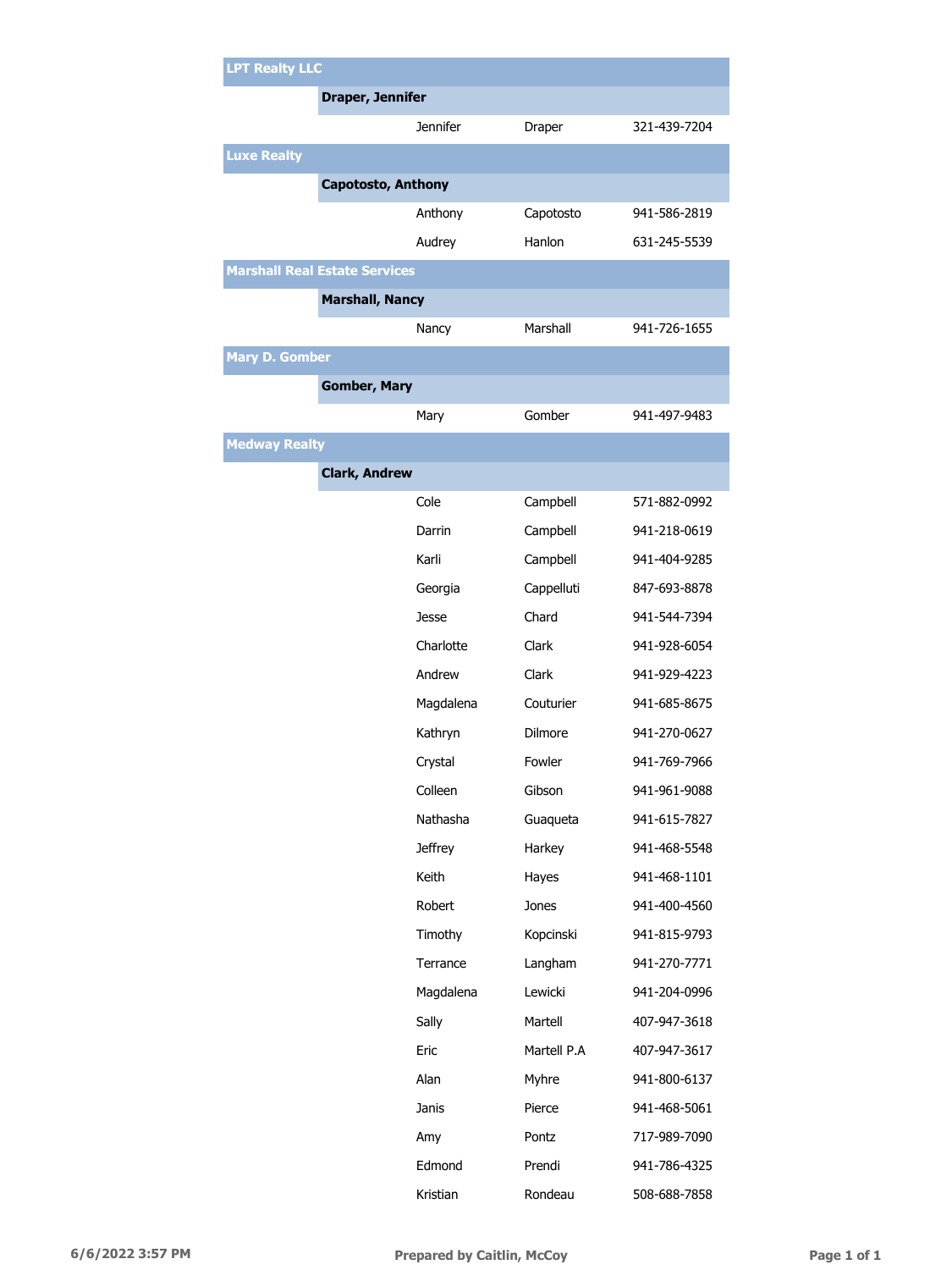|                                       | Tamara   | Shaut         | 208-964-0833 |
|---------------------------------------|----------|---------------|--------------|
|                                       | Glenn    | Tomasino      | 973-219-3463 |
| <b>Medway Realty</b>                  |          |               |              |
| <b>Clark, Andrew</b>                  |          |               |              |
|                                       | Keith    | Murphy        | 860-227-5284 |
| <b>Michael Saunders &amp; Co.</b>     |          |               |              |
| <b>Saunders, Michael</b>              |          |               |              |
|                                       | Laura    | Benson        | 941-780-4348 |
|                                       | Derryle  | Berger        | 941-223-3250 |
|                                       | Dennis   | Czapiga       | 941-416-7672 |
|                                       | Sandra   | Defoe         | 941-800-7399 |
|                                       | William  | Eckler        | 941-408-5363 |
|                                       | Jennifer | Fisher        | 678-472-6005 |
|                                       | Robert   | Goldman       | 941-400-2756 |
|                                       | Dale     | Hoberman      | 941-525-2524 |
|                                       | Gail     | Kelly         | 203-521-4656 |
|                                       | Jackie   | Kennedy       | 941-266-4074 |
|                                       | Kathy    | Kessel        | 617-538-3510 |
|                                       | Tammy    | Kitt          | 941-284-7274 |
|                                       | Edie     | Lomason       | 941-320-6298 |
|                                       | Kathleen | Malloy        | 941-468-2483 |
|                                       | Peter    | Mann          | 941-914-5657 |
|                                       | Helen    | Moore         | 941-724-2030 |
|                                       | Terri    | <b>Morris</b> | 941-960-6440 |
|                                       | Janet    | Oberholtzer   | 484-798-7824 |
|                                       | Audrey   | Peabody       | 941-780-6695 |
|                                       | Michelle | Puello        | 941-999-7451 |
|                                       | Michael  | Saunders      |              |
|                                       | Jo-Anne  | Sckowska      | 941-321-8975 |
|                                       | Karen    | Scott         | 941-223-7620 |
|                                       | Janie    | Shoaf         | 336-250-0178 |
|                                       | Carol    | Simms         | 941-685-3430 |
|                                       | Laura    | Singer        | 941-914-8490 |
|                                       | Robin    | Sullivan      | 941-467-4210 |
|                                       | Timothy  | Tritschler    | 941-376-7740 |
|                                       | Marjorie | Valentine     | 913-207-1999 |
| <b>Michael Saunders &amp; Company</b> |          |               |              |
| <b>Saunders, Michael</b>              |          |               |              |
|                                       | Dena     | Moon          | 216-544-6588 |
| <b>Michael Saunders &amp; Company</b> |          |               |              |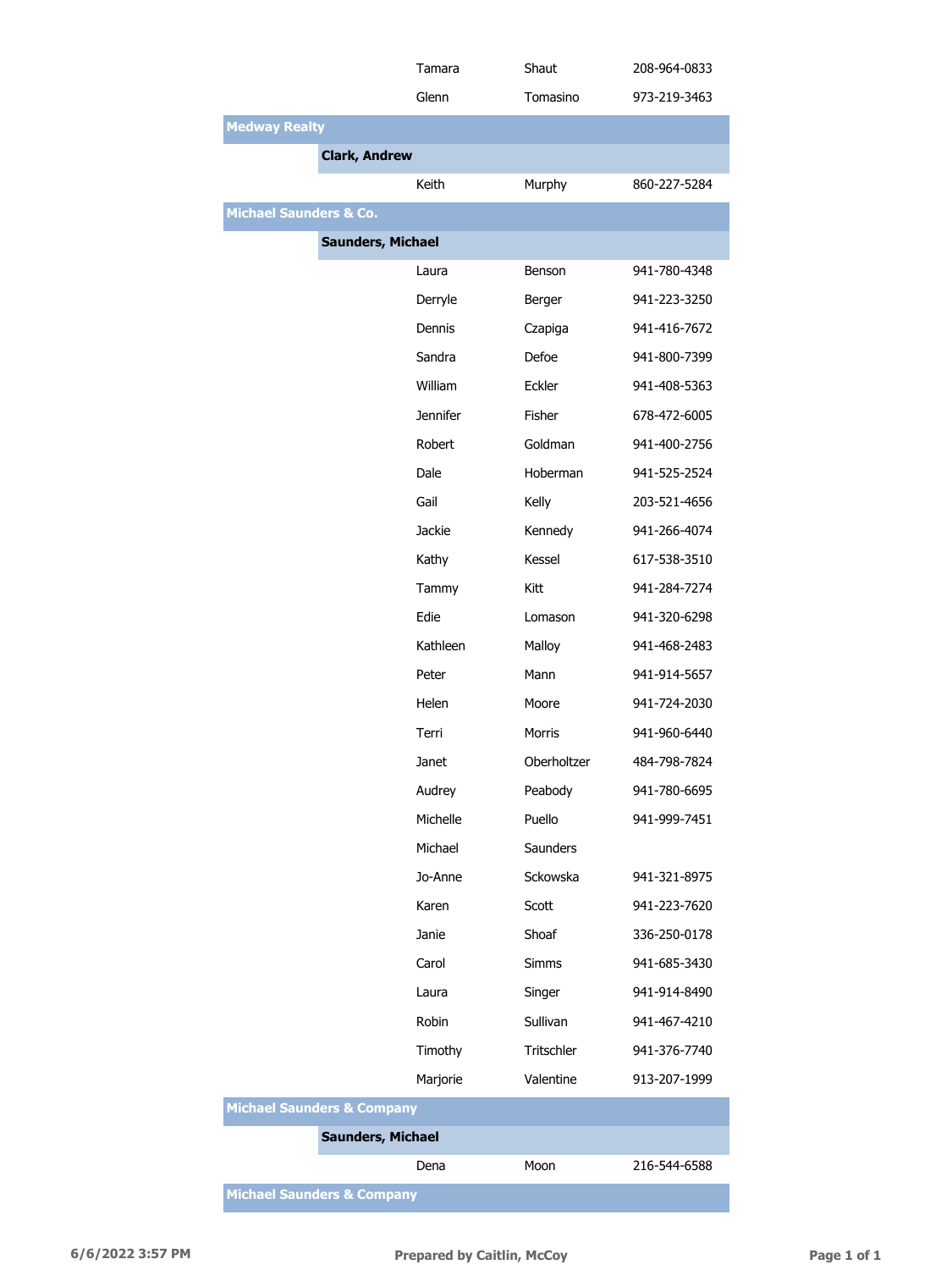|                                         | <b>Saunders, Michael</b> |             |                  |              |
|-----------------------------------------|--------------------------|-------------|------------------|--------------|
|                                         |                          | Robert      | <b>Brooker</b>   | 941-445-0861 |
|                                         |                          | Susan       | <b>Brooker</b>   | 941-223-6055 |
|                                         |                          | Lucinda     | <b>Dillander</b> | 941-716-3203 |
|                                         |                          | Daralyn     | Duquette         | 774-238-9678 |
|                                         |                          | Joanne      | Hammar           | 941-204-1094 |
|                                         |                          | James       | Hammar           | 239-450-1955 |
|                                         |                          | Scott       | Johnston         | 941-232-5482 |
|                                         |                          | Albert      | Pelder           | 941-830-6868 |
|                                         |                          | Tracy       | Pierce           | 215-478-3782 |
|                                         |                          | Lee         | Sciutto          | 941-218-9778 |
|                                         |                          | Bambi       | Utton            | 941-228-4881 |
|                                         |                          | Ford        | Utton            | 941-441-7765 |
|                                         |                          | Kristen     | Wheat            | 941-204-8028 |
| <b>Michael Saunders &amp; Company</b>   |                          |             |                  |              |
|                                         | <b>Saunders, Michael</b> |             |                  |              |
|                                         |                          | Robert      | Lorence          | 239-682-2106 |
|                                         |                          | Ronald      | Paul             | 941-483-0866 |
| <b>MV Realty PBC LLC</b>                |                          |             |                  |              |
|                                         | Zachman, Amanda          |             |                  |              |
|                                         |                          | Amanda      | Zachman          | 561-350-0272 |
| <b>Myrtle Trace Realty Inc</b>          |                          |             |                  |              |
|                                         | <b>McCarthy, James</b>   |             |                  |              |
|                                         |                          | James       | McCarthy         | 941-445-4531 |
| <b>Neal Van De Ree &amp; Associates</b> |                          |             |                  |              |
|                                         | Van De Ree, Neal         |             |                  |              |
|                                         |                          | Carolynn    | Abraham          | 941-483-0884 |
|                                         |                          | Apinya      | Van De Ree       | 941-773-2461 |
|                                         |                          | Neal        | Van De Ree       | 954-789-1475 |
| <b>Neil Reed Real Estate</b>            |                          |             |                  |              |
|                                         | <b>Reed, Cornelius A</b> |             |                  |              |
|                                         |                          | Cornelius A | Reed             | 859-388-4869 |
| <b>NextHome In The Sun</b>              |                          |             |                  |              |
|                                         | Vallone, Xena            |             |                  |              |
|                                         |                          | Renee       | Marquiss PLLC    | 941-807-5950 |
|                                         |                          | Xena        | Vallone          | 941-224-5950 |
| <b>NextHome Reverie</b>                 |                          |             |                  |              |
|                                         | <b>Mulvey, James</b>     |             |                  |              |
|                                         |                          | James       | Mulvey           | 941-525-6558 |
| <b>NextHome Suncoast</b>                |                          |             |                  |              |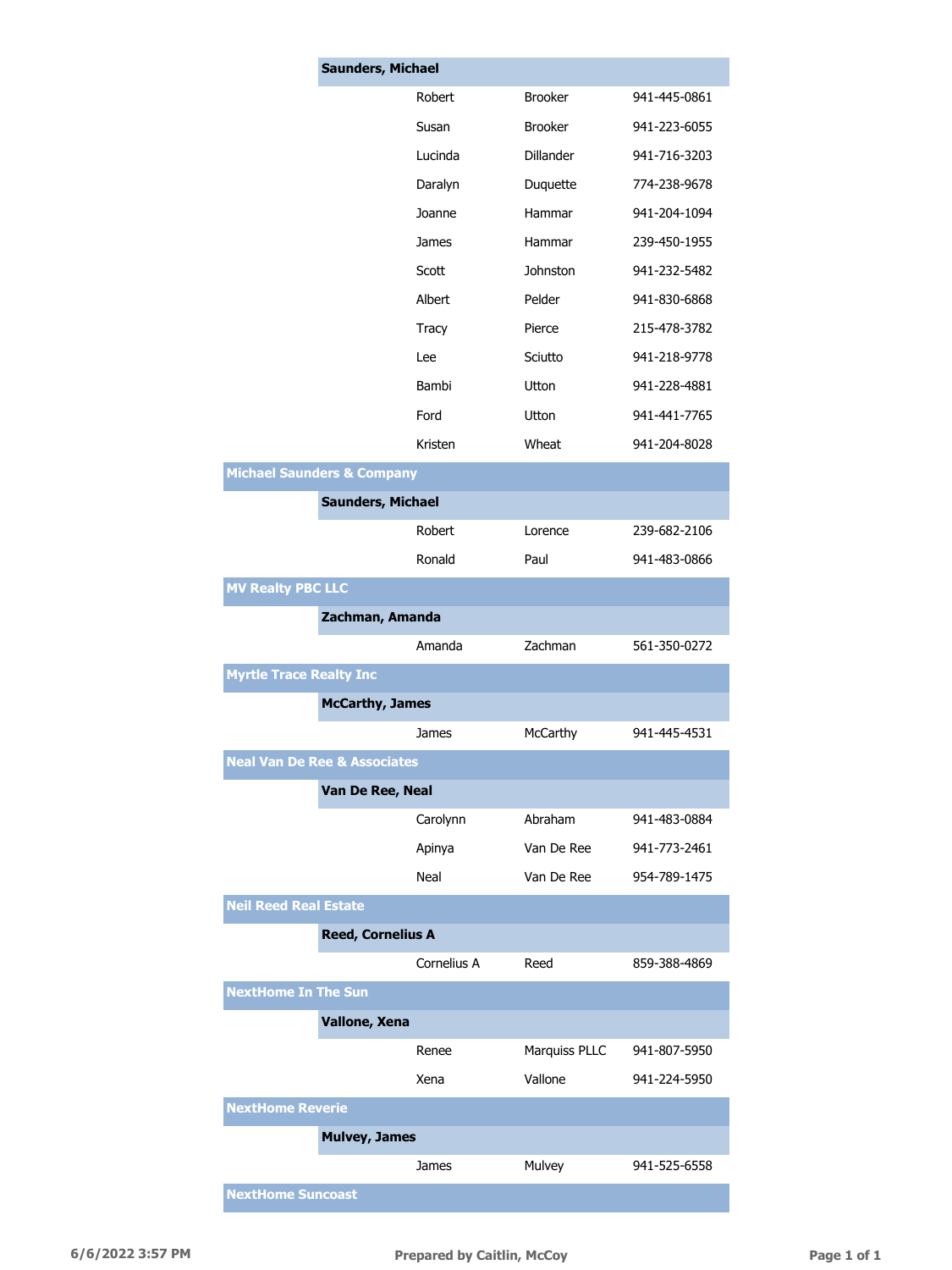|                                         | <b>Flerlage, Alfred</b>  |                |              |  |
|-----------------------------------------|--------------------------|----------------|--------------|--|
|                                         | Alexandra                | Flerlage       | 941-882-2229 |  |
|                                         | Elizabeth                | Flerlage       | 941-232-6809 |  |
|                                         | Alfred                   | Flerlage       | 941-232-6810 |  |
| <b>Nix &amp; Associates Real Estate</b> |                          |                |              |  |
| Nix, Danny                              |                          |                |              |  |
|                                         | Danny                    | Nix            | 941-724-0080 |  |
| <b>Ocean Insiders LLC</b>               |                          |                |              |  |
| Pingaro, Don                            |                          |                |              |  |
|                                         | Don                      | Pingaro        | 305-389-2922 |  |
| <b>One Sotheby's International Re</b>   |                          |                |              |  |
| <b>Martin, Kelly</b>                    |                          |                |              |  |
|                                         | James                    | Sweat          | 772-888-6798 |  |
| <b>OZA Realty Inc.</b>                  |                          |                |              |  |
| Perna, Anthony                          |                          |                |              |  |
|                                         | Anthony                  | Perna          | 727-455-0455 |  |
|                                         | Frantisek                | Plessl         | 941-483-0808 |  |
|                                         | Patricia                 | Plessl         | 941-323-6284 |  |
| <b>Palms in Paradise, LLC</b>           |                          |                |              |  |
|                                         | <b>Atkinson, Katelyn</b> |                |              |  |
|                                         | Katelyn                  | Atkinson       | 252-367-6723 |  |
| <b>Paradise Realty Of Venice Inc</b>    |                          |                |              |  |
|                                         | <b>Roberts, Thomas</b>   |                |              |  |
|                                         | Joni                     | Allese         | 941-662-0433 |  |
|                                         | Jonathan                 | <b>Britton</b> | 941-468-6344 |  |
|                                         | Melissa                  | <b>Brookes</b> | 941-493-9224 |  |
|                                         | <b>Brett</b>             | Burmann        | 941-223-0055 |  |
|                                         | Mark                     | Devine         | 941-451-0758 |  |
|                                         | Robert                   | Fair           | 941-441-8030 |  |
|                                         | William                  | Glass          | 941-416-0397 |  |
|                                         | Hans                     | Kirsten        | 941-350-0441 |  |
|                                         | Mary                     | McCarthy       | 941-716-9224 |  |
|                                         | Walter                   | Paradiso       | 941-416-0443 |  |
|                                         | Heather                  | Rinehart       | 574-274-6155 |  |
|                                         | Thomas                   | Roberts        | 941-400-5361 |  |
|                                         | Mitchell                 | Roberts        | 941-800-7959 |  |
|                                         | Martha                   | Smith          | 941-504-9588 |  |
|                                         | Barbara                  | Ursel Byrd     | 941-468-4608 |  |
| <b>Pelican Realty Corp</b>              |                          |                |              |  |
|                                         | Sigmund, Pamela          |                |              |  |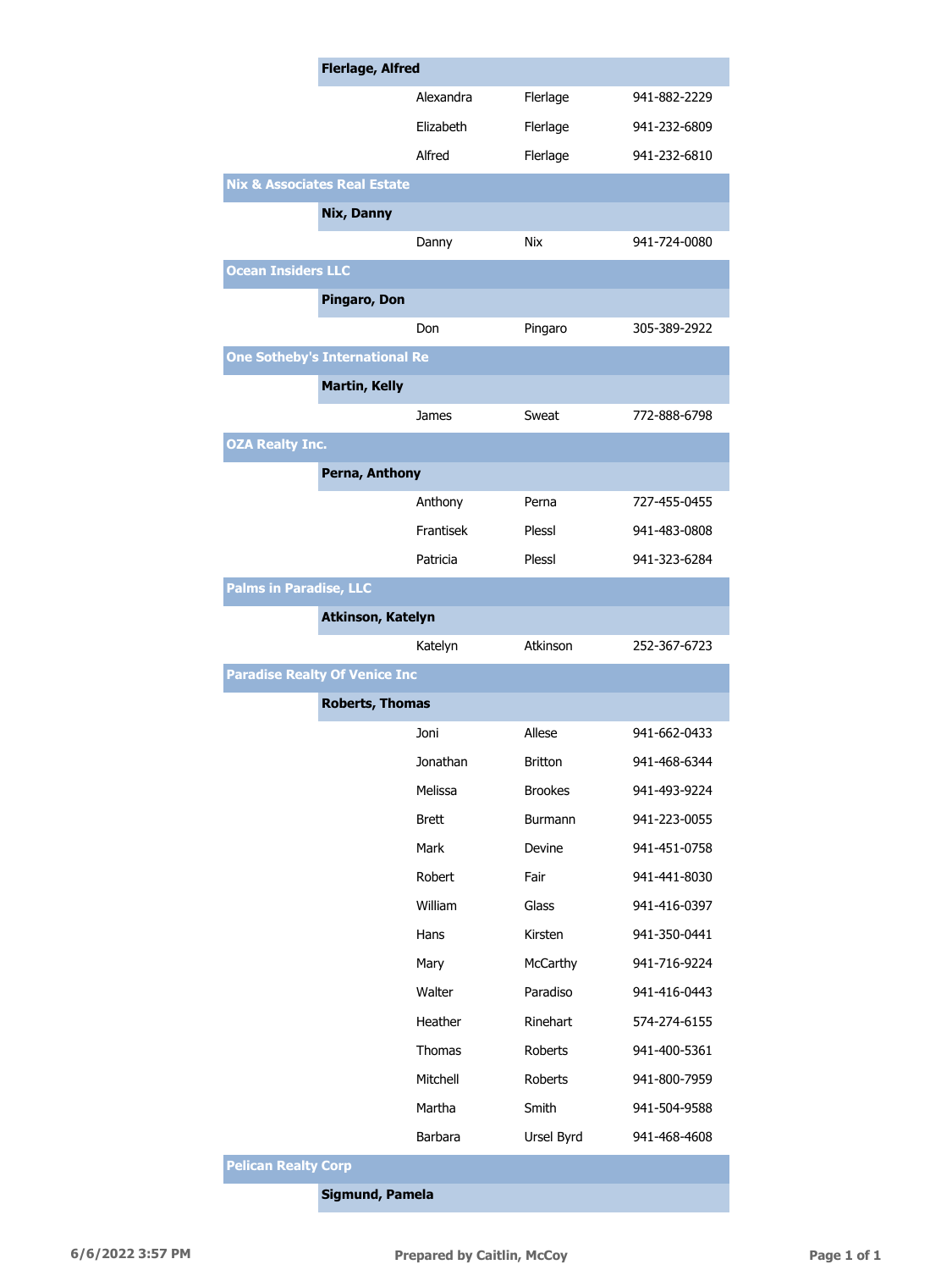|                                           | Anna                    | <b>Bridinger</b> | 941-544-8195 |
|-------------------------------------------|-------------------------|------------------|--------------|
|                                           | Pamela                  | Sigmund          | 941-270-2650 |
| <b>Penguin Real Estate Services</b>       |                         |                  |              |
| Felcyn, Gloria                            |                         |                  |              |
|                                           | Gloria                  | Felcyn           | 941-716-4992 |
| <b>Pointe of Palms Real Estate</b>        |                         |                  |              |
| <b>Clapp, Louise</b>                      |                         |                  |              |
|                                           | Louise                  | Clapp            | 941-716-2339 |
| <b>Preferred Properties of Venice Inc</b> |                         |                  |              |
|                                           | <b>Meadows, Lauren</b>  |                  |              |
|                                           | <b>Jerry</b>            | <b>Brower</b>    | 941-468-3456 |
|                                           | Margaret                | Dressel          | 941-270-7363 |
|                                           | James                   | Freeman          | 941-704-8781 |
|                                           | Paul                    | Hamilton         |              |
|                                           | James                   | Hays             | 941-416-4997 |
|                                           | Lawrence                | <b>Higgins</b>   | 941-586-0754 |
|                                           | Susan                   | <b>Johnston</b>  | 941-499-4355 |
|                                           | Lauren                  | <b>Meadows</b>   | 941-223-0372 |
|                                           | Justyna                 | Obiedzinski      | 941-786-5888 |
|                                           | Cynthia                 | Patton           | 941-504-3359 |
|                                           | Wayne                   | Ruby             | 941-258-2276 |
|                                           | Mary Beth               | Wilson           | 941-416-3829 |
| <b>Preferred Shore</b>                    |                         |                  |              |
|                                           | <b>Milligan, Robert</b> |                  |              |
|                                           | Tiffany                 | Dodd             | 941-220-9784 |
|                                           | Darrell                 | Imbrosciano      | 941-221-1605 |
|                                           | Robert                  | Milligan         | 941-999-1179 |
|                                           | Nancy                   | Schweitzer       | 941-786-4200 |
|                                           | Katie                   | Shevchenko       | 941-412-7800 |
| <b>Premier Sothebys Intl Realty</b>       |                         |                  |              |
|                                           | <b>Bradway, Linda</b>   |                  |              |
|                                           | Keri                    | Allen            | 941-716-4420 |
|                                           | Lauren                  | <b>Bates</b>     | 941-402-8123 |
|                                           | Audrey                  | Bertapelle       | 941-204-4449 |
|                                           | Andrea                  | Blackwell        | 941-786-8023 |
|                                           | Richard                 | Bradway          | 941-809-8431 |
|                                           | Linda                   | Bradway          | 941-809-3555 |
|                                           | Melissa                 | Caldwell         | 941-266-8829 |
|                                           | Jody                    | Callan           | 941-525-8707 |
|                                           | Debi                    | Cohoon           | 941-877-2550 |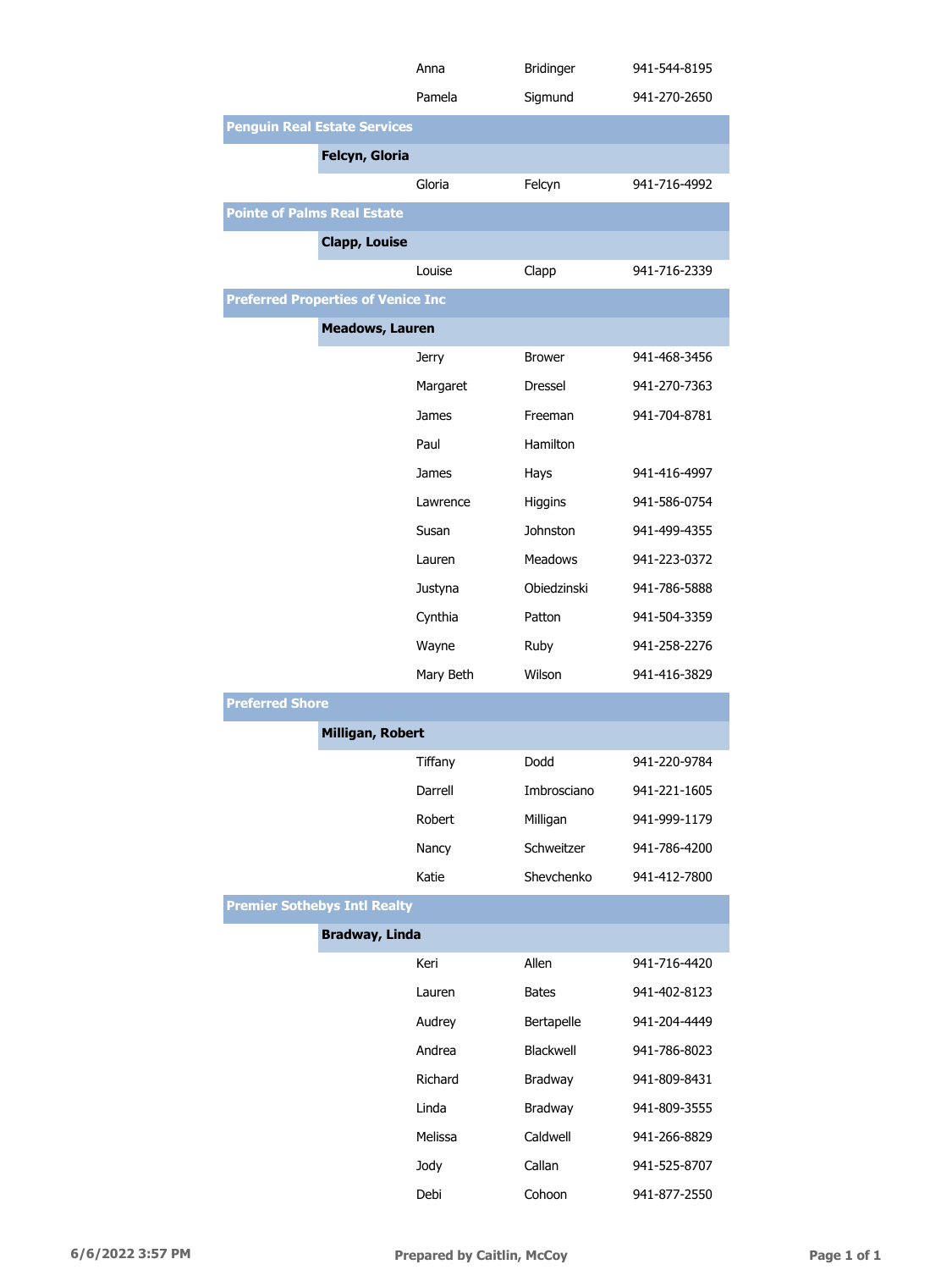| Susan     | Dahn           | 941-408-3021 |
|-----------|----------------|--------------|
| Diana     | De Yampert     | 843-227-0849 |
| Ronald    | DoorenBos      | 941-525-6322 |
| Debra     | DoorenBos      | 941-525-6399 |
| Patrick   | Drews          | 517-425-2123 |
| Frieda    | <b>Fuller</b>  | 941-223-1644 |
| Megan E.  | George         | 941-726-1998 |
| Sam       | Giordano       | 941-223-1431 |
| Carole    | Gold           | 941-408-5029 |
| Courtney  | Green          | 941-809-8432 |
| Patricia  | Guenther       | 941-961-3570 |
| Sandra    | Hachmann-Simic | 941-504-0944 |
| Louise    | Hamel          | 941-780-7474 |
| Gwendolyn | Heggan         | 941-468-1297 |
| Mary      | Heim           | 941-416-7229 |
| Paul      | Heim           | 941-882-2723 |
| Colleen   | Hutchinson     | 941-468-6501 |
| Barbara   | King           | 941-408-6023 |
| Maryanne  | Kurtz          | 941-441-6624 |
| Bob       | Linthicum      | 941-228-9206 |
| Cynthia   | Marovich       | 941-408-6041 |
| Patrick   | Mata           | 941-402-2028 |
| Robert    | Meldrum        | 586-255-9049 |
| Lauren    | Mosolino-Muia  | 201-280-2693 |
| Nevin     | Murchie        | 716-342-8340 |
| Lisa      | Napolitano     | 941-993-0025 |
| Peggy     | Olson          | 941-223-0686 |
| Daniel    | Olson          | 941-223-0037 |
| Walter    | Parker         | 941-468-0493 |
| Martha    | Pike           | 941-716-4392 |
| Denise    | Poole          | 941-451-2812 |
| Blake     | Robertson      | 941-525-7400 |
| Julie     | Russell        | 415-299-2452 |
| Amee      | Sams           | 941-447-1466 |
| Elizabeth | Sargent        | 941-716-1277 |
| Kevin     | Stanley        | 941-716-0564 |
| Deborah   | Sugden         | 941-223-9363 |
| Karen     | Suter          | 410-804-7525 |
| Mary      | Szablowski     | 941-587-3583 |
| Brad      | Tritschler     | 941-716-1042 |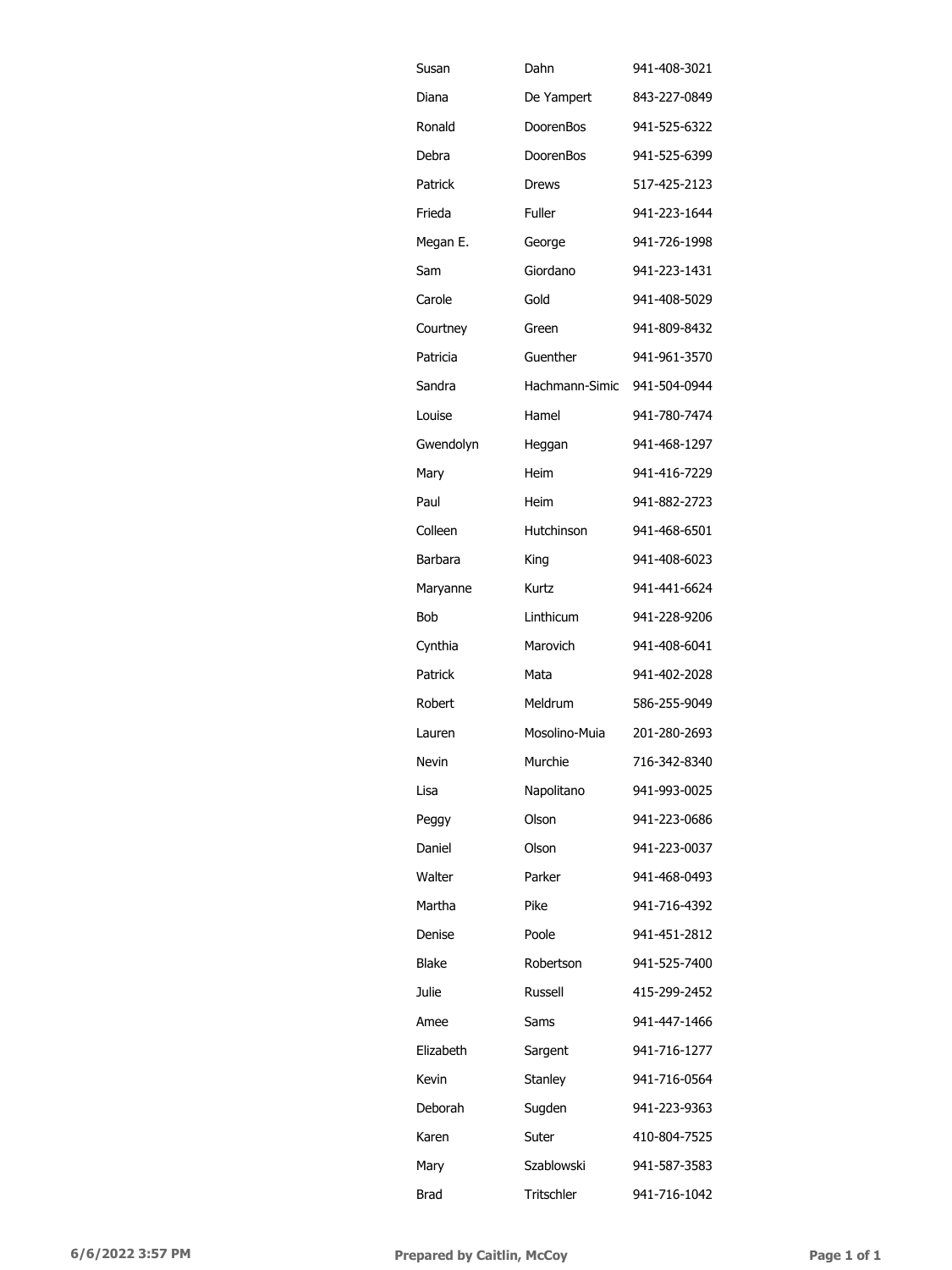|                                        |                       | Kimberly      | Vogel         | 413-221-4261 |
|----------------------------------------|-----------------------|---------------|---------------|--------------|
|                                        |                       | Elke          | Von Oertzen   | 941-441-7073 |
|                                        |                       | Joseph        | Vuono         | 941-544-0977 |
|                                        |                       | Marsha        | Weaver        | 941-468-2227 |
|                                        |                       | Paula         | Wesley        | 941-492-7515 |
|                                        |                       | Patricia      | Wheeler       | 941-809-8430 |
|                                        |                       | Frank         | Wheeler       | 941-928-3850 |
|                                        |                       | Cynthia       | Wickson       | 941-441-8060 |
| <b>Prestige Home Realty</b>            |                       |               |               |              |
|                                        | <b>Fuda, Vincenzo</b> |               |               |              |
|                                        |                       | Vincenzo      | Fuda          | 941-615-8000 |
|                                        |                       | Timothy       | McLaughlin    | 610-390-1710 |
| <b>PRO GROUP REALTY &amp; PROP MGT</b> |                       |               |               |              |
|                                        | Parrish, Jayne        |               |               |              |
|                                        |                       | Laurie        | Eshleman      | 215-704-5693 |
|                                        |                       | Carol         | Gooding       | 941-376-4744 |
|                                        |                       | Jayne         | Parrish       | 941-504-0572 |
|                                        |                       | Janet         | Rotenberry    | 941-809-3755 |
|                                        |                       | Carol         | Woods         | 941-374-2570 |
| R.E.O. of Venice, Inc.                 |                       |               |               |              |
|                                        | <b>Taha, Hussien</b>  |               |               |              |
|                                        |                       | Hussien       | Taha          | 941-468-7614 |
| <b>RE/MAX Alliance Group</b>           |                       |               |               |              |
|                                        | <b>Crowley, Peter</b> |               |               |              |
|                                        |                       | Peter         | Crowley       | 941-780-5459 |
|                                        |                       | Erica         | Giesler       | 813-352-4008 |
|                                        |                       | Dennis        | Kotaska       | 941-815-6772 |
|                                        |                       | James         | Lorenz        | 941-308-3809 |
|                                        |                       | <b>Judith</b> | Salzwedel     | 920-918-5449 |
|                                        |                       | Richard       | Tritschler    | 941-928-1292 |
| <b>RE/MAX Alliance Group</b>           |                       |               |               |              |
|                                        | <b>Crowley, Peter</b> |               |               |              |
|                                        |                       | Holli         | <b>Bryant</b> | 941-586-6269 |
|                                        |                       | Martha        | Haines        | 941-993-6161 |
|                                        |                       | Karen         | Lehmann       | 941-650-3381 |
|                                        |                       | Sandra        | Sibley        | 941-525-4377 |
|                                        |                       | Amber         | Skapyak       | 941-445-3237 |
|                                        |                       | Jody          | Skapyak       | 941-400-5603 |
|                                        |                       | Kim           | Stephens      | 941-321-6858 |
|                                        |                       | Gae           | Stewart       | 941-544-3775 |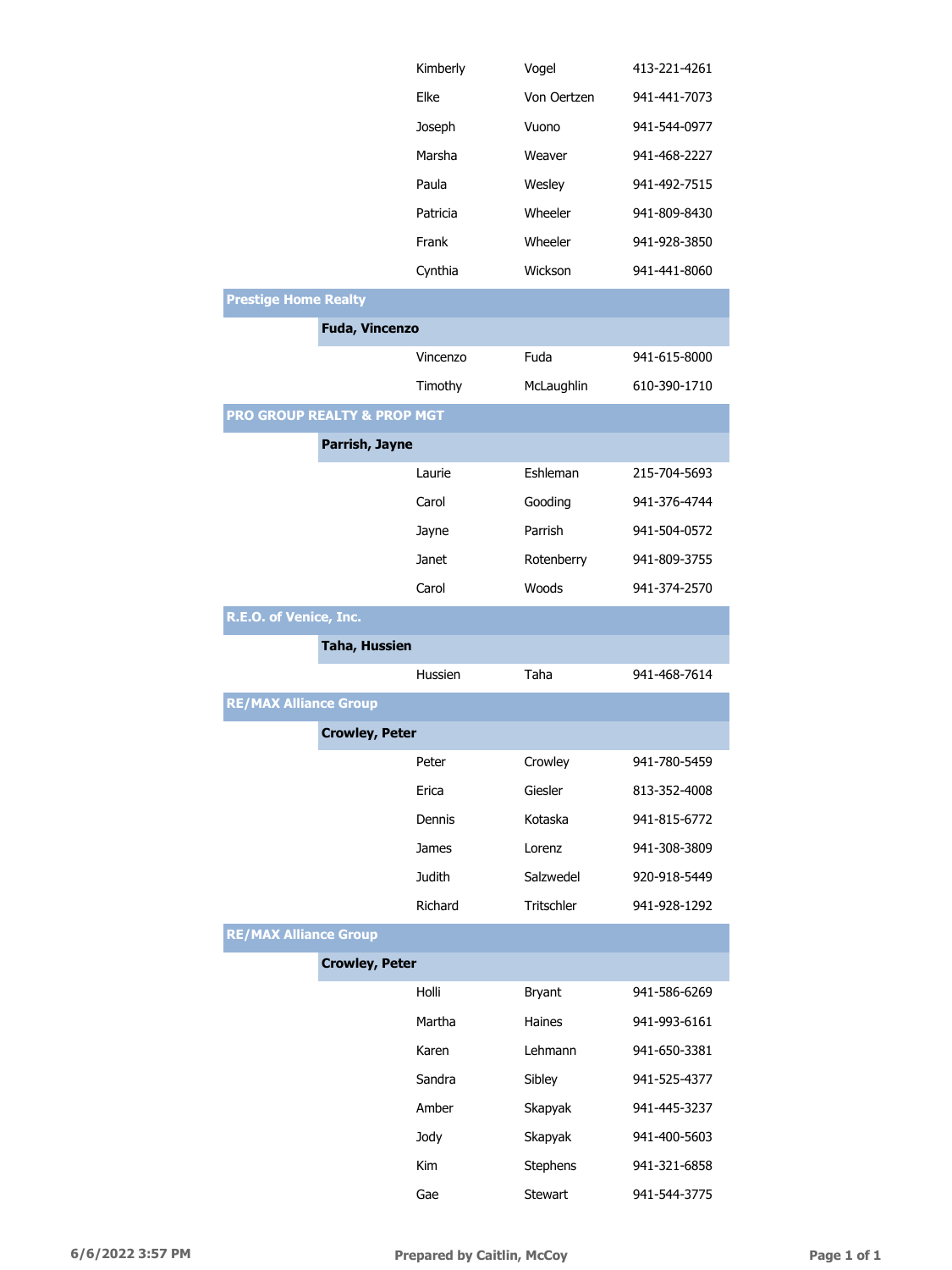|                                     | Timothy                | Werla                         | 941-264-5986 |
|-------------------------------------|------------------------|-------------------------------|--------------|
|                                     | Kimberly               | Werla                         | 941-979-2757 |
| <b>RE/MAX Anchor Realty</b>         |                        |                               |              |
|                                     | <b>Dewey, Becky</b>    |                               |              |
|                                     | Becky                  | Dewey                         | 941-429-3506 |
|                                     | Daniel                 | Larson                        | 941-993-8222 |
|                                     | Mark                   | <b>Stewart</b>                | 941-236-0674 |
|                                     | Lori Ann               | <b>Stewart</b>                | 941-223-0441 |
| <b>RE/MAX Palm Realty</b>           |                        |                               |              |
|                                     | <b>Rivera, Peter</b>   |                               |              |
|                                     | <b>CHRISTOPHER</b>     | <b>RANKIN</b>                 |              |
|                                     | Peter                  | Rivera                        | 407-488-5957 |
|                                     | Mark                   | Soravilla                     | 941-468-1417 |
| <b>RE/MAX Palm Realty of Venice</b> |                        |                               |              |
|                                     | <b>Rivera, Peter</b>   |                               |              |
|                                     | Stephanie              | Behling                       | 941-416-4068 |
|                                     | Leslie                 | Carpenter Bolduc 941-587-3112 |              |
|                                     | Christopher            | Costello                      | 941-716-1622 |
|                                     | Matthew                | Greenland                     | 941-806-9587 |
|                                     | Stephen                | Hart                          | 941-223-7777 |
|                                     | Laura                  | Kopple                        | 941-716-6910 |
|                                     | Tiffany                | Kyle                          | 813-504-9969 |
|                                     | Regina                 | Melman                        | 941-525-6818 |
|                                     | Virginia               | Powers                        | 941-787-4887 |
|                                     | <b>CHRISTOPHER</b>     | RANKIN                        |              |
|                                     | James                  | Romano                        | 941-786-8447 |
|                                     | Brian                  | Shaefer                       | 941-539-9218 |
|                                     | Thomas                 | Sponaugle                     | 941-716-4090 |
| <b>RE/MAX Platinum Realty</b>       |                        |                               |              |
|                                     | <b>Guentner, Bryan</b> |                               |              |
|                                     | Kyle                   | Tenbusch                      | 941-626-5346 |
| <b>RE/MAX Platinum Realty</b>       |                        |                               |              |
|                                     | <b>Guentner, Bryan</b> |                               |              |
|                                     | Sandra                 | Adkins-Pertz                  | 941-587-3464 |
|                                     | Cesar                  | Alvarenga                     | 941-232-0395 |
|                                     | Curt                   | Cooke                         | 941-232-1899 |
|                                     | Claudia                | Daniels                       | 941-773-1447 |
|                                     | <b>Jennifer</b>        | Foskey                        | 302-745-4696 |
|                                     | Myles                  | Fromer                        | 941-587-3433 |
|                                     | Joseph                 | Hayden                        | 941-321-2964 |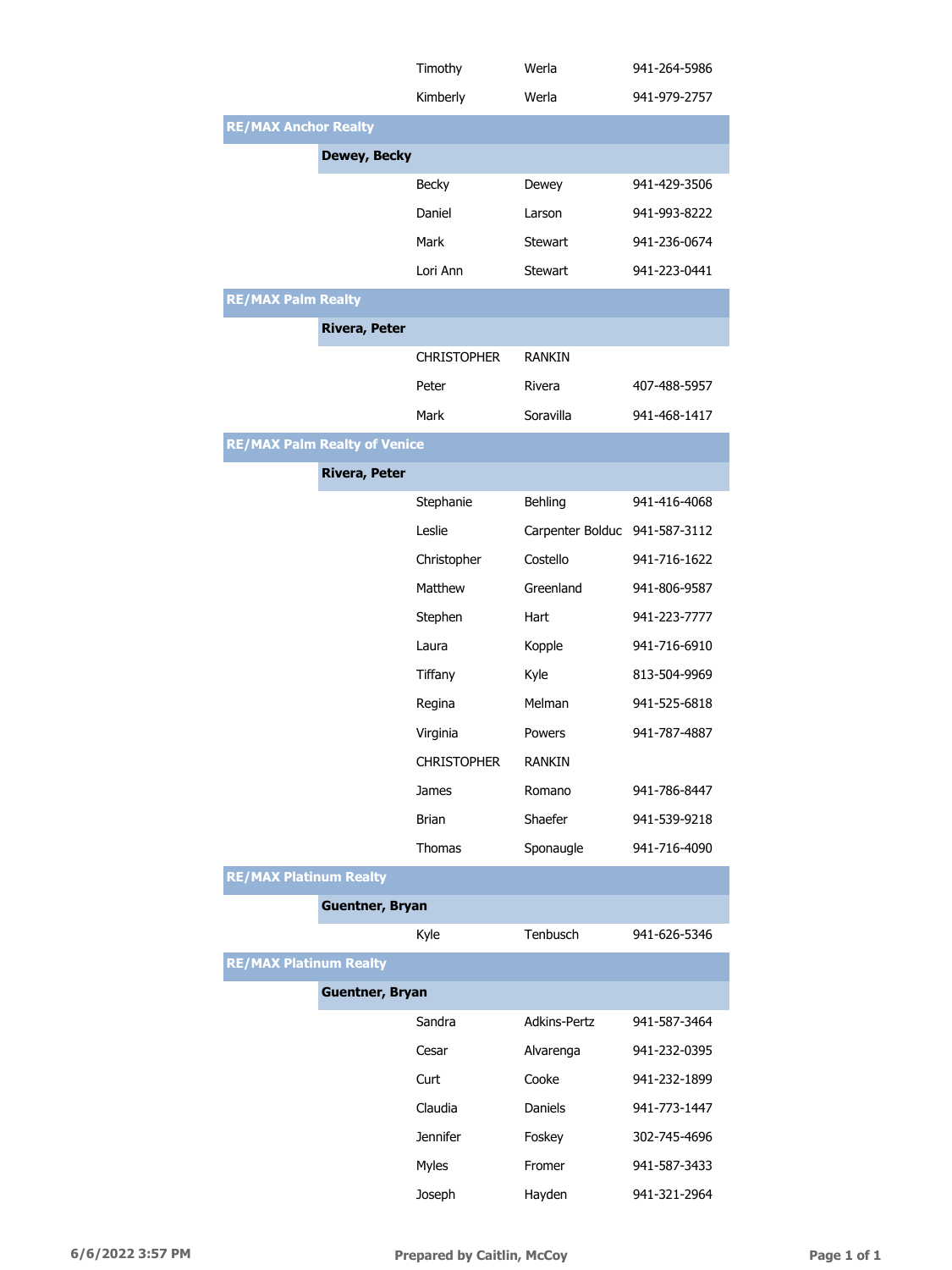|                                 |                        | Maria Lisa    | Higgins         | 716-602-8548 |
|---------------------------------|------------------------|---------------|-----------------|--------------|
|                                 |                        | Ruth          | Laurent         | 978-314-6104 |
|                                 |                        | Ted           | Laurent         | 941-699-6609 |
|                                 |                        | <b>Steve</b>  | Martin Smith    | 941-894-9800 |
|                                 |                        | Mary          | Mayo            | 941-544-0897 |
|                                 |                        | Cassandra     | McCray          | 941-306-7497 |
|                                 |                        | Ann           | Meisner         | 941-441-5068 |
|                                 |                        | <b>Dick</b>   | Miller          | 941-662-5000 |
|                                 |                        | Deborah       | Miller          | 941-662-9900 |
|                                 |                        | Laurie        | Molnar          | 941-408-4361 |
|                                 |                        | Mark          | Powers          | 941-306-7497 |
|                                 |                        | Nicole        | Schmaling       | 941-350-8379 |
|                                 |                        | Katherine     | Smith           | 941-894-7220 |
|                                 |                        | Nicole        | Smith           | 941-404-0601 |
|                                 |                        | Sandra        | Tresh           | 941-586-1218 |
| <b>RE/MAX Platinum Realty</b>   |                        |               |                 |              |
|                                 | <b>Guentner, Bryan</b> |               |                 |              |
|                                 |                        | Kimberly      | Eudy            | 941-882-2666 |
|                                 |                        | Bryan         | Guentner        | 941-302-9090 |
| <b>Results Realty Group LLC</b> |                        |               |                 |              |
|                                 | Miller, Loretta        |               |                 |              |
|                                 |                        | Patricia      | Abde            | 941-266-6240 |
|                                 |                        | Daniel        | Anulare         | 941-735-0068 |
|                                 |                        | Philomena     | <b>Barrett</b>  | 941-232-6956 |
|                                 |                        | Gary          | Bentley         | 727-639-0822 |
|                                 |                        | <b>Brenda</b> | <b>Braden</b>   | 941-716-3733 |
|                                 |                        | Jacqueline    | <b>Brothers</b> | 941-416-0677 |
|                                 |                        | Chad          | Coatney         | 941-451-1495 |
|                                 |                        | <b>James</b>  | Dixon           | 715-699-9380 |
|                                 |                        | Jovan         | Djokic          | 941-815-2166 |
|                                 |                        | Cindy         | Esselburn       | 941-786-4731 |
|                                 |                        | Michael       | Feehley         | 941-465-1495 |
|                                 |                        | Michael       | Giterman        | 440-343-2691 |
|                                 |                        | Judi          | Gonski          | 215-680-0173 |
|                                 |                        | Richard       | Guhl            | 941-223-3566 |
|                                 |                        | Oak           | Henthorn        | 727-992-4687 |
|                                 |                        | Megan         | Kauffman        | 941-585-9019 |
|                                 |                        | Alexia        | Kreider         | 941-716-0658 |
|                                 |                        | Gregory       | Michaels        | 412-334-2067 |
|                                 |                        | Stevan        | Mileusnic       | 941-387-4801 |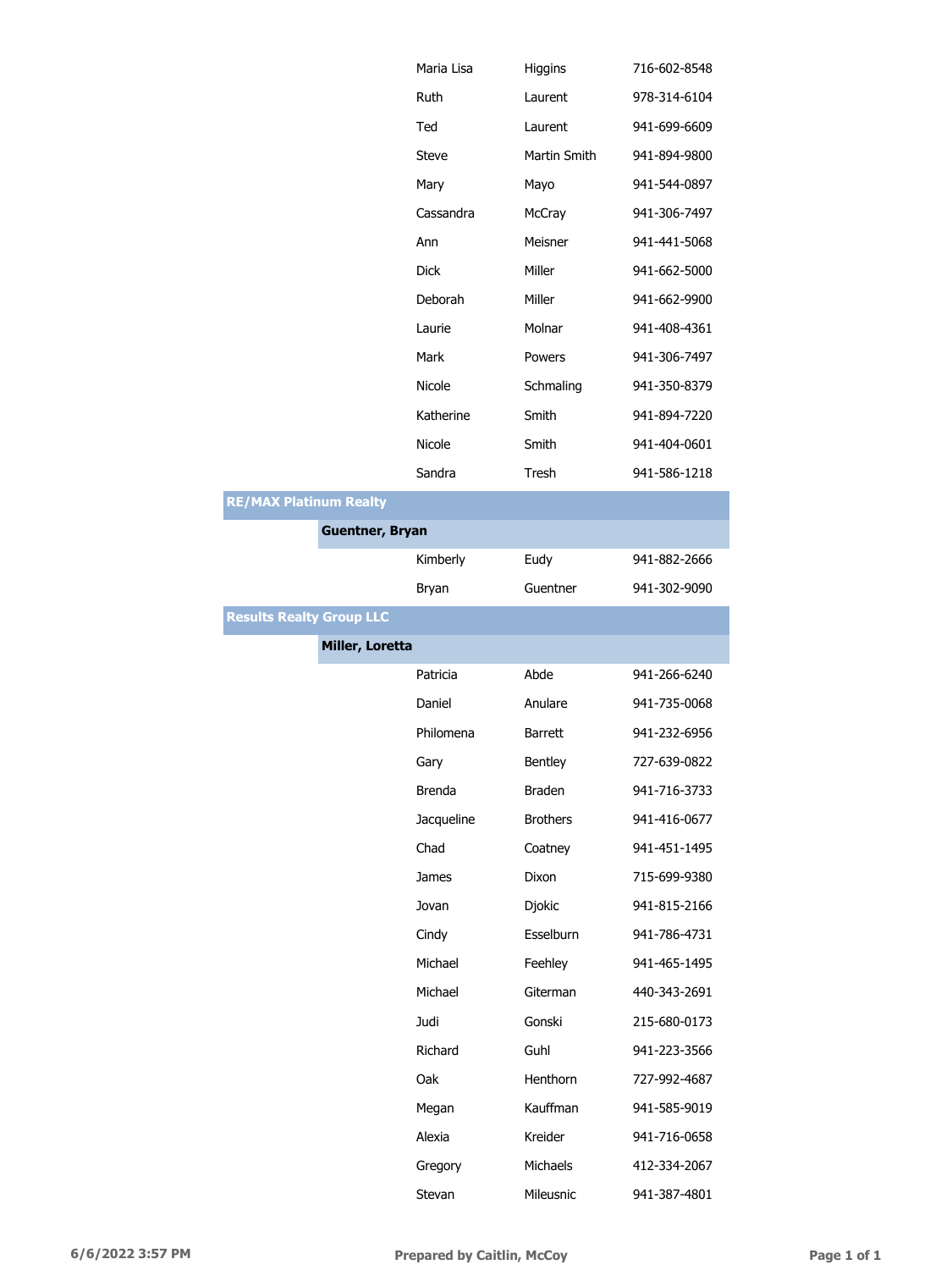|                                     |                             | Gary                                        | Miller         | 941-400-2247 |
|-------------------------------------|-----------------------------|---------------------------------------------|----------------|--------------|
|                                     |                             | Loretta                                     | Miller         | 941-416-2841 |
|                                     |                             | Regina                                      | O Brien Fortin | 978-790-0810 |
|                                     |                             | Sharon                                      | Osborne        | 239-826-5660 |
|                                     |                             | <b>Barbara</b>                              | Pierce         | 941-408-6190 |
|                                     |                             | <b>Jennifer</b>                             | Quintel        | 941-525-8728 |
|                                     |                             | James                                       | Rightmyer      | 941-400-5944 |
|                                     |                             | Ruthann                                     | Roka           | 941-544-3954 |
|                                     |                             | Tanya                                       | Skidmore       | 941-586-6932 |
|                                     |                             | Christina                                   | Stradtman      | 941-468-1730 |
|                                     |                             | Robert A. LaGrasse, Lic. Real Estate Broker |                |              |
|                                     | LaGrasse, Robert            |                                             |                |              |
|                                     |                             | Robert                                      | LaGrasse       | 978-645-1467 |
| <b>Ross Appraisal Services</b>      |                             |                                             |                |              |
|                                     | <b>Ross, Phillip</b>        |                                             |                |              |
|                                     |                             | Phillip                                     | Ross           | 941-284-6784 |
| <b>RVB Realty, LLC</b>              |                             |                                             |                |              |
|                                     | <b>Broslav, Ruvim</b>       |                                             |                |              |
|                                     |                             | Ruvim                                       | <b>Broslav</b> | 253-267-2847 |
| <b>Salt Rock Realty</b>             |                             |                                             |                |              |
|                                     | Lineberger, Steven          |                                             |                |              |
|                                     |                             |                                             |                |              |
|                                     |                             | Steven                                      | Lineberger     | 941-777-2941 |
| <b>Sarasota Realty Assoc., Inc.</b> |                             |                                             |                |              |
|                                     | Lee, Sara                   |                                             |                |              |
|                                     |                             | Ryan                                        | Johns          | 734-216-4228 |
|                                     |                             | Robert                                      | Lee            | 941-735-1421 |
|                                     |                             | Sara                                        | Lee            | 941-320-7283 |
|                                     |                             | Robyn                                       | Lee            |              |
| <b>Sarasota Realty Quest</b>        |                             |                                             |                |              |
|                                     | <b>Schofield, Sharlette</b> |                                             |                |              |
|                                     |                             | Alan                                        | Hawkins        | 941-321-5022 |
|                                     |                             | Sharlette                                   | Schofield      | 941-321-8310 |
| <b>Sellstate Advantage Realty</b>   |                             |                                             |                |              |
|                                     | Harris, Deborah             |                                             |                |              |
|                                     |                             | Deborah                                     | Harris         |              |
| <b>Settles Real Estate LLC</b>      |                             |                                             |                |              |
|                                     | <b>Settles, William</b>     |                                             |                |              |
|                                     |                             | Nancy                                       | Bober          | 941-416-3066 |

Matthew Hinshaw 941-232-5413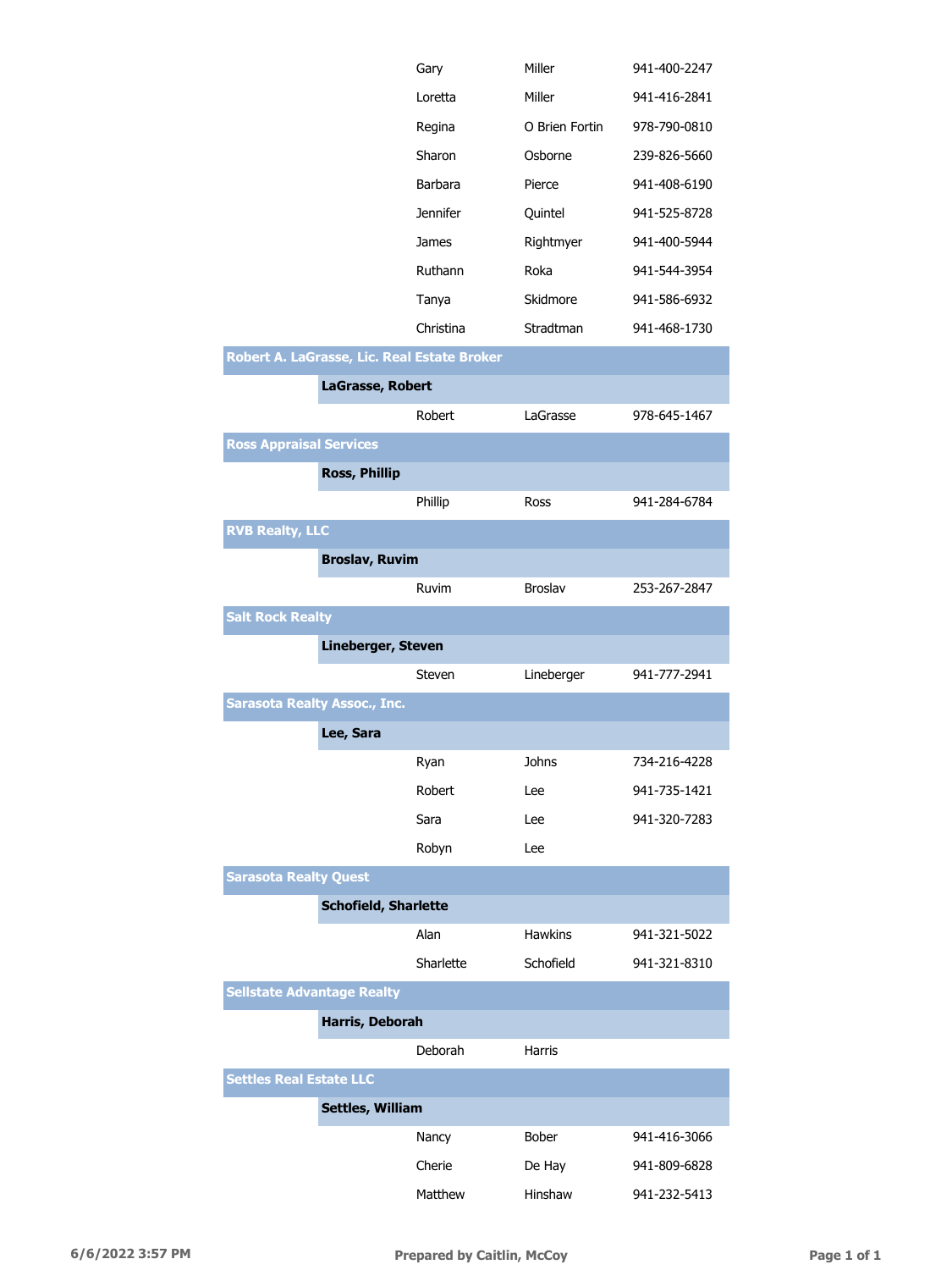|                                          |                         | Beverly          | Inglert         | 941-716-1237 |
|------------------------------------------|-------------------------|------------------|-----------------|--------------|
|                                          |                         | Oleg             | Kadyaev         | 941-412-6021 |
|                                          |                         | Diane            | Newland         | 941-223-5387 |
|                                          |                         | Richard          | Rose            | 941-685-1095 |
|                                          |                         | Susan            | Rose            | 941-587-7222 |
|                                          |                         | William          | <b>Settles</b>  | 941-685-3600 |
| <b>Shark Tooth Realty</b>                |                         |                  |                 |              |
|                                          | <b>Dreilich, Trevor</b> |                  |                 |              |
|                                          |                         | <b>Jefferson</b> | Charles         | 304-982-9715 |
|                                          |                         | Trevor           | <b>Dreilich</b> | 843-735-1111 |
|                                          |                         | Zachary          | Ethier          | 518-703-5978 |
|                                          |                         | Mathilde         | Frick           | 941-999-0753 |
|                                          |                         | Caleb            | Frick           | 941-999-0753 |
|                                          |                         | Marija           | Mitkova         |              |
|                                          |                         | Ginte            | Sabaliauskaite  | 312-925-0533 |
|                                          |                         | Daniel           | Shepard         | 518-330-5193 |
|                                          |                         | Joshua           | Wilson          | 303-601-8328 |
|                                          |                         | Lanir            | Zvaigenhaft     | 301-407-3571 |
| Sheila Ann Keohan Real Estate            |                         |                  |                 |              |
|                                          | Keohan, S. Ann          |                  |                 |              |
|                                          |                         | S. Ann           | Keohan          | 941-441-6867 |
| <b>Sterling Crest Realty Inc</b>         |                         |                  |                 |              |
|                                          | Korzilius, Erik         |                  |                 |              |
|                                          |                         | Erik             | Korzilius       | 941-232-4018 |
| <b>Sunacre Corp</b>                      |                         |                  |                 |              |
|                                          | <b>Vine, Gregory</b>    |                  |                 |              |
|                                          |                         | Gregory          | Vine            | 941-223-6067 |
| <b>Sunkissed Realty</b>                  |                         |                  |                 |              |
|                                          | <b>Teichman, Betty</b>  |                  |                 |              |
|                                          |                         | <b>Betty</b>     | Teichman        | 941-232-8271 |
| <b>Surf &amp; Sand Realty</b>            |                         |                  |                 |              |
|                                          | <b>Kwant, Janice</b>    |                  |                 |              |
|                                          |                         | Janice           | Kwant           | 941-474-7755 |
| <b>The Rental Company of Venice, LLC</b> |                         |                  |                 |              |
|                                          | Lacey, Timothy          |                  |                 |              |
|                                          |                         | Timothy          | Lacey           | 540-820-2200 |
| <b>The Ritter Group</b>                  |                         |                  |                 |              |
|                                          | <b>Ritter, Matthew</b>  |                  |                 |              |
|                                          |                         | Matthew          | Ritter          | 941-961-4046 |
|                                          |                         | Jessica          | Ritter          | 941-993-4076 |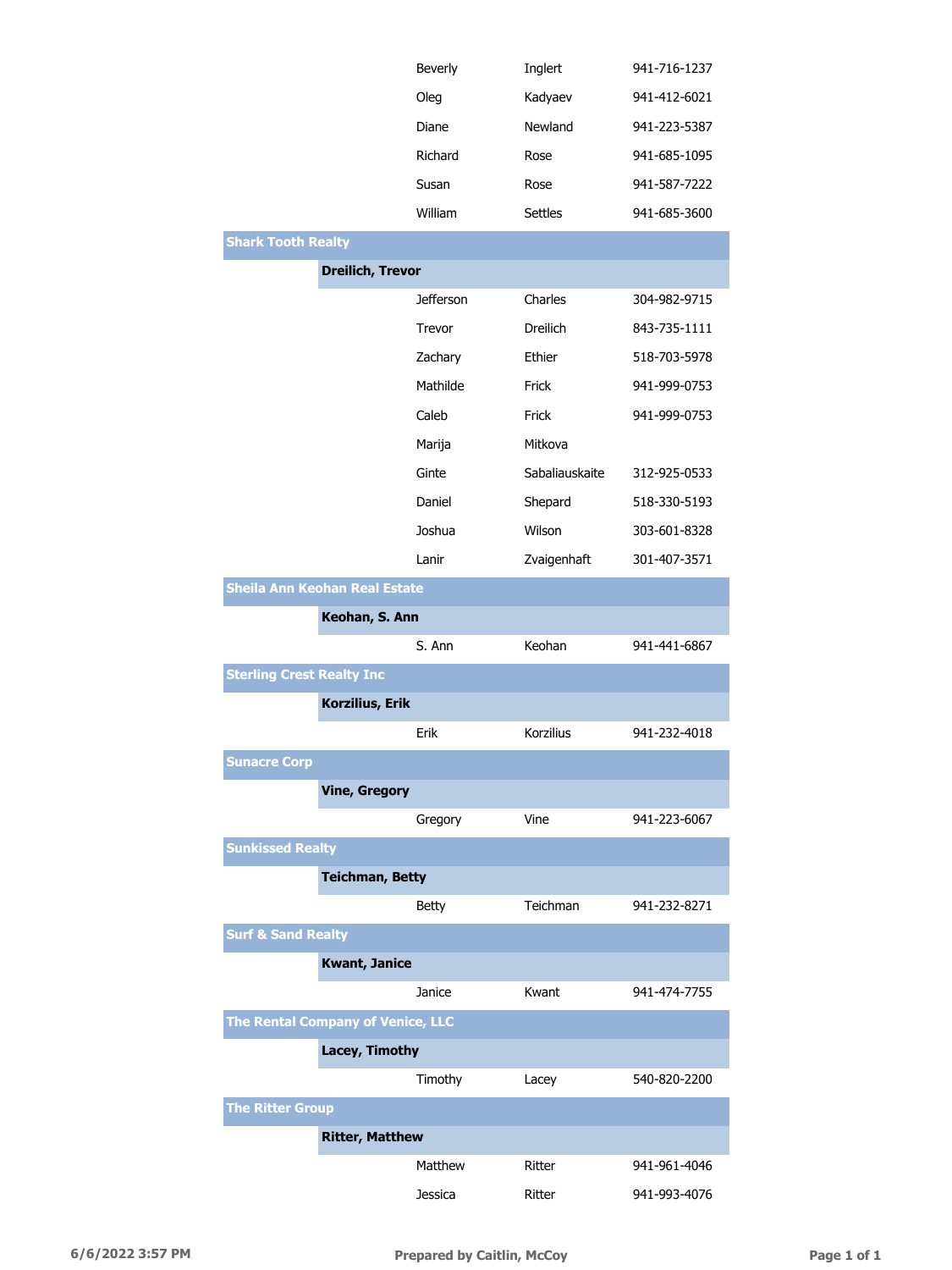| <b>Trans-Equity Inc</b>              |                    |                |              |
|--------------------------------------|--------------------|----------------|--------------|
| <b>Bonamer, Charles</b>              |                    |                |              |
|                                      | Charles            | Bonamer        |              |
| <b>Tropical Sun Group</b>            |                    |                |              |
| Riggs, Joan                          |                    |                |              |
|                                      | Joan               | Riggs          | 910-389-5726 |
| <b>Vadim Realty LLC</b>              |                    |                |              |
|                                      | Desyatnikov, Vadim |                |              |
|                                      | Vadim              | Desyatnikov    | 941-809-3075 |
| <b>Venice Isle Real Estate Sales</b> |                    |                |              |
| <b>Demo, Neville</b>                 |                    |                |              |
|                                      | <b>Neville</b>     | Demo           | 941-920-4598 |
| <b>Veterans Realty Inc.</b>          |                    |                |              |
| <b>Benjamin, Gary</b>                |                    |                |              |
|                                      | Gary               | Benjamin       | 941-730-3605 |
| <b>Veterans Realty Inc.</b>          |                    |                |              |
| <b>Benjamin, Gary</b>                |                    |                |              |
|                                      | Kari               | Battaglia      | 941-468-3852 |
| <b>Wellen Park Property Services</b> |                    |                |              |
| <b>Fraser, James</b>                 |                    |                |              |
|                                      | James              | Fraser         | 941-303-3622 |
| <b>West Coast Realty of Venice</b>   |                    |                |              |
| <b>Gambo, Kimberly</b>               |                    |                |              |
|                                      | Edmund             | Bessery        | 941-468-6644 |
|                                      | Giuseppe           | Gambo          | 941-716-4308 |
|                                      | Kimberly           | Gambo          | 941-321-7229 |
|                                      | Joy                | Hossman        | 740-374-4561 |
|                                      | David              | Jacobs         | 802-598-6042 |
|                                      | James              | <b>Jeffers</b> | 614-679-1940 |
|                                      | Rodger             | <b>Jenkins</b> | 314-707-0672 |
|                                      | Jill               | Kunda          | 941-492-1320 |
|                                      | Melissa            | Ludwig         | 321-750-2276 |
|                                      | Patricia           | Mainey         | 941-468-0579 |
|                                      | Barbara            | Palko          | 201-417-8040 |
|                                      | Erin               | Spencer        | 941-343-7821 |
|                                      | Angelina           | Tarolli        | 941-483-1410 |
|                                      | Richard            | Valleau        | 941-483-6924 |
|                                      | Ann                | Wacholder      | 941-544-6914 |
|                                      | Paul               | Wilson         | 941-993-3508 |

**West Villages Realty LLC**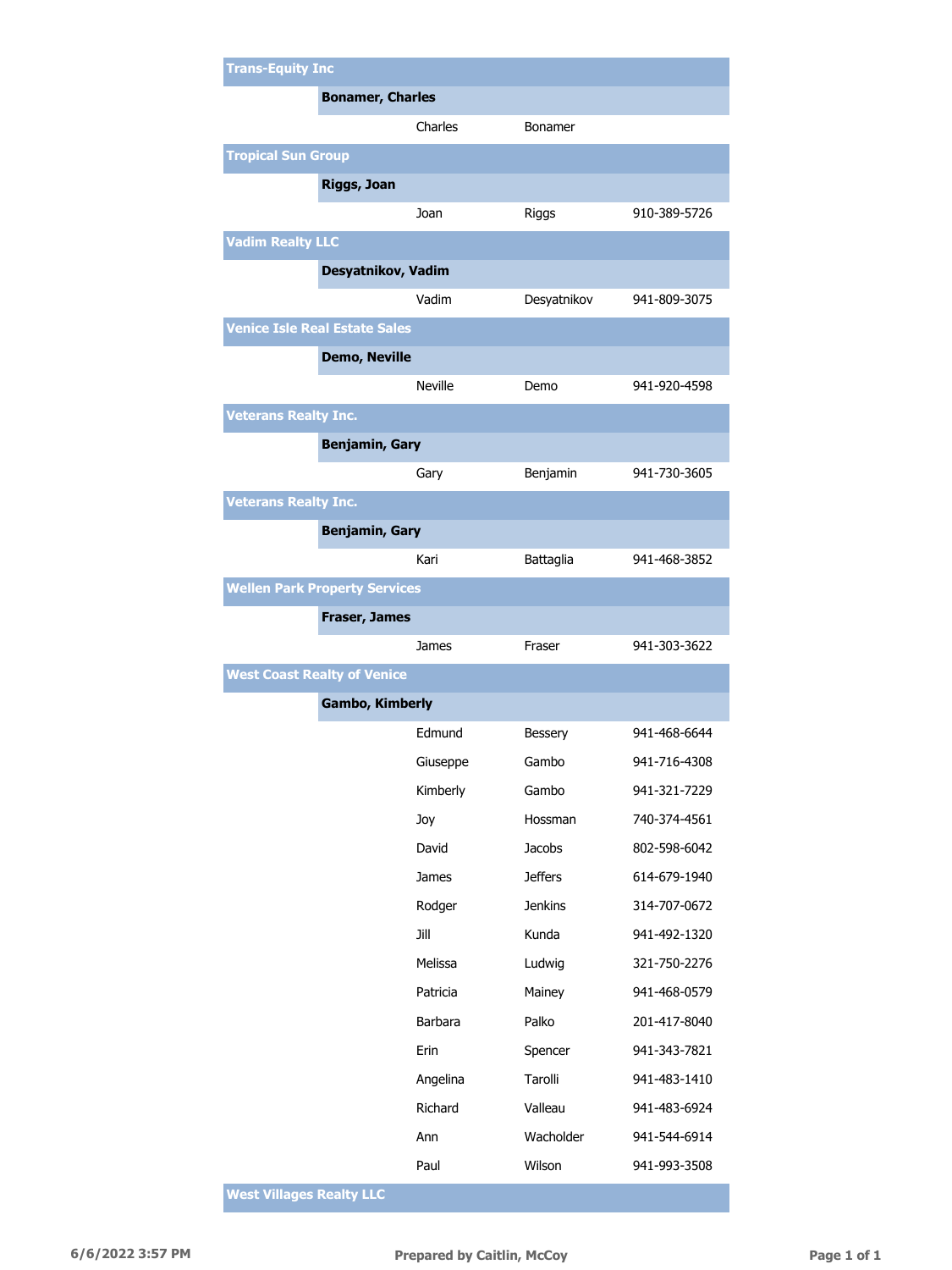|                                    | Johnston, Aileen |                   |              |  |
|------------------------------------|------------------|-------------------|--------------|--|
|                                    | Karen            | <b>Bray</b>       | 703-861-5781 |  |
|                                    | Shawn            | <b>Bray</b>       | 941-468-1016 |  |
|                                    | William          | <b>Hutchins</b>   | 239-634-6404 |  |
|                                    | Aileen           | Johnston          | 941-539-5771 |  |
|                                    | Joseph           | Lazzaro           | 941-586-3958 |  |
|                                    | Beverly          | Ramsey            | 941-800-7363 |  |
|                                    | Marni            | Scott             | 941-518-2354 |  |
|                                    | Judy             | Smith             | 727-809-4802 |  |
| <b>White Sands Paradise Realty</b> |                  |                   |              |  |
| Johnson, Dennis                    |                  |                   |              |  |
|                                    | Christina        | Johnson           | 941-416-1500 |  |
|                                    | Dennis           | Johnson           | 941-416-0368 |  |
| <b>White Sands Realty Group FL</b> |                  |                   |              |  |
| <b>Burke, Michael</b>              |                  |                   |              |  |
|                                    | Kelly            | <b>Bennett PA</b> | 941-232-5900 |  |
|                                    | Michael          | <b>Burke</b>      | 941-345-3953 |  |
|                                    | Kelley           | D Lima            | 941-307-0872 |  |
|                                    | Susan            | Hajroja           | 941-236-3166 |  |
|                                    | Tiffany          | <b>Harris</b>     | 941-275-3830 |  |
|                                    | Amy              | Hibberd           | 941-228-6900 |  |
|                                    | Kano             | Keller            | 941-915-1297 |  |
|                                    | Kelly            | Kennedy           | 339-364-0852 |  |
|                                    | Cheryl           | Murphy            | 941-416-0438 |  |
|                                    | Roberta          | Olney             | 941-412-6684 |  |
|                                    | Leslie           | Owens             | 941-769-1921 |  |
|                                    | Kate             | <b>Stevens</b>    | 941-681-8141 |  |
|                                    | <b>Brigida</b>   | Stinson           | 941-468-4917 |  |
|                                    | <b>Jeffrey</b>   | <b>Test</b>       | 941-321-2928 |  |
|                                    | Jarad            | Wilson            | 941-615-7920 |  |
|                                    | Deborah          | Zor               | 614-330-2210 |  |
| <b>Wills Real Estate LLC</b>       |                  |                   |              |  |
| <b>Wills, Ulrike</b>               |                  |                   |              |  |
|                                    | Ulrike           | Wills             | 941-275-5154 |  |
|                                    | Gary             | Wills             | 404-550-7143 |  |
| <b>Winkler Realty Group LLC</b>    |                  |                   |              |  |
| Winkler, Sandra                    |                  |                   |              |  |
|                                    | Cherie           | Valentine         | 941-979-7123 |  |
|                                    | Sandra           | Winkler           | 941-223-1436 |  |
|                                    | Duane            | Winkler           | 941-661-5030 |  |